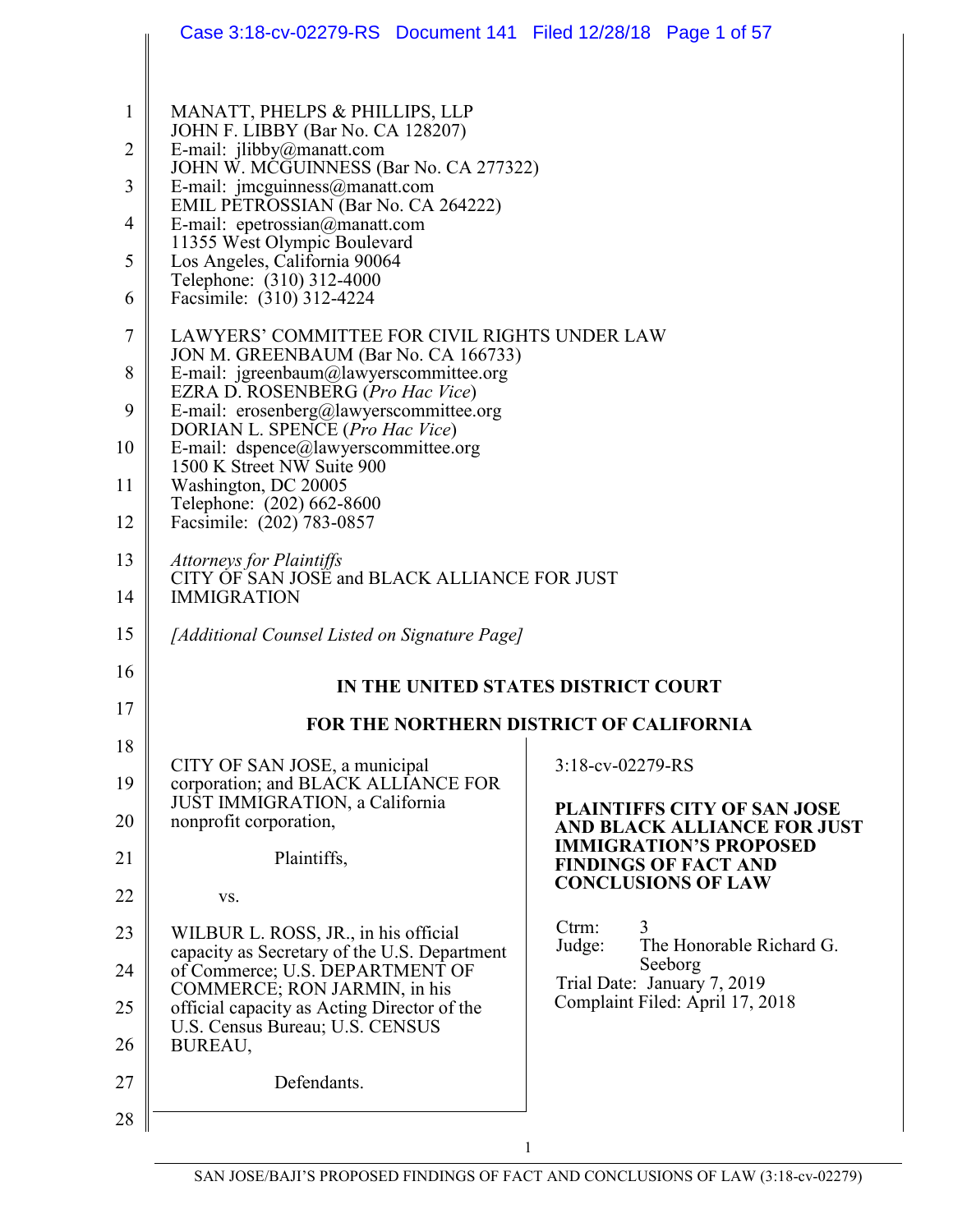| 1              |                                                                                                                                                                  | Pursuant to the Court's Guidelines for Final Pretrial Conference in Bench Trials Before                                                                                         |  |
|----------------|------------------------------------------------------------------------------------------------------------------------------------------------------------------|---------------------------------------------------------------------------------------------------------------------------------------------------------------------------------|--|
| $\overline{2}$ |                                                                                                                                                                  | District Judge Richard Seeborg, Plaintiffs City of San Jose and Black Alliance for Just                                                                                         |  |
| 3              |                                                                                                                                                                  | Immigration, hereby submit the following proposed findings of fact and conclusions of law.                                                                                      |  |
| $\overline{4}$ |                                                                                                                                                                  | <b>PROPOSED FINDINGS OF FACT</b>                                                                                                                                                |  |
| 5              | I.                                                                                                                                                               | PARTIES, CLAIMS, AND BACKGROUND.                                                                                                                                                |  |
| 6              |                                                                                                                                                                  | Parties.<br>A.                                                                                                                                                                  |  |
| 7              | 1.                                                                                                                                                               | Plaintiff the City of San Jose ("San Jose"), incorporated in 1850, is the third-largest city in                                                                                 |  |
| 8              |                                                                                                                                                                  | California. (UF 9). $1$                                                                                                                                                         |  |
| 9              | 2.                                                                                                                                                               | Plaintiff Black Alliance for Just Immigration is an Oakland-based nonprofit that educates                                                                                       |  |
| 10             |                                                                                                                                                                  | and engages African American and Black immigrant communities in support of racial,                                                                                              |  |
| 11             |                                                                                                                                                                  | social, and economic justice. (UF 10).                                                                                                                                          |  |
| 12             | 3.                                                                                                                                                               | Defendant Wilbur Louis Ross, Jr. is the Secretary of the Department of Commerce. (UF                                                                                            |  |
| 13             |                                                                                                                                                                  | $11$ ).                                                                                                                                                                         |  |
| 14             | 4.                                                                                                                                                               | Defendant the United States Department of Commerce ("Commerce") is a department of                                                                                              |  |
| 15             |                                                                                                                                                                  | the United States Government. (UF 12).                                                                                                                                          |  |
| 16             | 5.                                                                                                                                                               | Defendant Ron Jarmin is the former Associate Director for Economic Programs of the                                                                                              |  |
| 17             |                                                                                                                                                                  | United States Census Bureau and is currently performing the non-exclusive functions and                                                                                         |  |
| 18             |                                                                                                                                                                  | duties of the Director of the United States Census Bureau. (UF 13).                                                                                                             |  |
| 19             | 6.                                                                                                                                                               | The United States Census Bureau (the "Bureau") is a Bureau within the Department of                                                                                             |  |
| 20             |                                                                                                                                                                  | Commerce charged with conducting the decennial census. (UF 14).                                                                                                                 |  |
| 21             | 7.                                                                                                                                                               | Employees of the Bureau are have expertise in conducting and designing survey                                                                                                   |  |
| 22             |                                                                                                                                                                  | instruments, analyzing the results of those surveys, and statistical analysis in general.                                                                                       |  |
| 23             |                                                                                                                                                                  |                                                                                                                                                                                 |  |
| 24             |                                                                                                                                                                  |                                                                                                                                                                                 |  |
| 25             |                                                                                                                                                                  |                                                                                                                                                                                 |  |
| 26             |                                                                                                                                                                  | Plaintiffs San Jose and BAJI cite to the Undisputed Facts (Exhibit A to the Joint Pretrial<br>Statement and Proposed Order, Doc. No. 125) with the abbreviation "UF" and to the |  |
| 27             | Administrative Record with the abbreviation "AR." Plaintiffs San Jose and BAJI have not cited to<br>other material as it has not yet been entered into evidence. |                                                                                                                                                                                 |  |
| 28             |                                                                                                                                                                  |                                                                                                                                                                                 |  |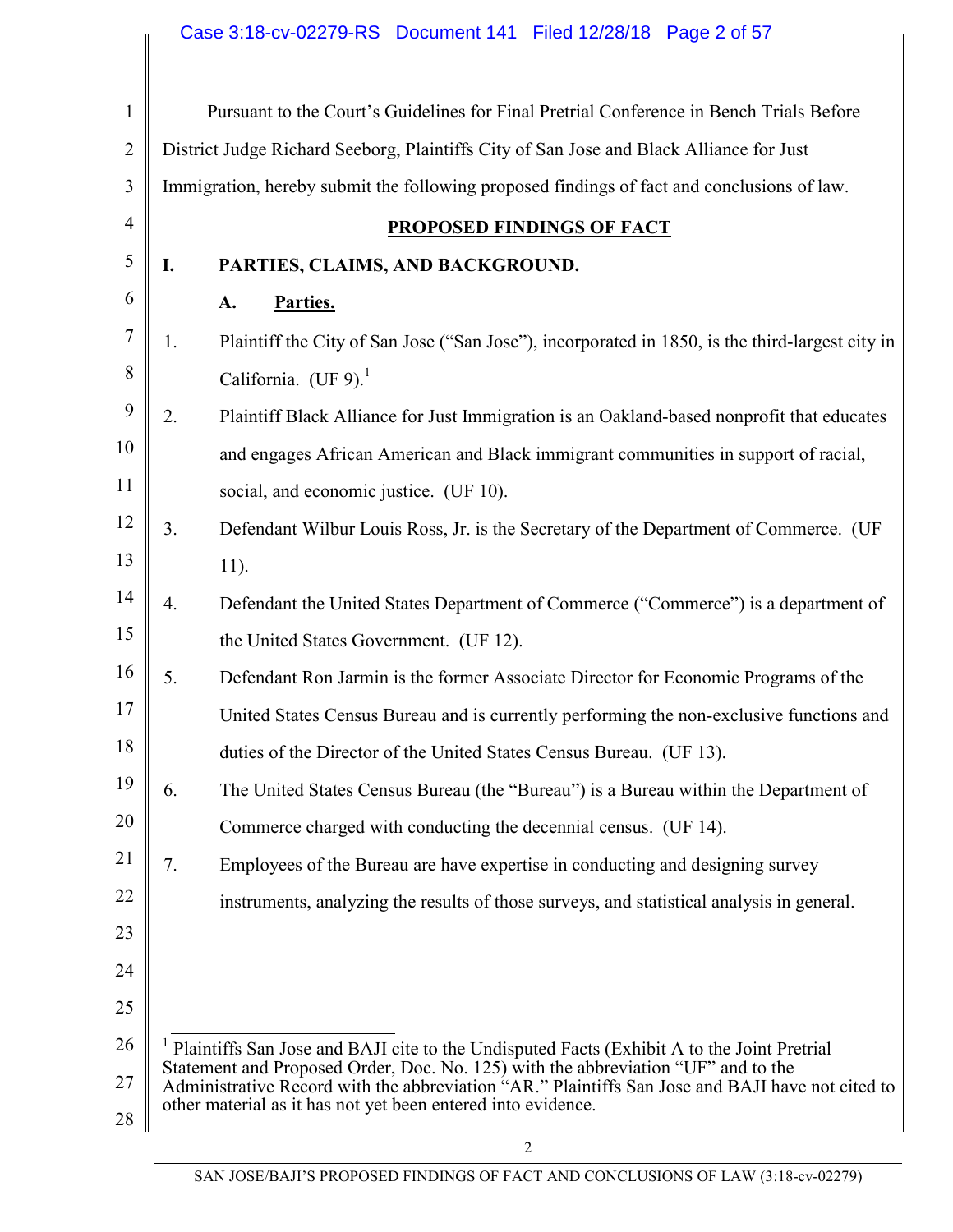| $\mathbf{1}$   |     | <b>B.</b><br>Claims.                                                                           |
|----------------|-----|------------------------------------------------------------------------------------------------|
| $\overline{2}$ | 8.  | On March 26, 2018, Secretary Ross issued a memorandum (the "Decisional Memo")                  |
| 3              |     | directing the Bureau to add a question on citizenship status to the 2020 Decennial Census      |
| $\overline{4}$ |     | (the "Census"). (AR001313).                                                                    |
| 5              | 9.  | Plaintiffs claim that Ross's decision to add a citizenship question to the Census violated     |
| 6              |     | the Enumeration Clause of the United States Constitution. U.S. Const., art. I, $\S 2$ , cl. 3. |
| $\overline{7}$ | 10. | Plaintiffs claim that Ross's decision to add a citizenship question to the Census violated     |
| 8              |     | the Apportionment Clause. U.S. Const. amend. XIV, $\S$ 2.                                      |
| 9              | 11. | Plaintiffs claim that Ross's decision to add a citizenship question was "arbitrary,            |
| 10             |     | capricious, an abuse of discretion, or otherwise not in accordance with law" under the         |
| 11             |     | Administrative Procedure Act ("APA") and must be set aside. 5 U.S.C. $\S 706(2)(A)$ .          |
| 12             | 12. | Plaintiffs claim that Ross's decision to add a citizenship question was made "in excess of     |
| 13             |     | statutory jurisdiction, authority, or limitations, or short of statutory right" under the APA, |
| 14             |     | because the decision disregarded the statutory requirements of 13 U.S.C. § 6(c) and 13         |
| 15             |     | U.S.C. $\S$ 141(f) and must be set aside. 5 U.S.C. $\S$ 706(2)(C).                             |
| 16             |     | $\mathbf{C}$ .<br><b>Decennial Census Overview.</b>                                            |
| 17             |     | 1.<br><b>Census Purpose And Operations.</b>                                                    |
| 18             | 13. | The U.S. Constitution requires the federal government to conduct a decennial census            |
| 19             |     | counting the total number of "persons"—with no specific reference to citizenship status—       |
| 20             |     | residing in each state. (UF 30).                                                               |
| 21             | 14. | The Constitution provides that Representatives "shall be apportioned among the several         |
| 22             |     | States according to their respective Numbers;" which requires "counting the whole              |
| 23             |     | number of persons in each State." (UF 31).                                                     |
| 24             | 15. | The Constitution requires that this count be an "actual Enumeration" conducted every ten       |
| 25             |     | years. (UF 32).                                                                                |
| 26             | 16. | Through the Census Act, Congress assigned the responsibility of making this enumeration        |
| 27             |     | to the Secretary of Commerce. (UF 33).                                                         |
| 28             |     |                                                                                                |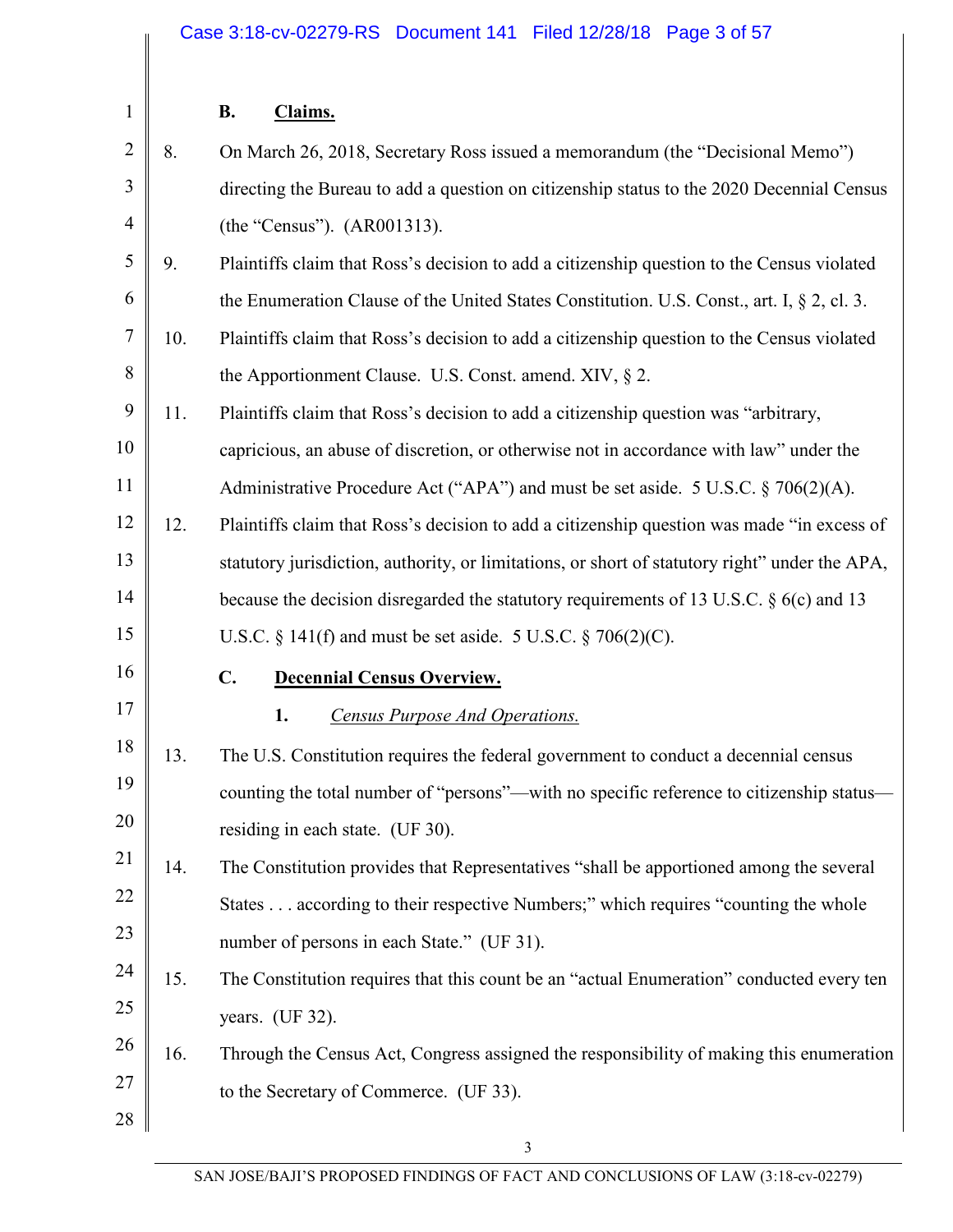## Case 3:18-cv-02279-RS Document 141 Filed 12/28/18 Page 4 of 57

| $\mathbf{1}$   | 17. | The Secretary of Commerce is charged with the responsibility to take a decennial census    |
|----------------|-----|--------------------------------------------------------------------------------------------|
| $\overline{2}$ |     | to create an actual enumeration of the United States population. (UF 34).                  |
| 3              | 18. | The central constitutional purpose of the Bureau in taking the decennial census is to      |
| $\overline{4}$ |     | conduct an enumeration of the total population. (UF 35).                                   |
| 5              | 19. | To enable a person-by-person count, the Bureau sends a question aire to virtually every    |
| 6              |     | housing unit in the United States. (UF 36).                                                |
| $\tau$         | 20. | If the Bureau does not receive a response to the question aire, it then sends a Bureau     |
| 8              |     | staffer known as an enumerator to the housing unit to attempt to conduct an in person      |
| 9              |     | interview in order to collect the data. This process is the Non Response Follow Up         |
| 10             |     | ("NRFU") operation. (UF 39).                                                               |
| 11             | 21. | After the NRFU process is completed, the Bureau then counts the responses from every       |
| 12             |     | household, including those completed through the NRFU process, as well as the data from    |
| 13             |     | the other enumeration operations, to determine the population count in each state. (UF     |
| 14             |     | 47).                                                                                       |
| 15             | 22. | Data from the decennial census are reported down to the census block level. (UF 48).       |
| 16             |     | 2.<br>Census Data Used In Federal Funding.                                                 |
| 17             | 23. | The federal government also uses decennial census data to allocate hundreds of billions of |
| 18             |     | dollars in public funding each year, including to states and local governments. (UF 52).   |
| 19             | 24. | Approximately 132 programs used Bureau data to distribute hundreds of billions of          |
| 20             |     | dollars in funds during fiscal year 2015. (UF 53).                                         |
| 21             | 25. | One of the programs that uses Bureau data is the Home Investment Partnership Program       |
| 22             |     | (HOME), run by the Department of Housing and Urban Development (HUD), which uses           |
| 23             |     | Bureau data as part of its allocation formula under 42 U.S.C. §§ 12747(b). (UF 54).        |
| 24             | 26. | One of the programs that uses Bureau data is the Community Development Block Grant         |
| 25             |     | Program ("CDBG"), run by HUD, which uses Bureau data as part of its allocation             |
| 26             |     | formula under 42 U.S.C. § 5306(b). (UF 55).                                                |
| 27             |     |                                                                                            |
| 28             |     | 4                                                                                          |
|                |     |                                                                                            |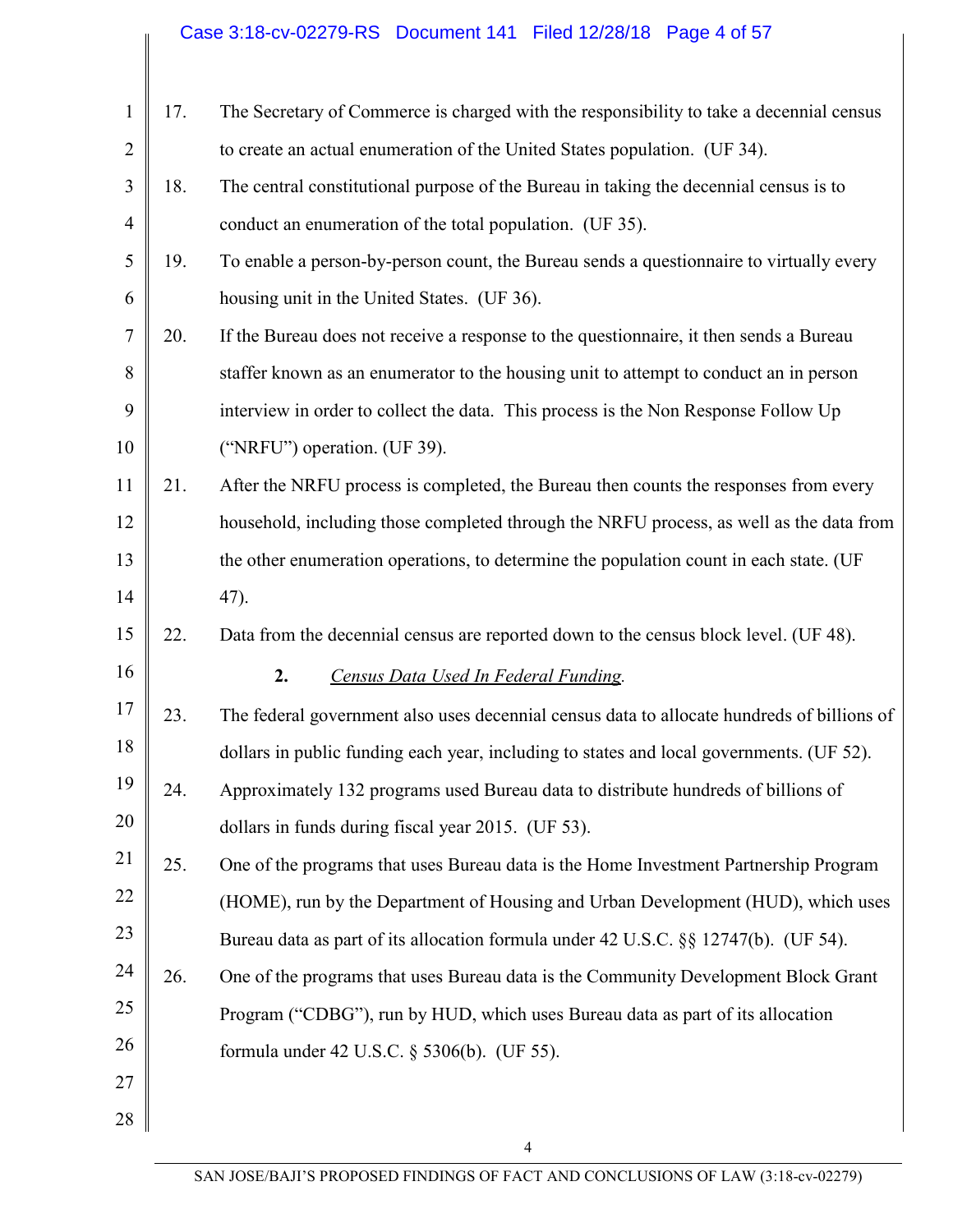## Case 3:18-cv-02279-RS Document 141 Filed 12/28/18 Page 5 of 57

| $\mathbf{1}$   | 27. | Among the funding programs that use Bureau data are programs administered by the             |
|----------------|-----|----------------------------------------------------------------------------------------------|
| $\overline{2}$ |     | Department of Labor under the Workforce Innovation and Opportunity Act (WIOA),               |
| 3              |     | which use Bureau data as part of the allocation formulas set forth in 29 U.S.C. $\S$ 3162(C) |
| $\overline{4}$ |     | and $\S 3172(C)$ . (UF 56).                                                                  |
| 5              |     | 3.<br><b>Prior Undercounts And Hard-To-Count Populations.</b>                                |
| 6              | 28. | Some demographic groups have proven more difficult to count in the decennial census          |
| 7              |     | than others. The Bureau refers to these groups as "hard-to-count." (UF 59).                  |
| 8              | 29. | Racial and ethnic minorities, immigrant populations, and non-English speakers have           |
| 9              |     | historically been some of the hardest groups to count accurately in the decennial census.    |
| 10             |     | (UF $60$ ).                                                                                  |
| 11             | 30. | Individuals identifying as Hispanic were undercounted by almost 5% in the 1990               |
| 12             |     | decennial census. (UF 61).                                                                   |
| 13             | 31. | The 2010 Decennial Census undercounted on net more than 1.5 million Hispanic and             |
| 14             |     | African American individuals. (UF 62).                                                       |
| 15             | 32. | The Bureau describes the undercounting of a particular racial and ethnic group in            |
| 16             |     | comparison to the overall net undercount or overcount of the population as a whole as a      |
| 17             |     | "differential undercount," as distinct from a "net undercount" of the entire population.     |
| 18             |     | (UF 63).                                                                                     |
| 19             | 33. | The Bureau has developed a range of strategies to address the differential undercount of     |
| 20             |     | "hard-to-count" populations-including targeted marketing and outreach efforts,               |
| 21             |     | partnerships with community organizations, deployment of field staff to follow up with       |
| 22             |     | individuals who do not respond, and retention of staff with foreign language skills. (UF     |
| 23             |     | 64).                                                                                         |
| 24             | 34. | In the 2000 and 2010 Decennial Censuses, the Bureau designed and implemented public          |
| 25             |     | advertising campaigns to reach hard-to-count immigrant communities, including using          |
| 26             |     | paid media in over a dozen different languages to improve responsiveness. (UF 65).           |
| 27             |     |                                                                                              |
| 28             |     |                                                                                              |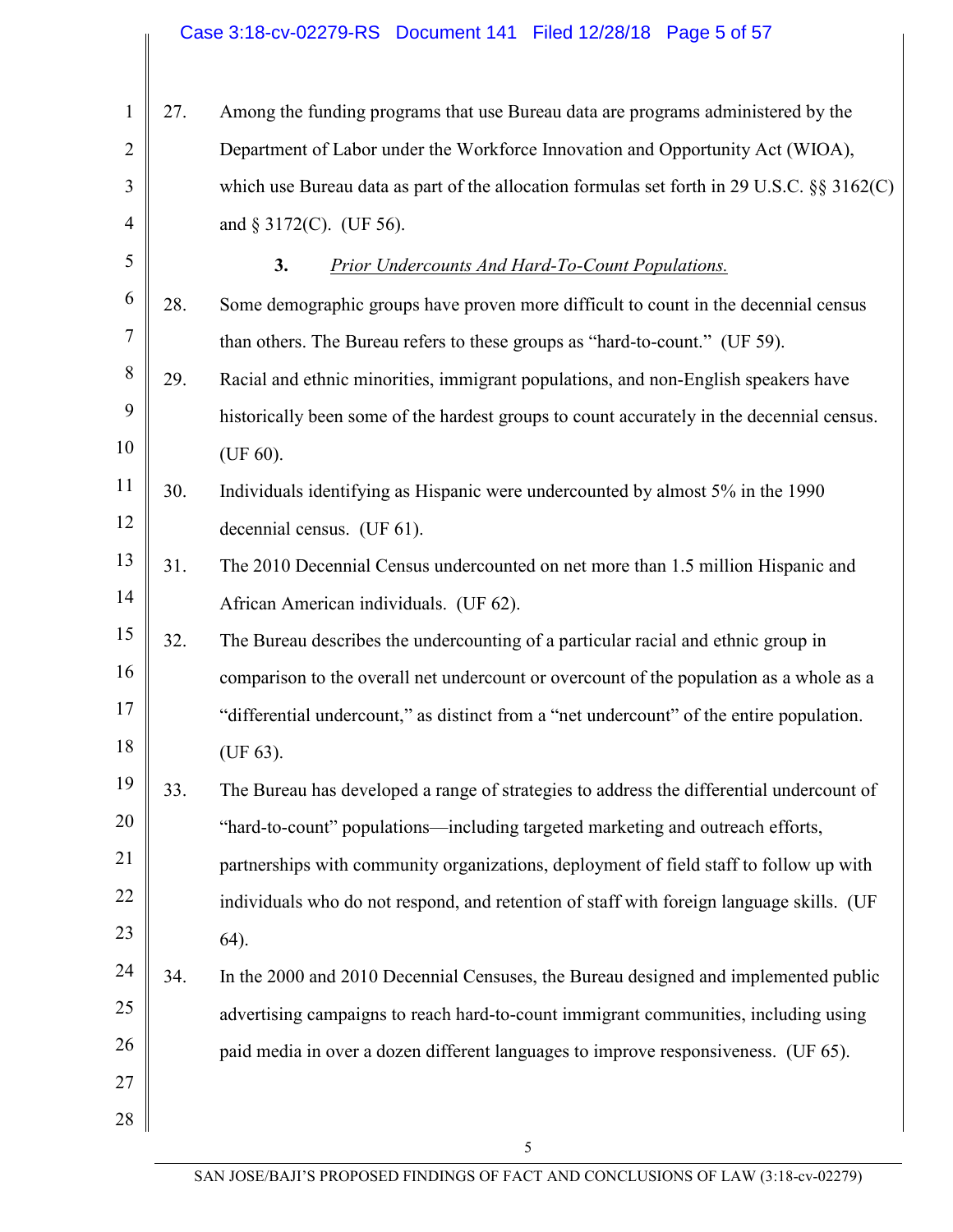| $\mathbf{1}$   | 35. | For the 2000 and 2010 Decennial Censuses, the Bureau also partnered with local                                                                                                                              |
|----------------|-----|-------------------------------------------------------------------------------------------------------------------------------------------------------------------------------------------------------------|
| $\overline{2}$ |     | businesses, faith-based groups, community organizations, elected officials, and ethnic                                                                                                                      |
| 3              |     | organizations to reach these communities and improve the accuracy of the count. (UF                                                                                                                         |
| $\overline{4}$ |     | 66).                                                                                                                                                                                                        |
| 5              |     | 4.<br>Census History, Census Instruments, And The Citizenship Question.                                                                                                                                     |
| 6              | 36. | Plaintiffs' expert, Professor Margo Anderson, is the nation's foremost expert on the                                                                                                                        |
| 7              |     | history of the Bureau and the United States Census. <sup>2</sup>                                                                                                                                            |
| 8              | 37. | According to Professor Anderson, while questions that relate in some way to citizenship                                                                                                                     |
| 9              |     | have appeared on a number of different Bureau instruments, the language, mode of                                                                                                                            |
| 10             |     | administration, and possible answers to these questions have changed repeatedly over the                                                                                                                    |
| 11             |     | course of American history.                                                                                                                                                                                 |
| 12             | 38. | From 1790 to 1960, the Bureau collected data directly from households through in-person                                                                                                                     |
| 13             |     | interviews. (UF 75).                                                                                                                                                                                        |
| 14             | 39. | According to Professor Anderson, the introduction of mail self-enumeration                                                                                                                                  |
| 15             |     | questionnaires in 1970 changed the Bureau's data collection techniques and changed the                                                                                                                      |
| 16             |     | impact that any particular question could have on response rates.                                                                                                                                           |
| 17             | 40. | According to Professor Anderson, in 1970, the Bureau introduced the mail questionnaire                                                                                                                      |
| 18             |     | for about 60% of the residential addresses in the country. The Bureau expanded the mail                                                                                                                     |
| 19             |     | census in later decades as the address lists improved. It used a "short form" questionnaire,                                                                                                                |
| 20             |     | with few questions, to most households, and a "long form" questionnaire with additional                                                                                                                     |
| 21             |     | questions to the remaining smaller number of households, ranging from 5% to 25% of                                                                                                                          |
| 22             |     | households in different years.                                                                                                                                                                              |
| 23             | 41. | A question concerning citizenship did not appear on the decennial census questionnaire                                                                                                                      |
| 24             |     | sent to every household in the United States (commonly referred to as the "short form") in                                                                                                                  |
| 25             |     | 1970, 1980, 1990, 2000, or 2010. (UF 77).                                                                                                                                                                   |
| 26             |     |                                                                                                                                                                                                             |
| 27             |     | <sup>2</sup> Plaintiffs rely on Professor Anderson's conclusions only in support of their standing arguments<br>and their Enumeration Clause claim. They do not rely on Professor Anderson's conclusions in |
|                |     | support of their APA claims.                                                                                                                                                                                |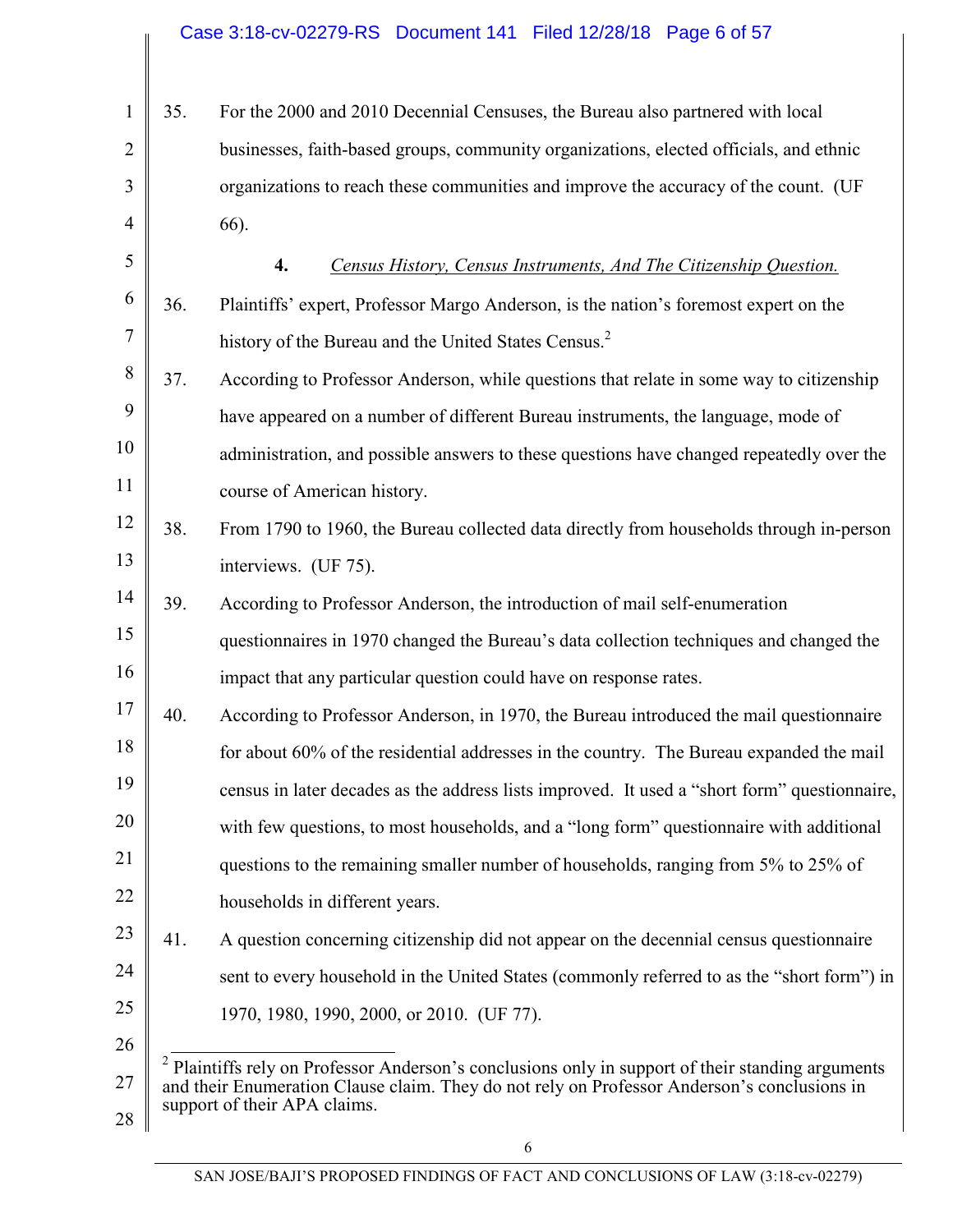## Case 3:18-cv-02279-RS Document 141 Filed 12/28/18 Page 7 of 57

| $\mathbf{1}$   | 42. | In the 1970, 1980, 1990, and 2000 Decennial Censuses, the long form decennial census     |
|----------------|-----|------------------------------------------------------------------------------------------|
| $\overline{2}$ |     | questionnaire contained a question about citizenship status. (UF 80).                    |
| 3              | 43. | The citizenship data collected from the long form questionnaire was reported by the      |
| $\overline{4}$ |     | Bureau at the census block group level. (UF 82).                                         |
| 5              | 44. | After the 2000 Decennial Census, the functions performed by the long form have been      |
| 6              |     | replaced by the American Community Survey ("ACS"). (UF 83).                              |
| $\overline{7}$ | 45. | The ACS began operating in 2000 and was at full sample size for housing units in 2005,   |
| 8              |     | and for group quarters in 2006. (UF 84).                                                 |
| 9              | 46. | The ACS is a yearly survey of approximately 2% of households—about 3.5 million—          |
| 10             |     | across the United States. (UF 85).                                                       |
| 11             | 47. | A question concerning citizenship status currently appears as among one of more than 50  |
| 12             |     | questions on the 28-page ACS questionnaire. (UF 86).                                     |
| 13             | 48. | The citizenship status question on the ACS is preceded by a question asking where the    |
| 14             |     | person was born. (UF 87).                                                                |
| 15             | 49. | The citizenship question that appears on the ACS is not a binary yes/no question. (UF    |
| 16             |     | 88).                                                                                     |
| 17             | 50. | The ACS citizenship question asks whether the person was born in the United States, a    |
| 18             |     | U.S. territory, or abroad. (UF 89).                                                      |
| 19             | 51. | The data collected by the ACS allows the Bureau to produce estimates of Citizen Voting   |
| 20             |     | Age Population ("CVAP"). (UF 90).                                                        |
| 21             | 52. | CVAP data based on responses to the ACS are reported by the Bureau down to the census    |
| 22             |     | block group level. (UF 91).                                                              |
| 23             | 53. | Margins of error are reported with the ACS estimates and provide a measure of the        |
| 24             |     | sampling error associated with each estimate. (UF 92).                                   |
| 25             | 54. | According to Professor Anderson, because self-response mailers were not used until 1970, |
| 26             |     | and no citizenship question has appeared on any "short form" census since before that    |
| 27             |     | census, a citizenship question has never been posed on a Census questionnaire mailed to  |
| 28             |     | every household that received a mail questionnaire.                                      |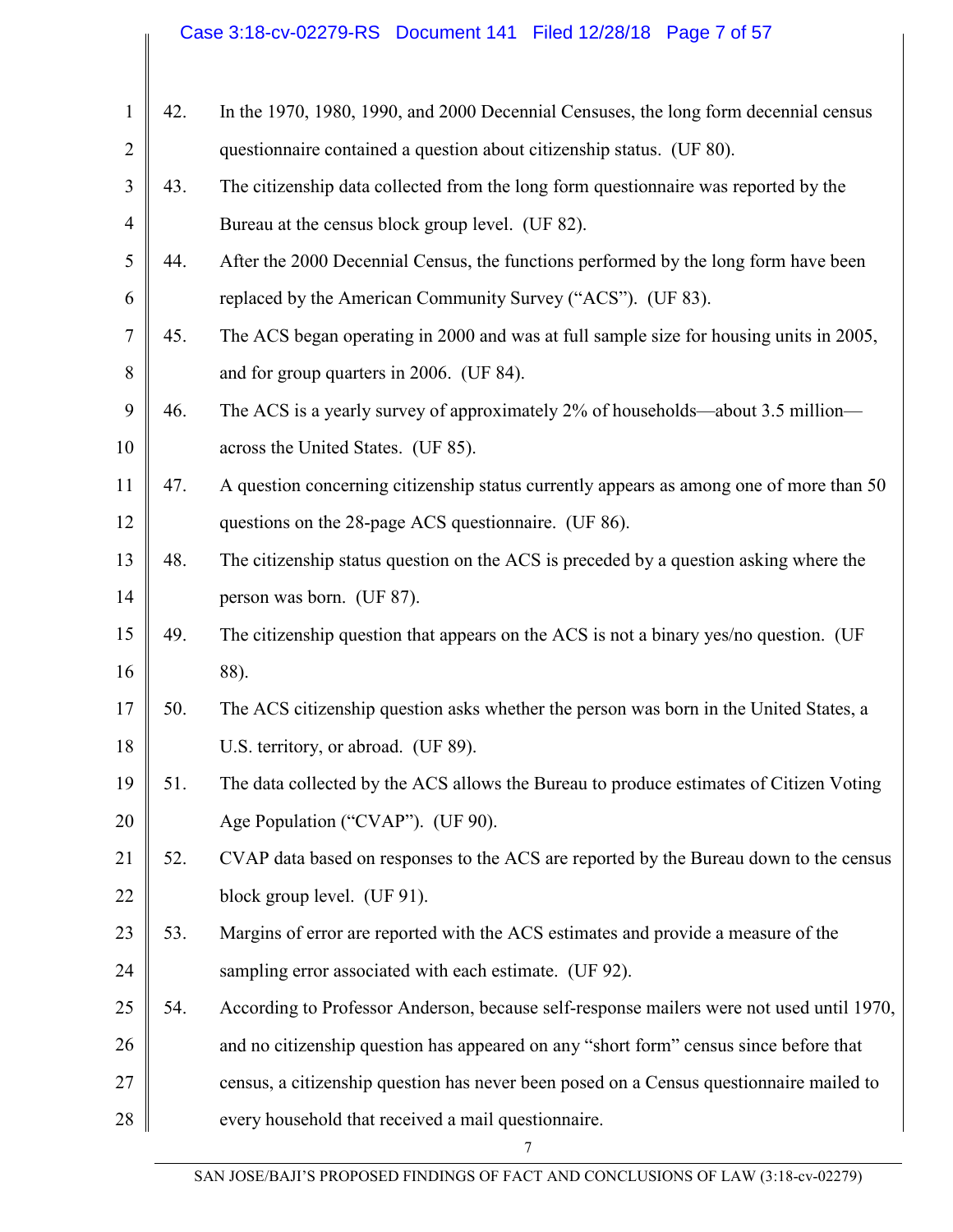|                                |     | Case 3:18-cv-02279-RS Document 141 Filed 12/28/18 Page 8 of 57                                                                                    |
|--------------------------------|-----|---------------------------------------------------------------------------------------------------------------------------------------------------|
|                                |     |                                                                                                                                                   |
| $\mathbf{1}$<br>$\overline{2}$ | II. | ADDING A CITIZENSHIP QUESTION POSES A SUBSTANTIAL RISK OF<br>CAUSING A NET UNDERCOUNT AND A DIFFERENTIAL UNDERCOUNT,<br>WHICH WILL HARM SAN JOSE. |
| 3                              |     | Defendants Admit That Adding The Citizenship Question Will Increase The<br>A.                                                                     |
| $\overline{4}$                 |     | Non-Response Rate, And Thereby Create A Risk Of A Net Undercount.                                                                                 |
| 5                              | 55. | The Bureau has concluded that adding the citizenship question will lead to at least a 5.8%                                                        |
| 6                              |     | reduction in self-response in households that include at least one non-citizen.                                                                   |
| $\overline{7}$                 | 56. | Dr. John Abowd, Chief Scientist at the Bureau, is aware of considerable evidence,                                                                 |
| 8                              |     | including based on his own analyses, that "self-response is directly related to the quality                                                       |
| 9                              |     | of components of that net undercount measurement," and thereby a lower self-response                                                              |
| 10                             |     | rate creates a risk of a net undercount.                                                                                                          |
| 11                             |     | <b>B.</b><br><b>The Bureau Found That It Undercounted Minorities And Young Children In</b>                                                        |
| 12                             |     | Prior Censuses, Showing That Its NRFU Operations Were Not Fully<br>Successful.                                                                    |
| 13                             | 57. | The Bureau conducted multiple studies on prior undercounts and differential undercounts,                                                          |
| 14                             |     | including of the 2010 Decennial Census.                                                                                                           |
| 15                             | 58. | The Bureau found that there was 2.06% net undercount of the Black population in the                                                               |
| 16                             |     | 2010 Decennial Census.                                                                                                                            |
| 17                             | 59. | The Bureau found that there was a 1.54% net undercount of the Hispanic population in the                                                          |
| 18                             |     | 2010 Decennial Census.                                                                                                                            |
| 19                             | 60. | The Bureau found that there was a net overcount of the white population in the 2010                                                               |
| 20                             |     | Decennial Census.                                                                                                                                 |
| 21                             | 61. | The Bureau found that there was a statistically significant undercount of young children in                                                       |
| 22                             |     | the 2010 Census.                                                                                                                                  |
| 23                             | 62. | The Bureau's NRFU process, including imputation, did not fully mitigate the undercount                                                            |
| 24                             |     | of young children or the undercount of non-white Hispanics.                                                                                       |
| 25                             | 63. | The Bureau has previously concluded, as long ago as 1980 and as recently as 2016, that                                                            |
| 26                             |     | adding a citizenship question to a decennial census will "enhance the problems of                                                                 |
| 27                             |     | enumerating minorities thereby exacerbating the undercount" and lead to a "reduced rate                                                           |
| 28                             |     | of response overall and an increase in inaccurate response."                                                                                      |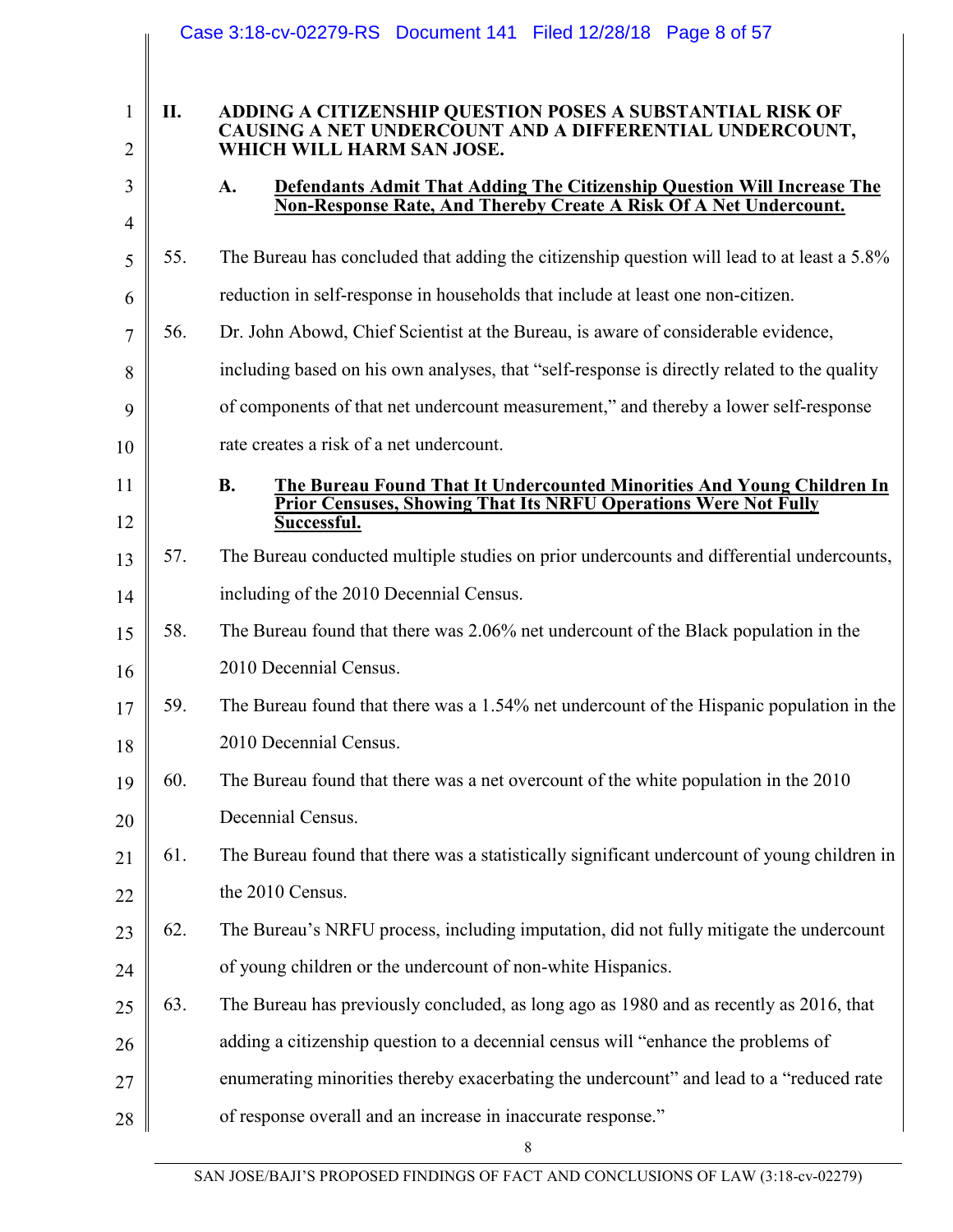|                |     | Case 3:18-cv-02279-RS Document 141 Filed 12/28/18 Page 9 of 57                                                                                                                                |
|----------------|-----|-----------------------------------------------------------------------------------------------------------------------------------------------------------------------------------------------|
|                |     |                                                                                                                                                                                               |
| $\mathbf{1}$   |     | C.<br>The GAO Studied The Bureau's 2018 End-to-End Test And Found That The<br><b>Bureaus' NRFU Preparations Are Insufficient.</b>                                                             |
| $\overline{2}$ |     |                                                                                                                                                                                               |
| 3              | 64. | The United States General Accounting Office ("GAO") studied the NRFU operations of                                                                                                            |
| $\overline{4}$ |     | the Bureau's End-to-End Test, the largest pre-Census operational test conducted by the                                                                                                        |
| 5              |     | Bureau.                                                                                                                                                                                       |
| 6              | 65. | The GAO found that the Bureau's NRFU process was inadequate, noting that census field                                                                                                         |
| 7              |     | supervisors were not integrated into casework management, that enumerators were                                                                                                               |
| 8              |     | undertrained, that there was "confusion" among enumerators about the proxy interview                                                                                                          |
| 9              |     | process, and that enumerators were unclear on how to proceed when property managers                                                                                                           |
| 10             |     | were not available.                                                                                                                                                                           |
| 11             | 66. | Based on the Bureau's historical performance and the analysis of the NRFU process by                                                                                                          |
| 12             |     | the GAO, no evidence suggests that the Bureau's NRFU efforts will compensate for the                                                                                                          |
| 13             |     | drop in self-response rates that the Bureau acknowledges will be caused by the addition of                                                                                                    |
| 14             |     | the citizenship question.                                                                                                                                                                     |
| 15             | 67. | Thus, despite the Bureau's optimism that the NRFU process will compensate for the drop                                                                                                        |
| 16             |     | in self-response rates due to the addition of a citizenship question to the 2020 Census, the                                                                                                  |
| 17             |     | evidence establishes that such efforts are not likely to be adequate and will lead to a net                                                                                                   |
| 18             |     | undercount, along with a differential undercount of non-citizens and of non-white                                                                                                             |
| 19             |     | Hispanics.                                                                                                                                                                                    |
| 20             |     | D.<br>Dr. Matthew A. Barreto Showed That Adding The Citizenship Question Will                                                                                                                 |
| 21             |     | Lead To A Differential Undercount Of Minorities And An Undercount Of<br><b>San Jose.</b>                                                                                                      |
| 22             | 68. | Dr. Matthew A. Barreto <sup>3</sup> is a professor of political science and Chicano studies at the                                                                                            |
| 23             |     | University of California, Los Angeles. He is an expert in survey methodology, public                                                                                                          |
| 24             |     | opinion polling, and racial and ethnic politics.                                                                                                                                              |
| 25             |     |                                                                                                                                                                                               |
| 26             |     |                                                                                                                                                                                               |
| 27             |     | San Jose and BAJI rely on Dr. Barreto, Dr. O'Muircheartaigh, and Dr. Reamer to establish<br>standing and for their Enumeration Clause claim. This evidence is not offered in support of their |
| 28             |     | APA claims.                                                                                                                                                                                   |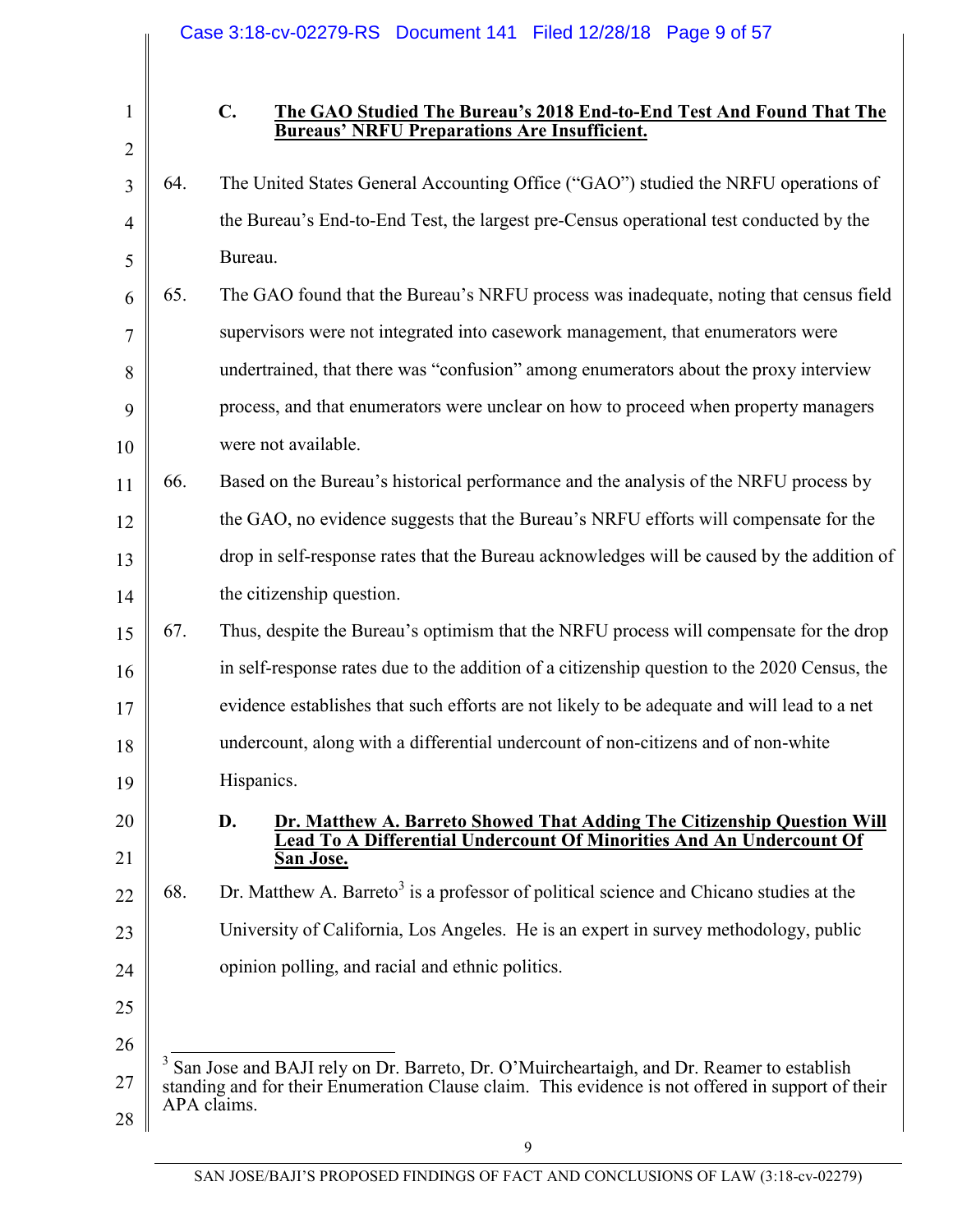- 1 2 3 4 69. Dr. Barreto reviewed social science literature on the topic of survey methodology, as well as social science research published by the Bureau. His review confirms that the addition of a sensitive question such as the citizenship question will erode trust and will lead to lower self-response rates.
- 5 6 7 8 9 70. According to Dr. Barreto's literature review, the main factors that impact participation in a survey are: trust in the survey administrator, both the person directly administering the survey and the agency or organization overseeing it; the sensitivity of the questions; and the macro-environment, meaning the social and political climate in which the survey is being administered to the public.
- 10 11 12 13 14 15 16 71. Absent trust, respondents will not participate in surveys. Trust specifically influences census participation because the census is an official government survey. It is done on behalf of the federal government by the Bureau, and the public has to trust that the federal government is carrying out its job faithfully and using the information confidentially and only for census purposes. Furthermore, trust is particularly important to a citizenship question, as questions related to citizenship are ones to which many in Latino and immigrant communities are sensitive.
- 17 18 19 20 21 22 72. The macro-environment is directly related to whether respondents perceive a question as sensitive and therefore to the concomitant response rates. Where the macro-environment is perceived as threatening, it raises the stakes of participation; if respondents feel that participation will put them at risk, or the information they provide will not be kept confidential and will be provided to other government agencies, self-response rates will decline.
- 23 24 25 26 73. Accordingly, Dr. Barreto concludes that given current trust issues arising from the macroenvironment, the addition of a citizenship question is a particularly sensitive question and that the addition of this question in today's macro environment will result in reduced participation in Latino and immigrant communities in 2020.
- 27 28 74. Survey research can reliably represent populations with millions of members and present a truly representative and unbiased picture of it. Survey research is relied on extensively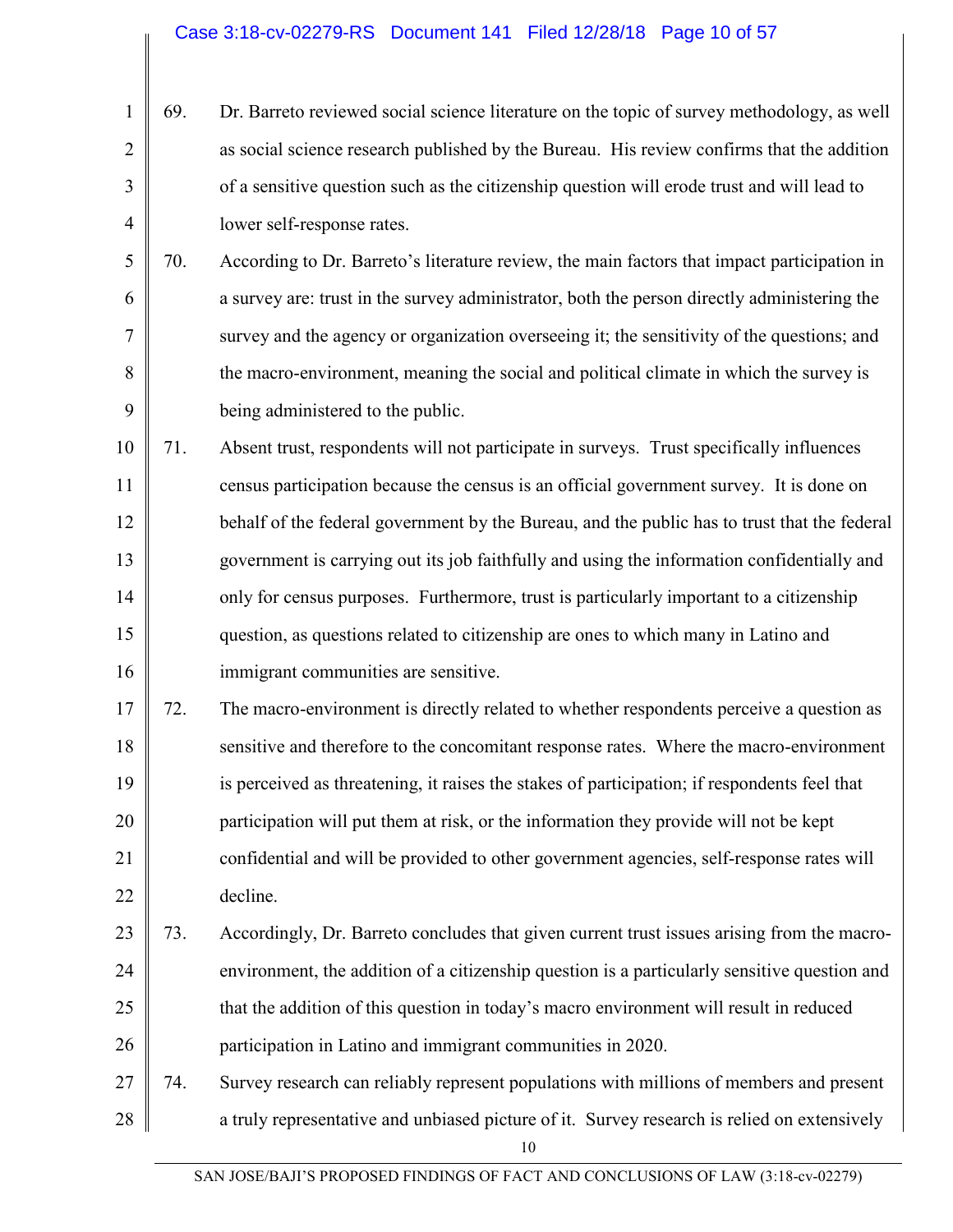## Case 3:18-cv-02279-RS Document 141 Filed 12/28/18 Page 11 of 57

| $\mathbf{1}$   |     | by the federal government – not just by the Bureau – but in many different agencies and       |
|----------------|-----|-----------------------------------------------------------------------------------------------|
| $\overline{2}$ |     | across the social sciences to understand public opinion and participation.                    |
| 3              | 75. | Dr. Barreto conducted a robust original national survey of 6,309 respondents from across      |
| $\overline{4}$ |     | the United States, with an additional oversample of Latinos, and geographic oversamples       |
| 5              |     | in San Jose, California and Cameron County and Hidalgo County, Texas. The survey was          |
| 6              |     | designed to ascertain the impact of a citizenship question on the Census.                     |
| 7              | 76. | Dr. Barreto's survey met all the applicable criteria for ensuring accuracy and reliability    |
| 8              |     | that enabled him to extrapolate his results to the national population, including             |
| 9              |     | randomization, response rate, and sample size.                                                |
| 10             | 77. | Dr. Barreto demonstrates through the survey that the expected drop-off rates nationwide       |
| 11             |     | for responses to the Census due to the citizenship question is between 7.1 and 9.7 percent,   |
| 12             |     | between 11.3 percent and 17.8 percent for immigrants, and between 14.1 and 16.6 percent       |
| 13             |     | among Latinos. For the state of California, the drop-off rate due to the citizenship          |
| 14             |     | question is between 12.3 percent and 18.0 percent -- the highest drop-off rate of any state   |
| 15             |     | in the country. For the City of San Jose the drop-off rate due to the citizenship question is |
| 16             |     | between 12.7 percent and 20.3 percent – this in a city that is nearly 40 percent immigrant.   |
| 17             |     | Black immigrants will likewise experience similar highly rates of non-response due to a       |
| 18             |     | citizenship question in 2020.                                                                 |
| 19             | 78. | Dr. Barreto estimates that between 133,496 and 210,408 people in the City of San Jose         |
| 20             |     | will not be counted by the Census due to the citizenship question.                            |
| 21             | 79. | Dr. Barreto concluded that it is virtually certain that reduced self-response caused by the   |
| 22             |     | addition of the citizenship question will lead to a net undercount among those populations    |
| 23             |     | with lower rates of self-response. This is so, in part, because non-responding households     |
| 24             |     | are statistically different than responding-households on a number of dimensions, making      |
| 25             |     | imputation inaccurate and unreliable. For example, non-responding households are              |
| 26             |     | likelier to be larger in size, be renter-occupied, clustered in urban areas, be higher in     |
| 27             |     | population density, be foreign-born, have foreign-born parents, be non-white, be Latino,      |
| 28             |     | and report differences on average age and language.                                           |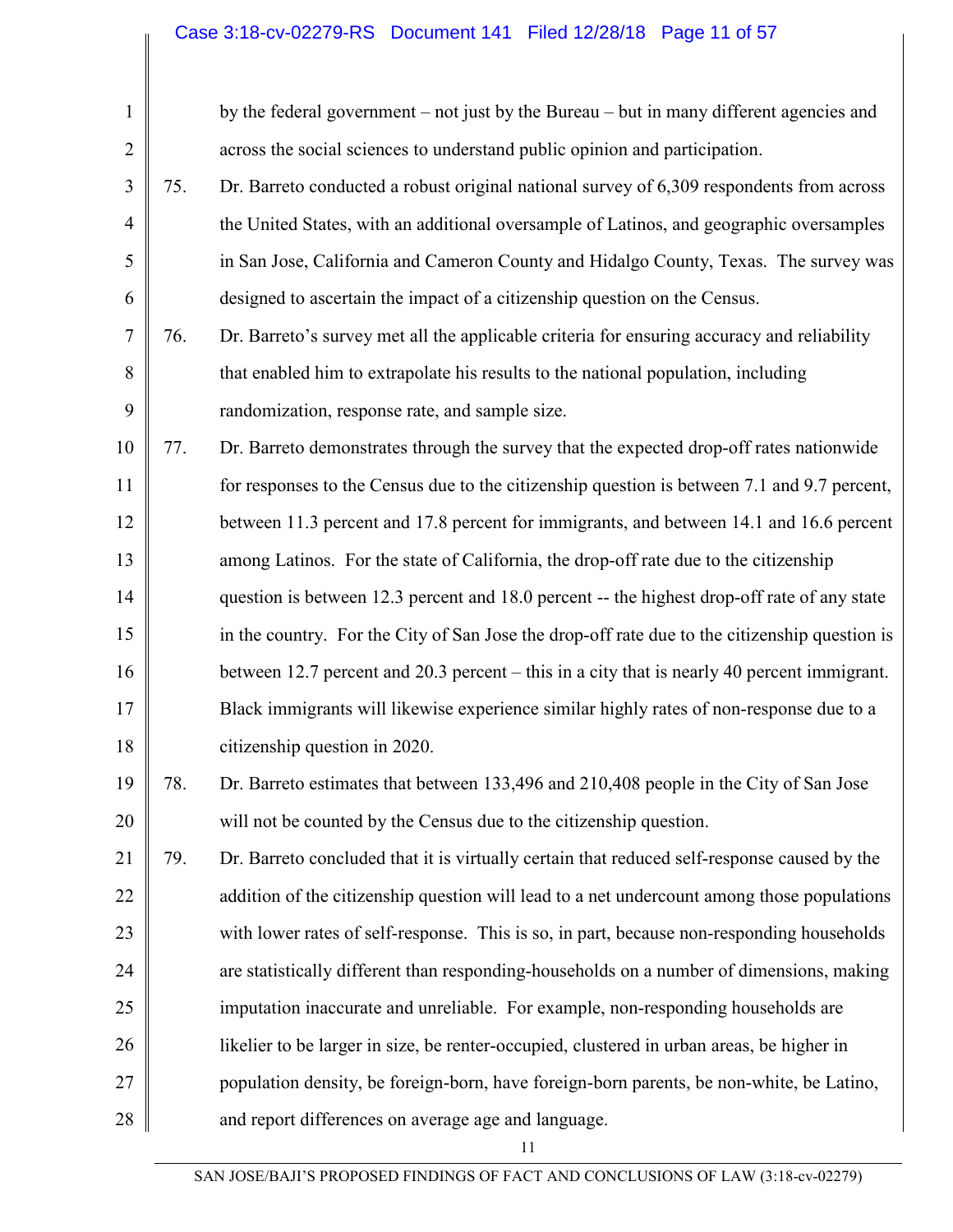|                | 80. | Additionally, trust and sensitivity concerns concerning the citizenship question will have     |
|----------------|-----|------------------------------------------------------------------------------------------------|
| $\overline{2}$ |     | differential impacts with respect to the Bureau's NRFU process. For some groups, the           |
| $\overline{3}$ |     | NRFU process this year might be as successful in previous years. But for other groups          |
| $\overline{4}$ |     | who feel that the question is sensitive and places them at risk, it is expected to be far less |
| 5              |     | successful. Not only will overall NRFU will be more challenging and less successful, but       |
| 6              |     | there will be a differential success rate, and in particular, NRFU is expected to have less    |
| 7              |     | success counting Latino and immigrant communities.                                             |

8 9 10 11 81. There is no credible evidence, quantitative or qualitative, that NRFU or imputation will be completely effective in 2020 so as to avoid a differential undercount when a citizenship question is added and a socio-political climate of fear and anxiety over immigration issues are at an all-time high.

12 13 14 15 16 82. In fact, many aspects of the Bureau's planned outreach efforts in 2020 could actually create more fear and anxiety in immigrant communities and further drive down response rates and increase the net undercount. Social science research finds that increased presence and visibility of government officials who appear to be collecting immigration information creates withdrawal and misreporting on government forms.

#### **E. Dr. Colm O'Muircheartaigh Found That The Bureau's NRFU Process Will Not Compensate For The Drop In Self-Response Rates.**

- 19 20 21 22 23 24 25 26 27 83. Dr. Colm O'Muircheartaigh is a professor at the University of Chicago's Harris School of Public Policy and a Senior Fellow at the National Opinion Research Center (NORC). 84. Dr. O'Muircheartaigh's expert opinion is that the introduction of a citizenship question on the Census will exacerbate the differential non-response among hard-to-count subpopulations; the inclusion of a citizenship question will further result in an increased differential undercount of hard-to-count populations; and NRFU and imputation responses will not only fail to eliminate the impact of the differential non-response, but may actually exacerbate it.
- 28

17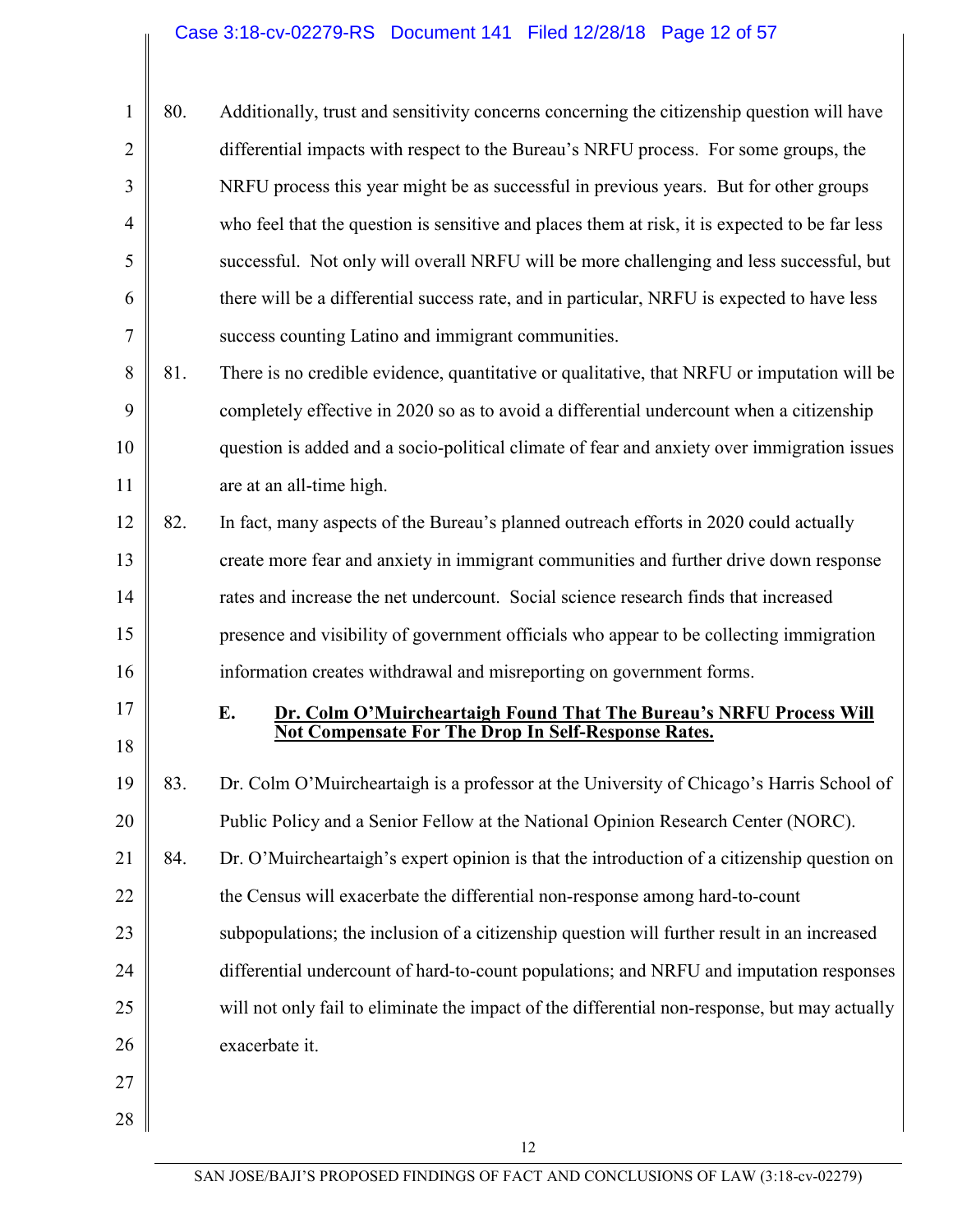| $\mathbf{1}$   | 85. | According to Dr. O'Muircheartaigh there is no evidence to suggest that Bureau processes    |
|----------------|-----|--------------------------------------------------------------------------------------------|
| $\overline{2}$ |     | will eliminate the impact of the differential non-response stemming from the inclusion of  |
| 3              |     | a citizenship question on the 2020 Census.                                                 |
| $\overline{4}$ | 86. | At each stage of enumeration following initial non-self-response (non-response follow-up,  |
| 5              |     | administrative record enumeration, proxy enumeration, and imputation), Dr.                 |
| 6              |     | O'Muircheartaigh has detailed the deficiencies of the Bureau's processes.                  |
| 7              | 87. | First, based on an analysis of Computer Assisted Personal Interviewing Operation follow-   |
| 8              |     | up in the ACS, Dr. O'Muircheartaigh concludes that NRFU in 2020, including repeated        |
| 9              |     | visits from enumerators associated with the federal government, will produce a more        |
| 10             |     | severe differential non-response in tracts containing higher proportions of non-citizens   |
| 11             |     | than in 2010.                                                                              |
| 12             | 88. | Second, enumeration by administrative records will systematically discriminate against     |
| 13             |     | hard-to-count subpopulations and will not correct the under-enumeration that occurs at the |
| 14             |     | earlier stages of data collection.                                                         |
| 15             | 89. | Third, given the perceived threat from the citizenship question and poorer linguistic      |
| 16             |     | capabilities of enumerators, willing and knowledgeable proxy respondents will likely be    |
| 17             |     | more difficult to find in neighborhoods where a substantial portion of households contain  |
| 18             |     | at least one non-citizen. The Bureau itself also acknowledges that proxy responses are     |
| 19             |     | higher for hard-to-count subpopulations, provide much lower quality information, and       |
| 20             |     | contain more coverage errors than self-responses.                                          |
| 21             | 90. | Fourth, regardless of the method used, imputation further systematically disadvantages     |
| 22             |     | hard-to-count subpopulations, in particular non-citizens and households containing non-    |
| 23             |     | citizens.                                                                                  |
| 24             |     | F.<br><b>Substantial Evidence In The Administrative Record Shows That Adding The</b>       |
| 25             |     | Citizenship Question Poses A Substantial Risk Of An Undercount.                            |
| 26             | 91. | Ross received numerous communications between December 22, 2017 and March 26,              |
| 27             |     | 2018 from outside sources providing evidence that adding a citizenship question to the     |
| 28             |     | Census would cause an undercount or otherwise degrade census data.                         |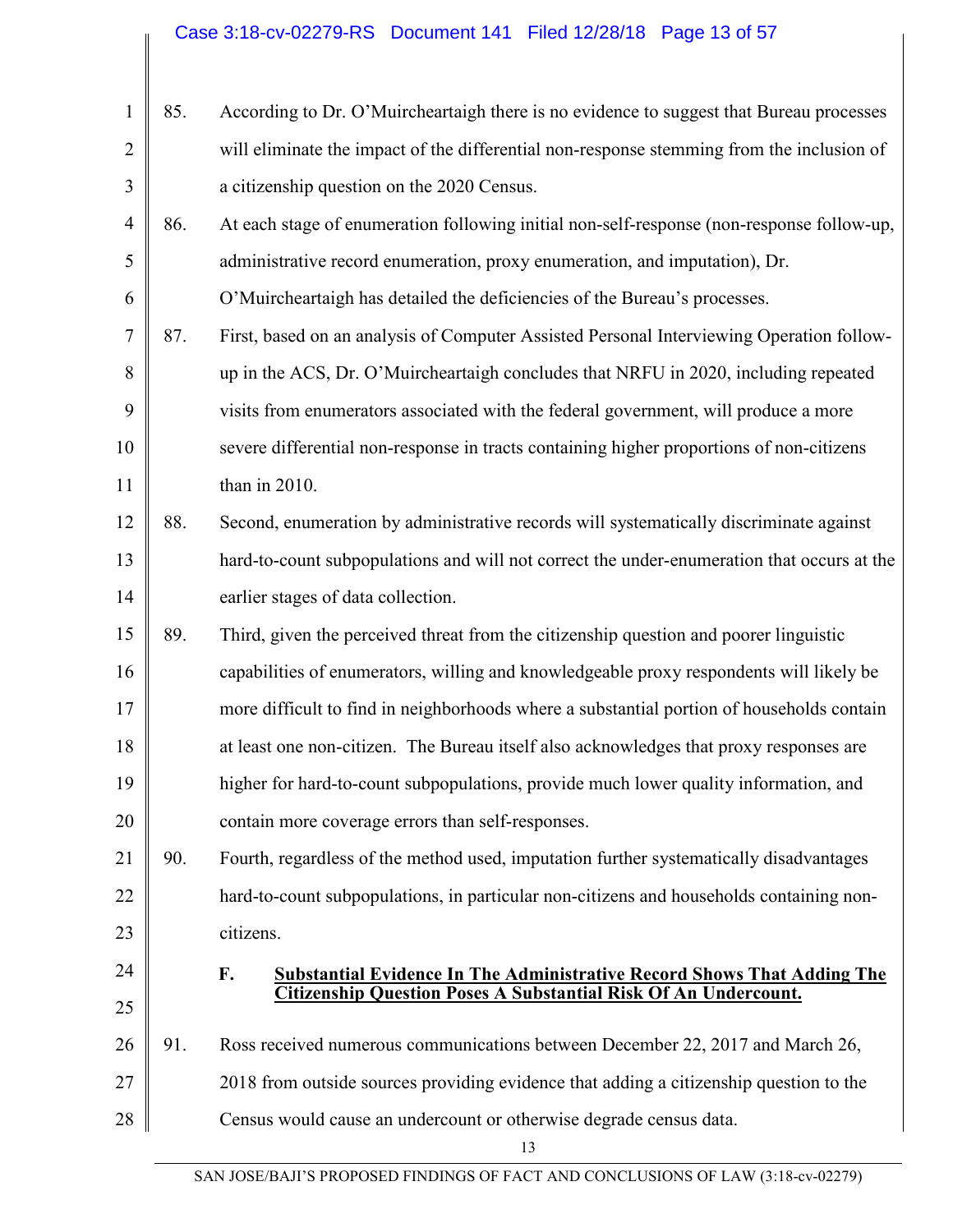| 1              | 92. | For example, on January 26, 2018, six former directors of the Bureau wrote that "adding a   |
|----------------|-----|---------------------------------------------------------------------------------------------|
| 2              |     | citizenship question to the 2020 Census will considerably increase the risks to the 2020    |
| 3              |     | enumeration" because, among other things, "there is a great deal of evidence that even      |
| $\overline{4}$ |     | small changes in survey question order, wording, and instructions can have significant,     |
| 5              |     | and often unexpected consequences for the rate, quality, and truthfulness of response."     |
| 6              |     | (AR001057).                                                                                 |
| 7              | 93. | On January 5, 2018, Eduardo Bonilla-Silva, the president of the American Sociological       |
| 8              |     | Association, wrote that if the question were added "the integrity of the 2020 Census data   |
| 9              |     | will be fundamentally compromised." (AR000787).                                             |
| 10             | 94. | On January 23, 2018, the Population Association of America, a scientific association of     |
| 11             |     | population scientists who rely on timely and accurate and timely data from the federal      |
| 12             |     | statistical agencies to produce research findings, wrote that adding a citizenship question |
| 13             |     | to the decennial census would produce "harmful effects, including increased costs,          |
| 14             |     | suppressed response rates, and unreliable data." (AR001053).                                |
| 15             |     | G.<br>Dr. Andrew Reamer Has Shown That The Differential Undercounts Will                    |
|                |     | Reduce The Funding San Jose Receives Through Federal Programs.                              |
| 16             |     |                                                                                             |
| 17             | 95. | Dr. Andrew Reamer is a professor in the George Washington Institute of Public Policy        |
| 18             |     | ("GWIPP") at the George Washington University in Washington, DC. He received his            |
| 19             |     | Ph.D. in Economic Development and Public Policy and a Master of City Planning from          |
| 20             |     | the Massachusetts Institute of Technology and a Bachelor of Science in Economics from       |
| 21             |     | the Wharton School, University of Pennsylvania.                                             |
| 22             | 96. | GWIPP research faculty focuses on various aspects of the public policies of the federal,    |
| 23             |     | state, and local governments.                                                               |
| 24             | 97. | Dr. Reamer began his research at GWIPP in 2011, after six years at the Brookings            |
| 25             |     | Institution's Metropolitan Policy Program and 20 years as a consultant in U.S. regional     |
| 26             |     | economic development and public policy.                                                     |
| 27             | 98. | As a Fellow at Brookings, Dr. Reamer was responsible for encouraging a strong, well-        |
| 28             |     | functioning federal statistical system that met the data needs of public and private<br>14  |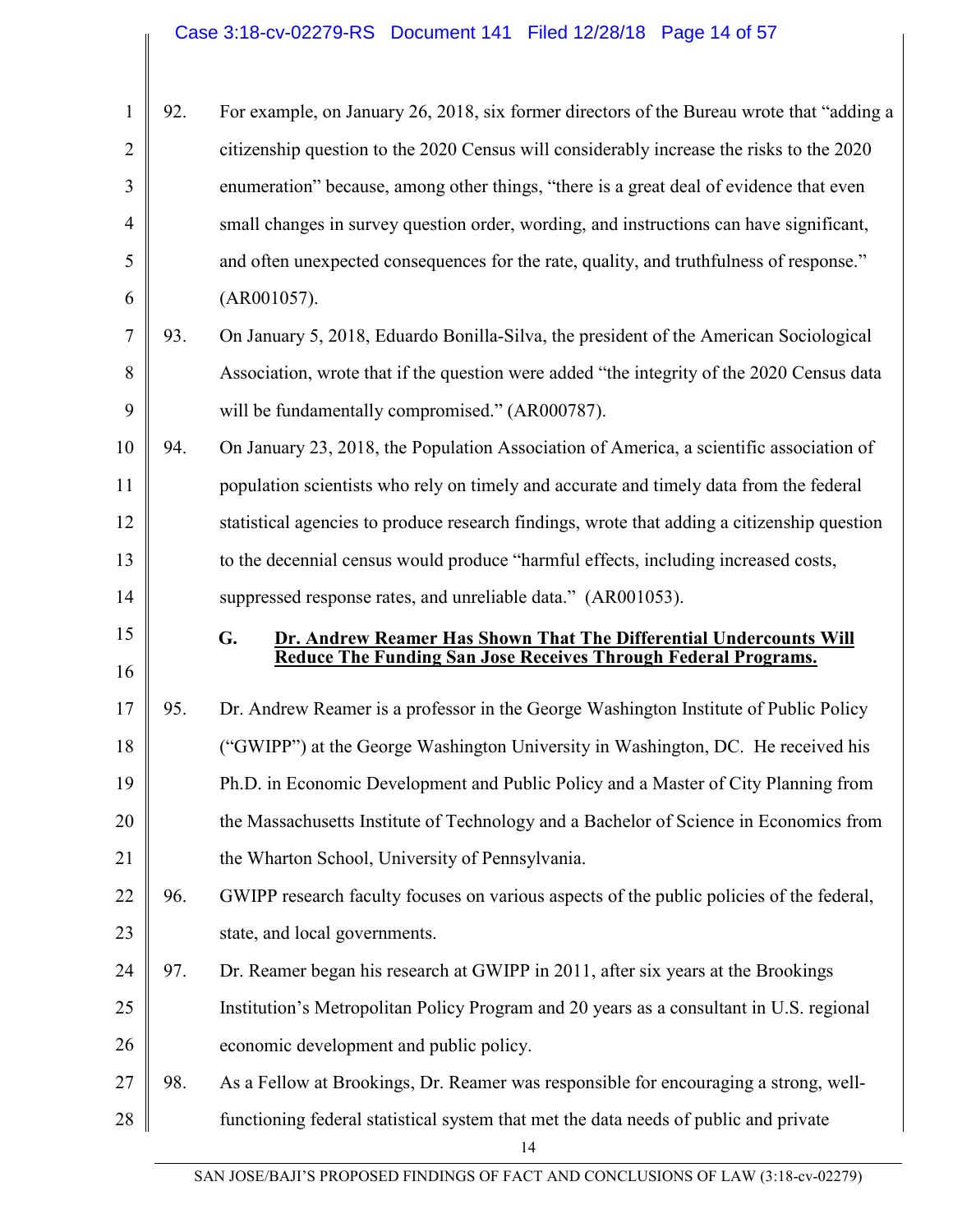# Case 3:18-cv-02279-RS Document 141 Filed 12/28/18 Page 15 of 57

| $\mathbf{1}$   |      | stakeholders. To that end, he was instrumental in ensuring the commencement and              |
|----------------|------|----------------------------------------------------------------------------------------------|
| $\overline{2}$ |      | continued existence of the ACS.                                                              |
| 3              | 99.  | In Fiscal Year 2017, the federal government provided \$4.8 trillion through domestic         |
| $\overline{4}$ |      | financial assistance programs, an amount equal to 24.9 percent of gross domestic product.    |
| 5              |      | About 30 percent of state government budgets are funded through the federal government.      |
| 6              | 100. | Dr. Reamer identified approximately 320 federal domestic assistance programs that use        |
| 7              |      | census-derived data to distribute about \$900 billion in Fiscal Year 2016.                   |
| 8              | 101. | In Dr. Reamer's expert opinion, the two most important uses of census-derived data to        |
| 9              |      | guide the distribution of federal assistance program funds are setting numerical eligibility |
| 10             |      | criteria and geographically allocating funding through formulas.                             |
| 11             | 102. | The federal government uses 32 census-derived datasets to geographically distribute          |
| 12             |      | financial assistance. Geographic allocation formulae are particularly sensitive to           |
| 13             |      | inaccuracies in census-derived data.                                                         |
| 14             | 103. | Dr. Reamer has identified 24 large federal financial assistance programs with geographic     |
| 15             |      | allocation formulae that rely in whole or in part on census-derived data.                    |
| 16             | 104. | The census-derived datasets that are particularly important for determining the geographic   |
| 17             |      | allocation of funds by formula are the Bureau's Population Estimates and ACS. There is       |
| 18             |      | a strong, direct relationship between the accuracy of the decennial census and the           |
| 19             |      | reliability of both the Population Estimates and the ACS.                                    |
| 20             | 105. | In Dr. Reamer's expert opinion, a 2020 Census differential undercount would affect each      |
| 21             |      | succeeding year's Population Estimate largely because the base of the Population             |
| 22             |      | Estimate is the 2020 count. Moreover, a 2020 Census differential undercount would            |
| 23             |      | affect each year's ACS data both because the Population Estimate provides the control for    |
| 24             |      | the ACS and because it would inaccurately alter the ACS sampling frame, sampling             |
| 25             |      | design, imputation, weighting, and variance. Further, as the ACS informs the net             |
| 26             |      | international migration estimate for the Population Estimates, an undercount would result    |
| 27             |      | in an undercount of that component of population change.                                     |
| 28             |      |                                                                                              |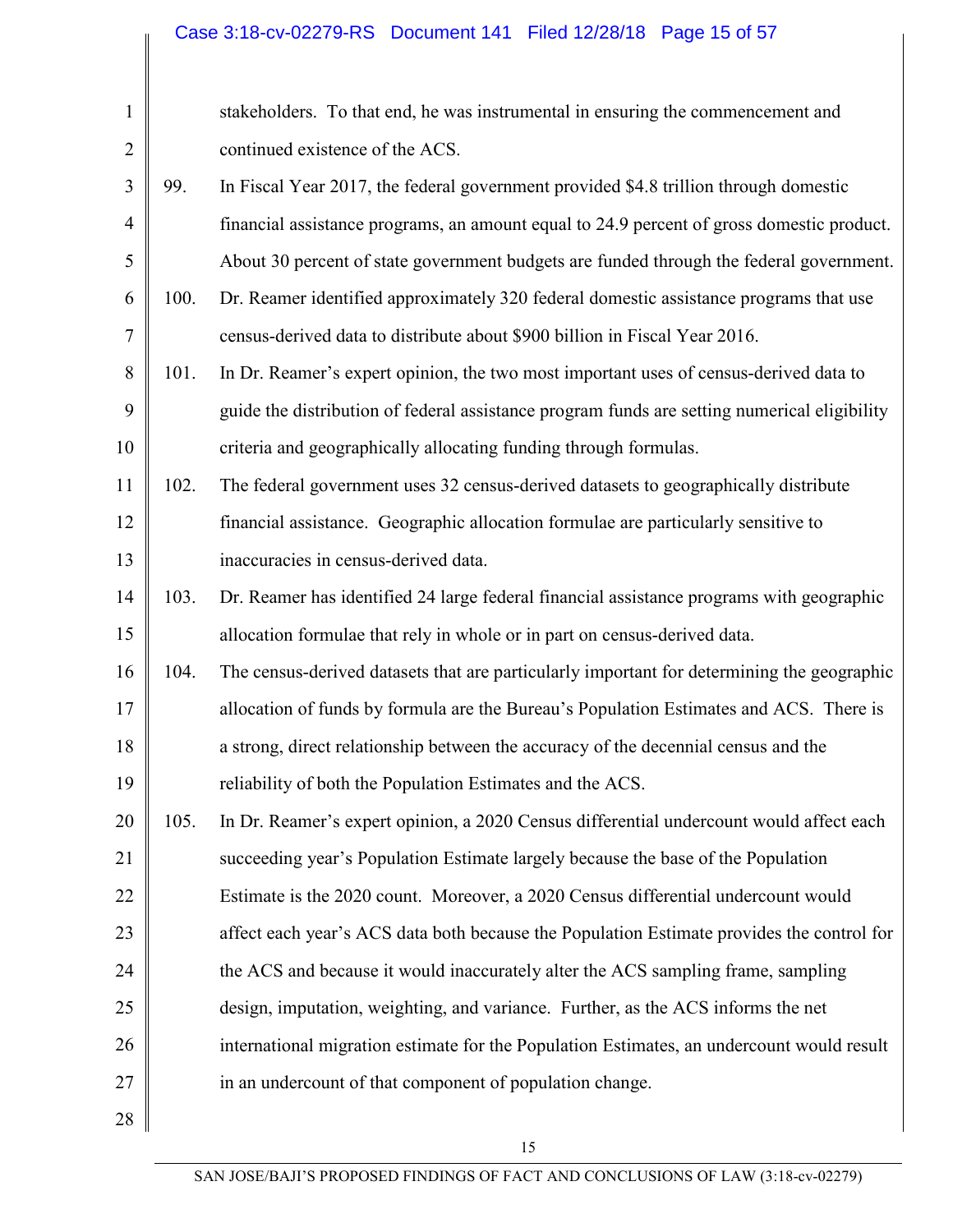#### Case 3:18-cv-02279-RS Document 141 Filed 12/28/18 Page 16 of 57

1 2 3 4 5 106. To measure the impact of a decennial census undercount on geographic formula allocations, Dr. Reamer applied projected 2020 Census undercounts by state (as prepared by Prof. Bernard Fraga) to three example federal assistance programs, Title I Grants to Local Education Agencies, Supplemental Nutrition Program for Women, Infants, and Children, and the Social Services Block Grant.

6 7 8 107. Title I Grants to Local Education Agencies, Supplemental Nutrition Program for Women, Infants, and Children, and the Social Services Block Grant rely on a state's share of a U.S. population total.

9 10 11 12 108. For each of the three programs Dr. Reamer analyzed, the allocation of funds to each state is a function of that state's demographic characteristics relative to the nation as a whole. 109. Each of the undercount scenarios Dr. Reamer analyzed would produce a differential undercount. That is, the extent of the undercount would vary greatly across states,

13 reflecting the relative presence of non-citizens in the respective state populations.

14 15 16 17 18 19 20 21 22 110. Specifically, Dr. Reamer found that a differential undercount would result in a change in state population shares and a parallel change in funding allocations. Those states with an undercount greater than that for the U.S. as a whole would lose share relative to the actual population and those states with an undercount less than the national average would gain share. Because a few large states (California, Texas, Florida, New York, and New Jersey, in particular) have relatively high percentages of non-citizens, these states would lose population share while most other states would gain share. If a differential undercount is present, this dynamic would be realized regardless of the size of the undercount nationwide, even, for example, 0.1%.

23 24 25 111. Because certain programs' allocation formulas address intra-state allocations, the abovedescribed effect of a differential undercount would be similar for particular jurisdictions with relatively above-average non-citizen populations, such as San Jose, California.

26 27 112. Additionally, Dr. Reamer considered the impact of a differential undercount of noncitizens on the funding for San Jose under WOIA and CDBG.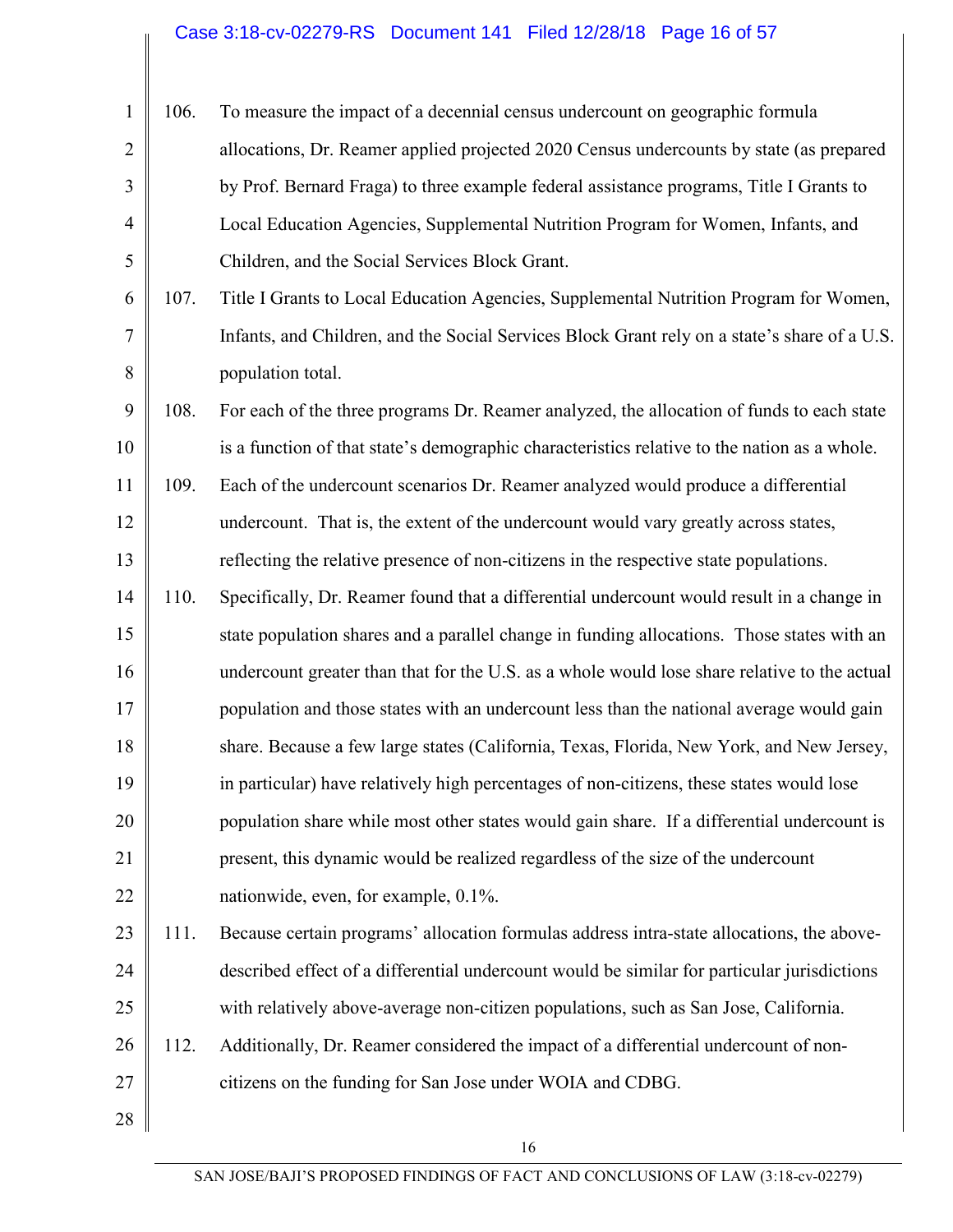| $\mathbf{1}$   | 113. | WOIA funding is allocated based on a Local Workforce Development Area ("LWD").                                          |
|----------------|------|-------------------------------------------------------------------------------------------------------------------------|
| $\overline{2}$ |      | The area covered by the City of San Jose comprises over 75% of its LWD. Because the                                     |
| 3              |      | non-citizen population of this LWD is substantially higher than the average non-citizen                                 |
| $\overline{4}$ |      | population of the state of California, and the state of California's allocation will itself be                          |
| 5              |      | lower in the event of an undercount, Dr. Reamer concluded with a reasonable degree of                                   |
| 6              |      | certainty that work2future (San Jose's workforce development program that uses WIOA                                     |
| 7              |      | funds) will receive a decrease in WIOA funding under any of the undercount scenarios                                    |
| 8              |      | presented by Dr. Fraga.                                                                                                 |
| 9              | 114. | Funding under the CDBG program is allocated based on a federal formula that compares                                    |
| 10             |      | different "entitlement communities" across the country and includes data on population,                                 |
| 11             |      | poverty rates, and housing conditions. Because San Jose has a substantially higher                                      |
| 12             |      | percentage of non-citizens than the relevant geographies that overlap with these                                        |
| 13             |      | entitlement communities, Dr. Reamer can conclude with a reasonable degree of certainty                                  |
| 14             |      | that San Jose will receive less CDBG funding under any of the scenarios presented by Dr.                                |
| 15             |      | Fraga.                                                                                                                  |
| 16             | 115. | Based on the Bureau's own conclusions, the administrative record, and the analyses of Dr.                               |
| 17             |      | Matthew Barreto and Dr. Colm O'Muircheartaigh, (as set forth above) the likelihood that                                 |
| 18             |      | adding the citizenship question will directly result in a net undercount, a differential                                |
| 19             |      | undercount of non-citizens or non-white Hispanics, and a differential undercount of the                                 |
| 20             |      | population of San Jose is overwhelmingly high.                                                                          |
| 21             | 116. | Adding the citizenship question to the Census thereby poses, at minimum, a substantial                                  |
| 22             |      | risk that there will be a differential undercount of non-citizens on the Census.                                        |
| 23             | Ш.   | SAN JOSE HAS DIVERTED RESOURCES TO MITIGATE THE SUBSTANTIAL<br>RISK OF HARM CREATED BY ADDING THE CITIZENSHIP QUESTION. |
| 24             |      | <b>San Jose Is Reasonably Spending Money And Time Conducting Targeted</b><br>A.                                         |
| 25             |      | <b>Outreach To Minimize The Impact Of Adding The Citizenship Question.</b>                                              |
| 26             | 117. | Dr. Abowd believes that "the addition of the citizenship question has made it necessary to                              |
| 27             |      | augment" the part of the integrated partnership and communication program that involves                                 |
| 28             |      | local outreach, such as the outreach being conducted by San Jose.                                                       |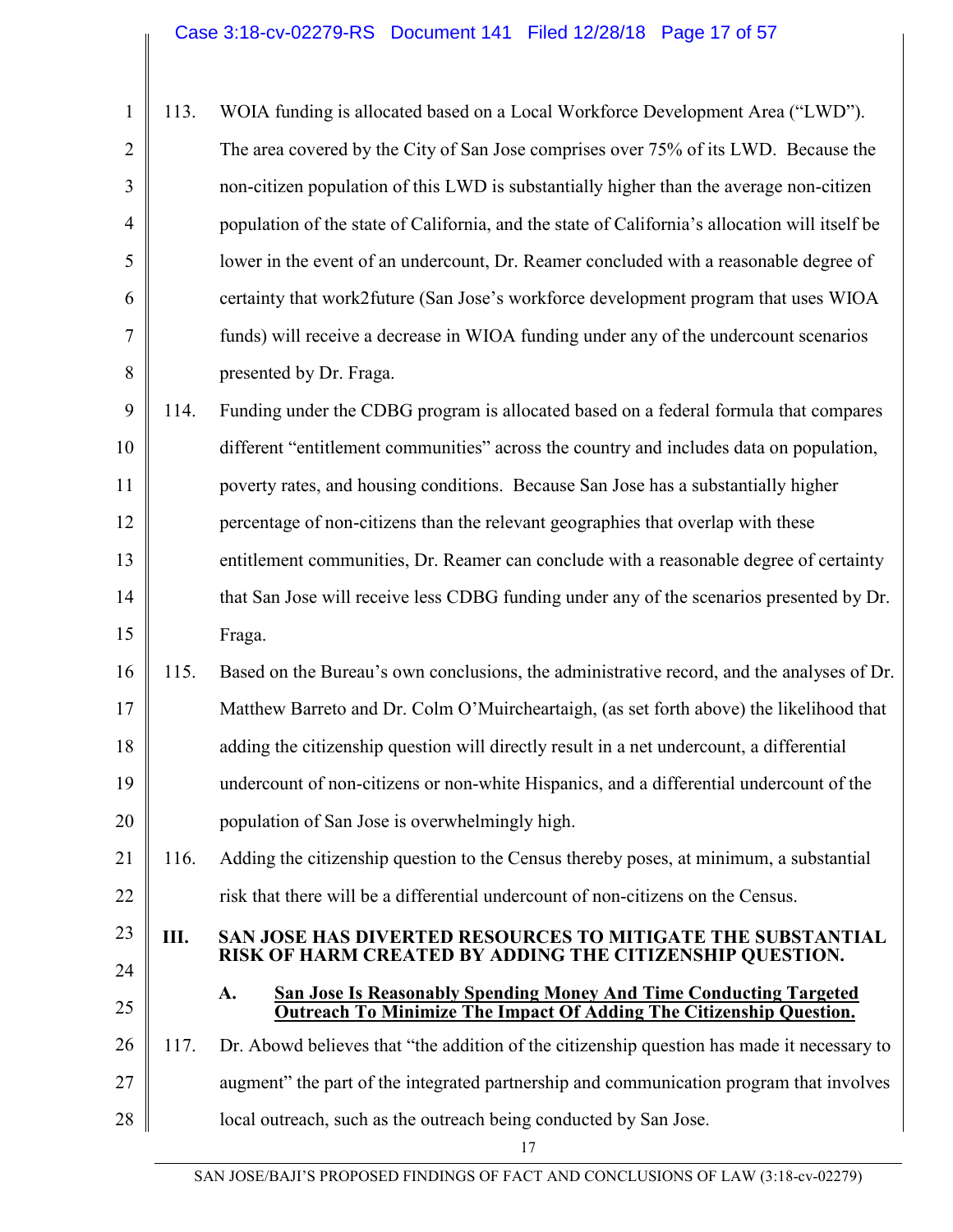| $\mathbf{1}$   | 118. | According to statistics produced by the Bureau, 17.2% of San Jose's residents are non-         |
|----------------|------|------------------------------------------------------------------------------------------------|
| $\overline{2}$ |      | citizens, nearly three times the 6.7% for the United States as a whole and substantially       |
| 3              |      | higher than the 13% in the State of California. San Jose's population has been                 |
| 4              |      | undercounted in prior censuses and San Jose is taking steps to mitigate the likely             |
| 5              |      | undercount of its population that adding a citizenship question on the 2020 Census will        |
| 6              |      | cause.                                                                                         |
| $\tau$         | 119. | San Jose, along with other cities, has partnered with the County of Santa Clara to form a      |
| 8              |      | "Complete Count Committee" to encourage participation in the Census by hard-to-count           |
| 9              |      | communities.                                                                                   |
| 10             | 120. | San Jose's preparations for the Census are being conducted in concert with the Bureau's        |
| 11             |      | integrated partnership and communication program.                                              |
| 12             | 121. | San Jose has dedicated approximately \$300,000 in resources towards performing                 |
| 13             |      | outreach, and expects to allocate approximately \$300,000 more before the Census is            |
| 14             |      | conducted.                                                                                     |
| 15             | 122. | San Jose has dedicated staff resources, including Jeff Ruster, the Assistant Director in the   |
| 16             |      | Office of Economic Development, to prepare for the Census.                                     |
| 17             | 123. | Consistent with recommendations from the Bureau and Commerce, these preparations               |
| 18             |      | include targeted outreach that is being performed specifically because Ross has decided to     |
| 19             |      | add a citizenship question to the Census.                                                      |
| 20             | 124. | The targeted outreach being conducted by San Jose is designed specifically to mitigate the     |
| 21             |      | impact that adding the citizenship question to the Census will have on hard-to-reach           |
| 22             |      | populations in San Jose.                                                                       |
| 23             | 125. | Therefore, in light of the substantial risk posed by the addition of the citizenship question, |
| 24             |      | it is reasonable for San Jose to spend additional time and money on the outreach that Dr.      |
| 25             |      | Abowd believes has been made "necessary" by the addition of the citizenship question.          |
| 26             | 126. | San Jose is diverting time and resources that could be used for other purposes specifically    |
| 27             |      | because of the proposed addition of a citizenship question to the Census.                      |
| 28             |      |                                                                                                |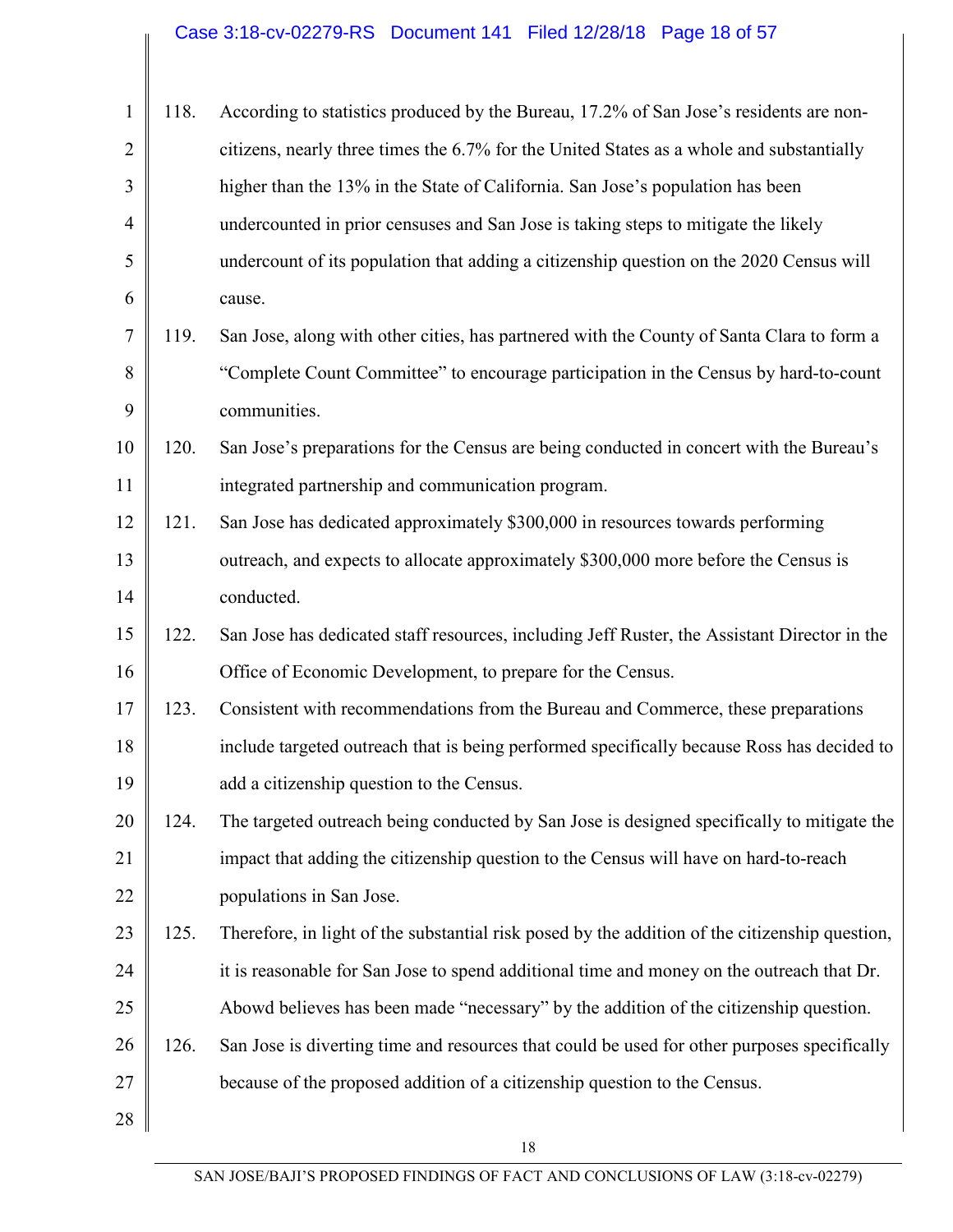|                     |      | Case 3:18-cv-02279-RS  Document 141  Filed 12/28/18  Page 19 of 57                                                                                      |
|---------------------|------|---------------------------------------------------------------------------------------------------------------------------------------------------------|
|                     |      |                                                                                                                                                         |
| $\mathbf{1}$        | 127. | If the citizenship question were to be removed from the Census, San Jose would be able to                                                               |
| $\overline{2}$      |      | use the time and resources it is currently specifically devoting to address the risks posed                                                             |
| 3                   |      | by the citizenship question for other purposes, including increasing Census participation.                                                              |
| $\overline{4}$<br>5 | IV.  | SAN JOSE RELIES ON ACCURATE CENSUS DATA FOR ITS OPERATIONS<br>AND THE BUREAU ADMITS THAT ADDING THE QUESTION WILL REDUCE<br>THE QUALITY OF CENSUS DATA. |
| 6                   |      | San Jose Relies On Accurate Census Data For Its Operations.<br>A.                                                                                       |
| $\overline{7}$      | 128. | Numerous San Jose agencies use Bureau data, either from the decennial census or the                                                                     |
| 8                   |      | ACS to make strategic decisions.                                                                                                                        |
| 9                   | 129. | For example, every branch in the San Jose Public Library prepares an annual Community                                                                   |
| 10                  |      | Branch Profile using decennial Census and ACS data on the age, household composition,                                                                   |
| 11                  |      | languages spoken, and economics of the area the branch library serves.                                                                                  |
| 12                  | 130. | The San Jose Public Library uses the data from the Community Branch Profiles to                                                                         |
| 13                  |      | determine which materials to make available in each branch and which programs to                                                                        |
| 14                  |      | develop at each branch.                                                                                                                                 |
| 15                  | 131. | If the quality of the data from the ACS and the decennial census is impaired, strategic                                                                 |
| 16                  |      | decisions regarding collections and programs at the San Jose Public Library will be made                                                                |
| 17                  |      | improperly, impeding the opportunity for the San Jose to conduct its mission.                                                                           |
| 18                  | 132. | As another example, San Jose's work2future program relies on census and ACS data to                                                                     |
| 19                  |      | determine the language needs of the communities served by the its workforce                                                                             |
| 20                  |      | development counselors.                                                                                                                                 |
| 21                  | 133. | The program hires bilingual counselors to provide services to the unemployed and                                                                        |
| 22                  |      | underemployed, and decides which language speakers to hire based on decennial census                                                                    |
| 23                  |      | data and ACS data.                                                                                                                                      |
| 24                  | 134. | If the decennial census and ACS data quality are impaired, work2future would not have                                                                   |
| 25                  |      | accurate information from which to select the languages of its counselors.                                                                              |
| 26                  | 135. | As a third example, the San Jose Department of Housing uses decennial census and ACS                                                                    |
| 27                  |      | data to create its legally-mandated Fair Housing Assessment, and to create its annual and                                                               |
| 28                  |      |                                                                                                                                                         |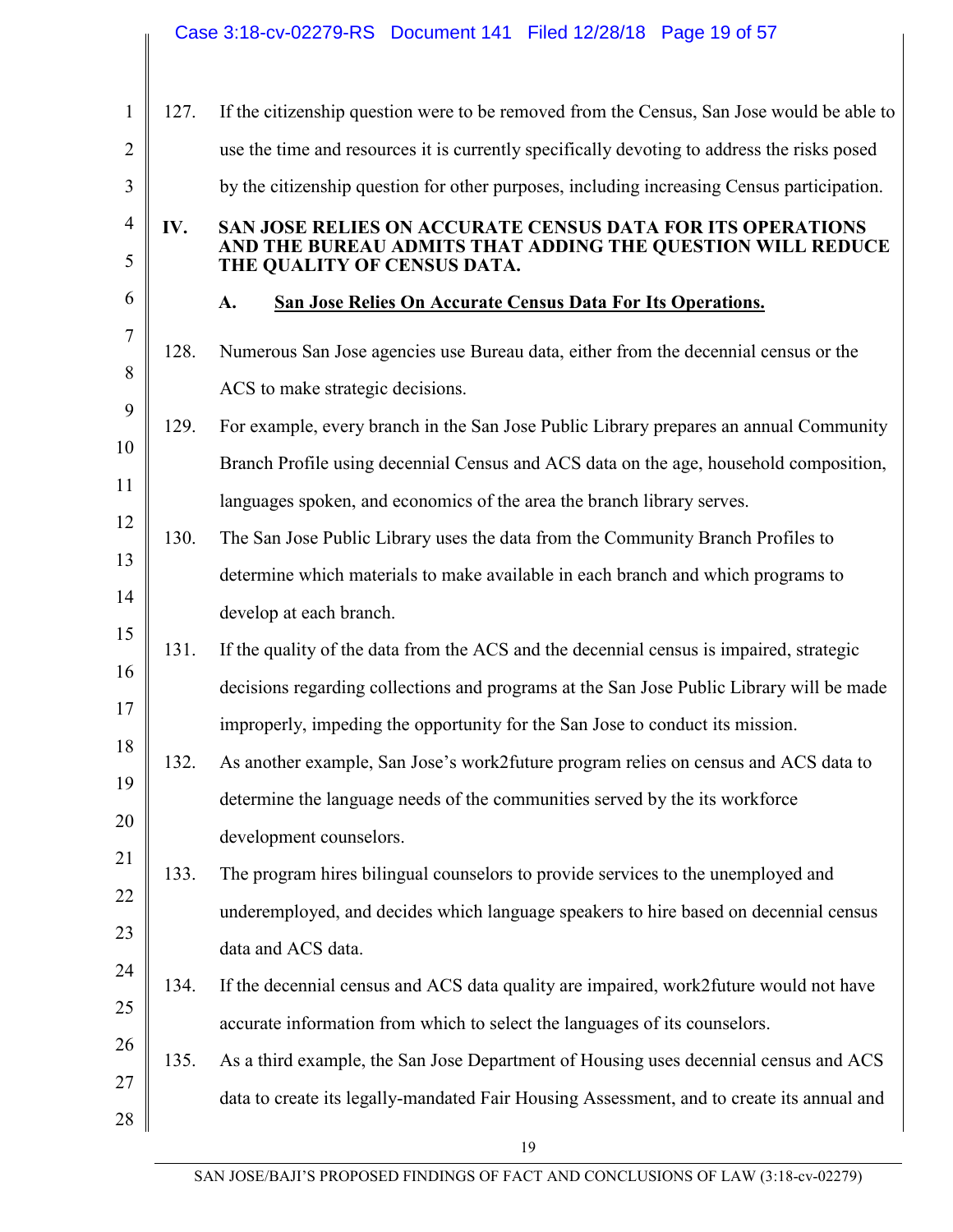2

3

4

|      | five-year plans, which identify key locations within the City of San Jose to address    |
|------|-----------------------------------------------------------------------------------------|
|      | housing issues.                                                                         |
| 136. | To identify the key locations, the San Jose Department of Housing uses decennial census |
|      | and ACS data including data on race, income, and housing conditions.                    |

5 6 7 8 9 10 11 12 13 137. Once the Department of Housing identifies key locations through census data, it uses funding from the Community Development Block Grant ("CDBG") program in those areas, including by adding neighborhood infrastructure improvements such as curb cuts and LED lighting, targeted code enforcement, and 'green' alleyway improvements to promote safety, walkability and sustainability; community-serving capital projects such as community gardens, libraries and community centers; emergency home rehabilitation for low-income homeowners; rehabilitation of nonprofit facilities such as homeless shelters and services spaces; and land acquisition and infrastructure supporting affordable housing creation.

14 15 16 17 18 19 138. Once the Department of Housing identifies key locations through census data, it uses funding it receives from the Home Investment Partnership Program ("HOME"), including development of new affordable rental housing, acquisition and rehabilitation of existing market-rate housing to create newly affordable rental housing, homebuyer loans for lowincome homebuyers, and tenant-based rental subsidies for vulnerable populations including formerly homeless individuals and families.

- 20 21 22 139. If the data from the decennial census and the ACS are of lower quality, then the Department of Housing will not have accurate information with which to determine which locations to target for improved housing conditions in San Jose.
- 23 24 140. As a fourth example, the San Jose Office of Emergency Management ("SJOEM") uses census and ACS data to make strategic decisions and apply for funding.
- 25 26 27 141. SJOEM provides census data on population to the Federal Emergency Management Program ("FEMA") when applying for funding after disasters. Because FEMA bases its grants of funding on the number of people affected by a disaster, an undercount of the
- 28 City of San Jose would reduce SJOEM's ability to obtain funding after a disaster.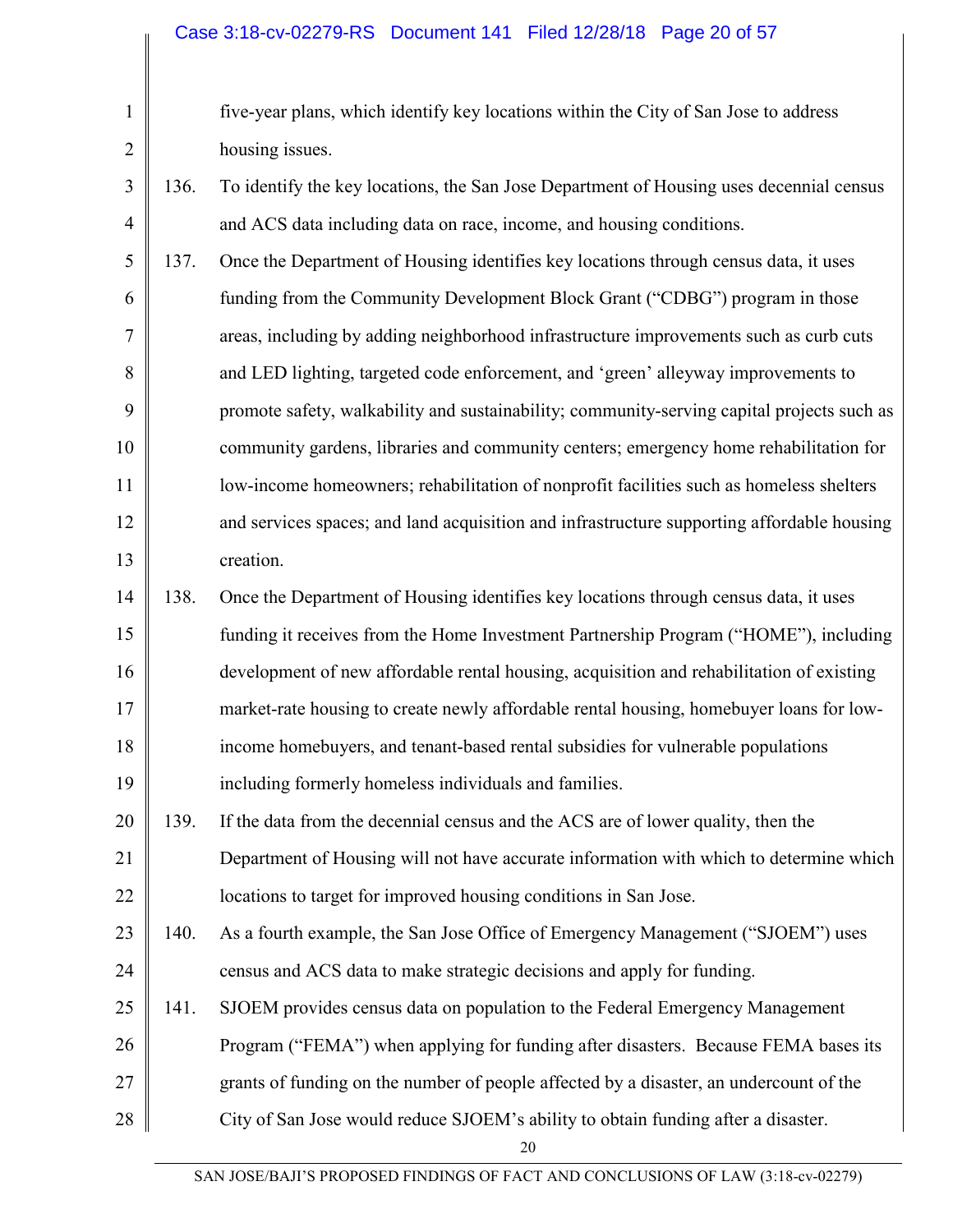| $\mathbf{1}$   | 142. | SJOEM allocates resources within San Jose based on census data, including age data in                                                  |
|----------------|------|----------------------------------------------------------------------------------------------------------------------------------------|
| $\overline{2}$ |      | particular. Because elderly residents are less able to self-evacuate, SJOEM allocates more                                             |
| 3              |      | resources in areas with high concentrations of elderly residents (according to census data).                                           |
| 4              | 143. | If the census data on age are inaccurate, SJOEM will allocate these resources improperly,                                              |
| 5              |      | endangering the lives of elderly San Jose residents.                                                                                   |
| 6              |      | <b>B.</b><br>Defendants Admit That Adding The Citizenship Question Will Degrade The                                                    |
| 7              |      | <b>Quality Of The Data The Bureau Reports.</b>                                                                                         |
| 8              | 144. | The Bureau has concluded that if the citizenship question is included in the Census, there                                             |
| 9              |      | will be an increase in questionnaire non-response specifically because of the question.                                                |
| 10             | 145. | The Bureau acknowledges that an increase in non-response will result in more households                                                |
| 11             |      | being enumerated through the NRFU process, including through imputation.                                                               |
| 12             | 146. | The Bureau acknowledges that the data provided through the NRFU process, including                                                     |
| 13             |      | through imputation, are of a lower quality than data obtained through self-response.                                                   |
| 14             | 147. | The Bureau has concluded, therefore, that, as a direct result of adding the citizenship                                                |
| 15             |      | question, the data provided in the Census will be of lower quality.                                                                    |
| 16             | 148. | This lower quality data will impede the operations of San Jose, including the operations of                                            |
| 17             |      | its public library, its work2future program, its Department of Housing, and its Department                                             |
| 18             |      | of Emergency Management.                                                                                                               |
| 19             | V.   | <b>BAJI AND ITS MEMBERS WILL BE HARMED BY THE ADDITION OF A</b><br><b>CITIZENSHIP QUESTION TO THE 2020 DECENNIAL CENSUS.</b>           |
| 20             |      |                                                                                                                                        |
| 21             |      | <b>BAJI Has Spent And Will Spend Time And Resources To Address The Harm</b><br>A.<br><b>Caused By Adding The Citizenship Question.</b> |
| 22             | 149. | To ensure that BAJI's members are properly counted in the 2020 Census, BAJI plans to                                                   |
| 23             |      | conduct additional outreach to these communities to encourage them to participate in the                                               |
| 24             |      | 2020 Census questionnaire.                                                                                                             |
| 25             | 150. | BAJI has determined that, due to the citizenship question, such outreach will require the                                              |
| 26             |      | expenditure of additional resources, such as money, staff time, and operational expenses,                                              |
| 27             |      | including, but not limited to, materials, computers, telephones, and other office                                                      |
| 28             |      | equipment.                                                                                                                             |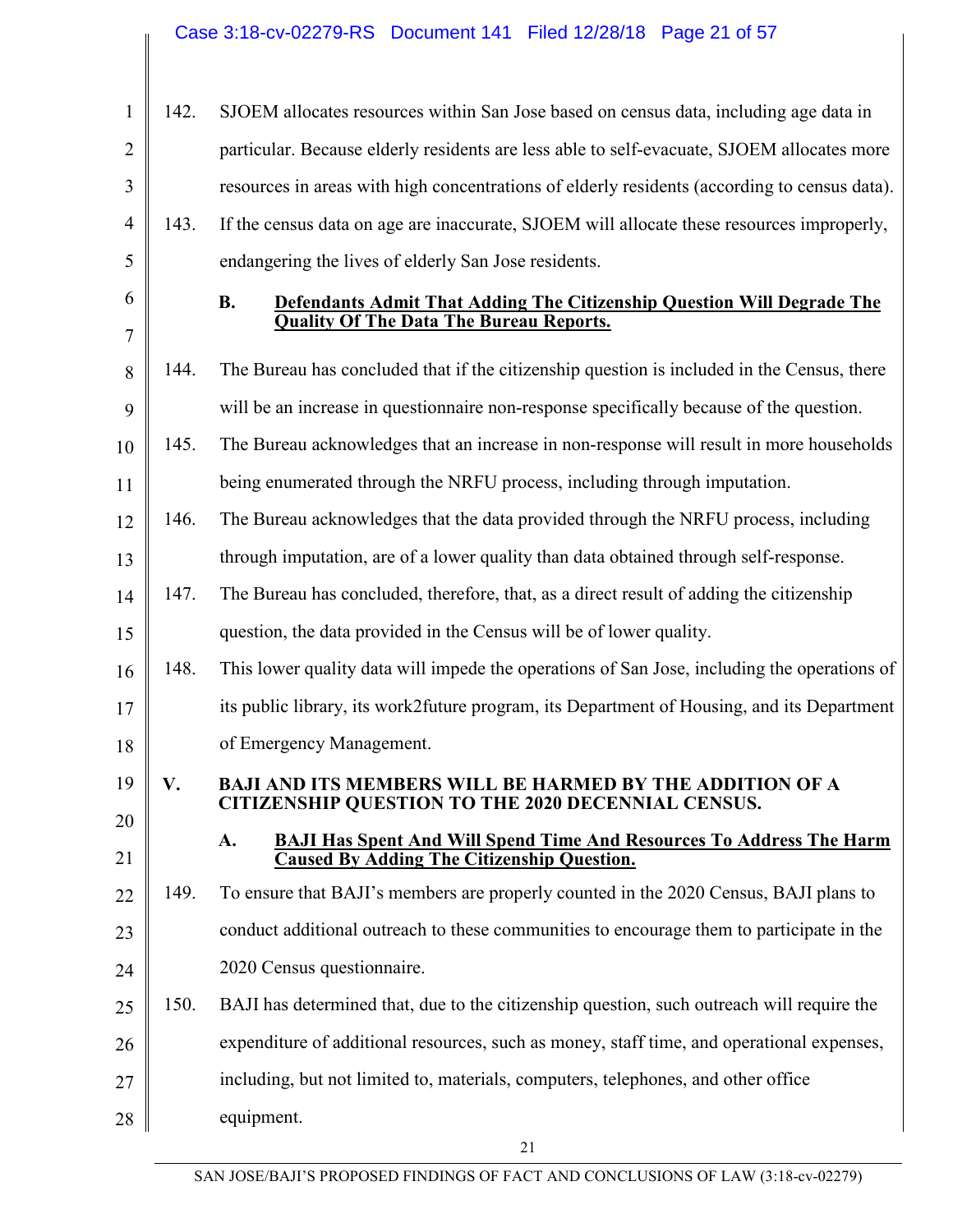| $\mathbf{1}$   | 151. | Because these resources will be diverted and used to encourage participation among        |
|----------------|------|-------------------------------------------------------------------------------------------|
| $\overline{2}$ |      | groups likely to be affected by the citizenship question before the 2020 Census takes     |
| 3              |      | place, including Black immigrants and other historically underrepresented minority        |
| $\overline{4}$ |      | groups, these resources will be expended regardless of whether the Bureau's NRFU          |
| 5              |      | procedures ultimately correct any initial undercount.                                     |
| 6              | 152. | As a result of an anticipated undercount of Black immigrants and other historically       |
| 7              |      | underrepresented communities that BAJI serves, BAJI will further divert resources to      |
| 8              |      | investigate the scope of the harm of the undercount on its members and core mission.      |
| 9              | 153. | BAJI has begun to prepare for these harmful effects by engaging partner organizations     |
| 10             |      | and donors in conversations about census outreach, preparing strategies to engage Black   |
| 11             |      | immigrant communities in the Census, and soliciting potential funding for census          |
| 12             |      | outreach and education.                                                                   |
| 13             |      | <b>B.</b><br><b>BAJI's Members Are Afraid That Their Responses To The Citizenship</b>     |
| 14             |      | <b>Question Will Be Shared With Law Enforcement, And These Fears Are</b><br>Reasonable.   |
| 15             | 154. | According to Professor Anderson, the Bureau has previously disclosed information about    |
| 16             |      | individual respondents to other federal agencies, most notably to the Department of       |
| 17             |      | Treasury's Secret Service and the Department of Justice's ("DOJ") Federal Bureau of       |
| 18             |      | Investigations during 1942-44 under Section 1402 of the Second War Powers Act, which      |
| 19             |      | temporarily repealed the statutory privacy provisions protecting such data.               |
| 20             | 155. | According to Professor Anderson, although statutory privacy protections were in effect    |
| 21             |      | when the 1940 census was conducted, and individuals responded to that Census under a      |
| 22             |      | legal requirement that the confidentiality of their information would be maintained, such |
| 23             |      | information was subsequently disclosed when those provisions were superseded by the       |
| 24             |      | Second War Powers Act.                                                                    |
| 25             | 156. | According to Professor Anderson, the outgoing Secretary of Commerce wrote to President    |
| 26             |      | Roosevelt on January 19, 1945 that the Commerce Department "was in a position to give     |
| 27             |      | the military service the name and residence of all Japanese nationals residing in         |
| 28             |      | proscribed West Coast areas."                                                             |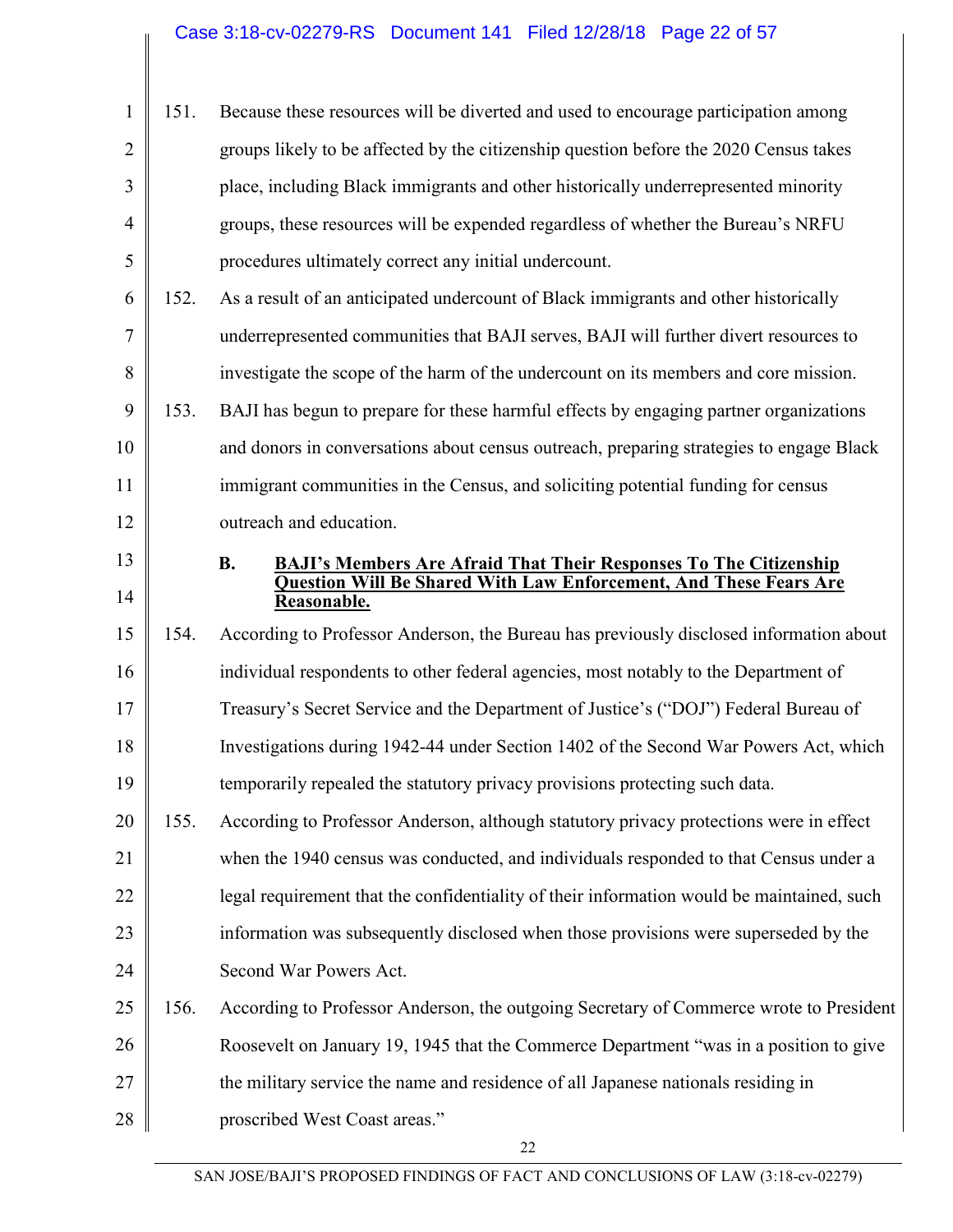| $\mathbf{1}$   | 157. | According to Professor Anderson, after the war, correspondence from the Secretary of       |
|----------------|------|--------------------------------------------------------------------------------------------|
| $\overline{2}$ |      | Commerce confirmed that during the war, the Bureau of the Census and the Department        |
| 3              |      | of Commerce had provided "confidential data from the 1939 Census of Manufactures and       |
| $\overline{4}$ |      | other records collected by the Census Bureau."                                             |
| 5              | 158. | According to Professor Anderson, there is therefore historical precedent for the Bureau's  |
| 6              |      | disclosure of information about individual respondents, even when that information was     |
| 7              |      | protected by Title 13 at the time it was collected. A release to law enforcement of        |
| 8              |      | personal information, including names and addresses, pursuant to a new law or a new        |
| 9              |      | interpretation of existing law, would be consistent with the Bureau's World War II-era     |
| 10             |      | practices.                                                                                 |
| 11             | 159. | Many of BAJI's members have expressed reluctance about participating in the 2020           |
| 12             |      | Census because of the addition of a citizenship question.                                  |
| 13             | 160. | The fears of BAJI's members about responding to a citizenship question have been further   |
| 14             |      | heightened by the current political environment, including a perceived increase in         |
| 15             |      | relentless anti-immigrant rhetoric.                                                        |
| 16             | 161. | Members of BAJI have specifically expressed fear that their citizenship data will be       |
| 17             |      | misused in a manner that may expose them, their families, and members of their             |
| 18             |      | community to increased immigration and/or law enforcement scrutiny.                        |
| 19             | VI.  | ADDING THE CITIZENSHIP QUESTION IN THE CURRENT POLITICAL                                   |
| 20             |      | <b>CLIMATE WILL UNREASONABLY JEOPARDIZE A COMPLETE</b><br><b>ENUMERATION.</b>              |
| 21             |      | The Trump Administration Has Fostered A Climate Of Fear Among Non-<br>A.                   |
| 22             |      | Citizens.                                                                                  |
| 23             | 162. | On November 2, 2017, Mikelyn Meyers, a research sociolinguist at the Bureau, presented     |
| 24             |      | the Bureau's National Advisory Committee on Racial, Ethnic, and Other Populations with     |
| 25             |      | the results of a study on confidentiality concerns regarding the 2020 Census (the "Meyers" |
| 26             |      | Report").                                                                                  |
| 27             | 163. | The Meyers report noted that the current political climate had fostered a belief that      |
| 28             |      | "certain immigrant groups are unwelcome," and that researchers observed "increased rates"  |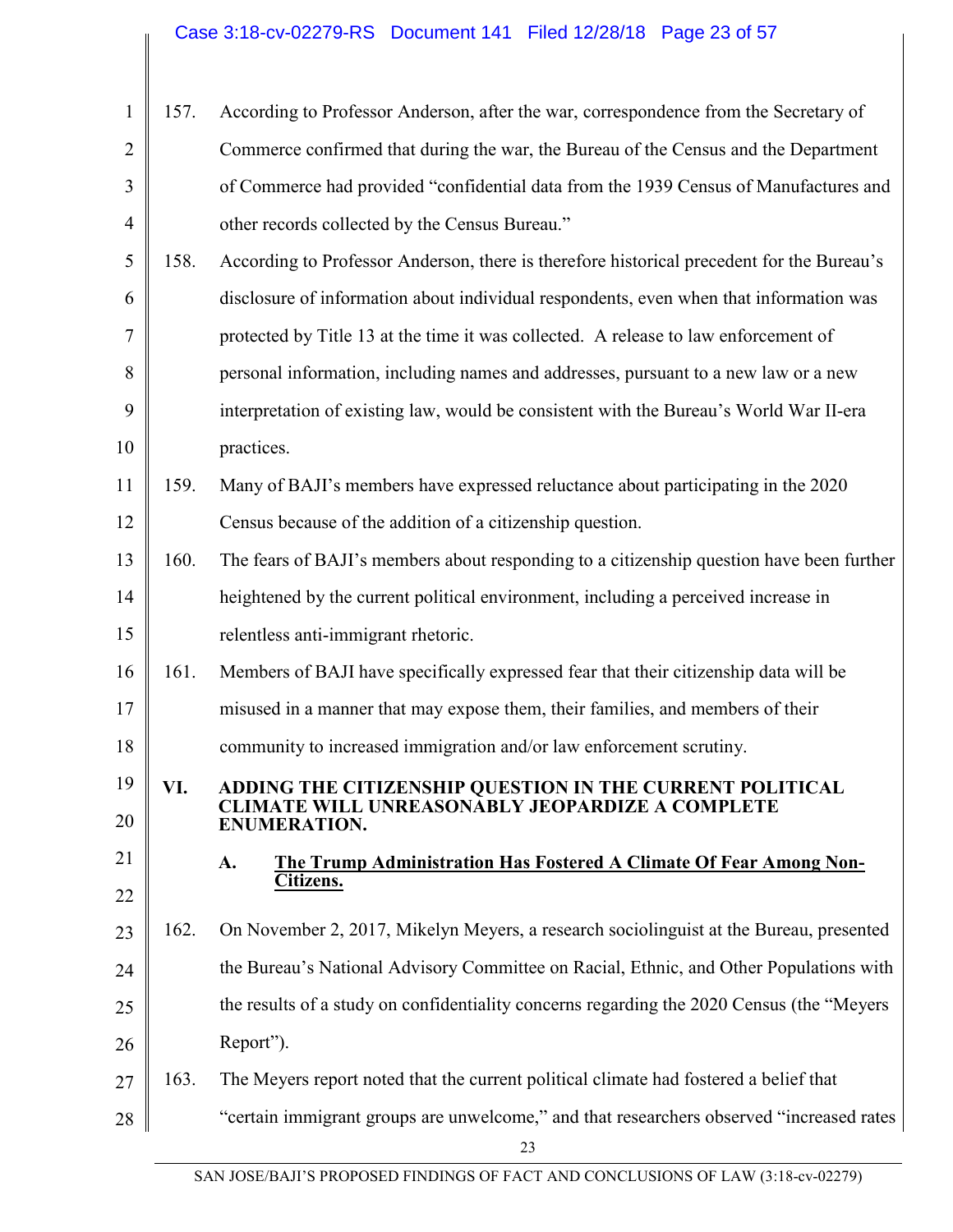|                |      | Case 3:18-cv-02279-RS Document 141 Filed 12/28/18 Page 24 of 57                                                                                                                                                       |
|----------------|------|-----------------------------------------------------------------------------------------------------------------------------------------------------------------------------------------------------------------------|
| 1              |      | of unusual respondent behaviors" including data falsification, item non-response, and                                                                                                                                 |
| $\overline{2}$ |      | break-offs.                                                                                                                                                                                                           |
| 3              | 164. | The Meyers report noted that respondents appeared "visibly nervous" and required                                                                                                                                      |
| $\overline{4}$ |      | "extensive explanations about redacting PII and data access."                                                                                                                                                         |
| 5              | 165. | Respondents expressed fears regarding the use of their data, and explicitly referenced                                                                                                                                |
| 6              |      | policies of the Trump Administration that are perceived as hostile towards immigrants and                                                                                                                             |
| 7              |      | non-citizens.                                                                                                                                                                                                         |
| 8              | 166. | The report noted that members of focus groups stated that they would not open their door                                                                                                                              |
| 9              |      | to Bureau employees who came to their residents, and that they would not trust Bureau                                                                                                                                 |
| 10             |      | employees.                                                                                                                                                                                                            |
| 11             | 167. | The Meyers Report concluded that its findings showed that there was an "unprecedented                                                                                                                                 |
| 12             |      | ground swell in confidentiality and data sharing concerns, particularly among immigrants                                                                                                                              |
| 13             |      | or those who live with immigrants," that could "impact data quality and coverage for the                                                                                                                              |
| 14             |      | 2020 Census."                                                                                                                                                                                                         |
| 15             | 168. | The Meyers Report was submitted before Ross announced his intention to add a                                                                                                                                          |
| 16             |      | citizenship question to the 2020 Census.                                                                                                                                                                              |
| 17<br>18       |      | <b>B.</b><br><b>The Census Barriers, Attitudes And Motivators Study ("CBAMS"),</b><br><b>Commissioned By The Census, Confirmed That These Fears Will Be</b><br><b>Exacerbated By Adding The Citizenship Question.</b> |
| 19             | 169. | The Bureau commissioned Young and Rubicam ("Y&R") to conduct a Census Barriers,                                                                                                                                       |
| 20             |      | Attitudes Study ("CBAMS") in 2018.                                                                                                                                                                                    |
| 21             | 170. | Y&R conducted a survey of 50,000 households from February to April 2018 to conduct                                                                                                                                    |
| 22             |      | the study and received approximately 17,500 responses.                                                                                                                                                                |
| 23             | 171. | Y&R conducted 42 focus groups in March and April 2018, including 16 non-English                                                                                                                                       |
| 24             |      | focus groups, as part of the study.                                                                                                                                                                                   |
| 25             | 172. | Only 70% of those surveyed said they were likely to respond to the 2020 Census, a 22.5%                                                                                                                               |
| 26             |      | drop from the 2008 CBAMS survey.                                                                                                                                                                                      |
| 27             |      |                                                                                                                                                                                                                       |
| 28             |      |                                                                                                                                                                                                                       |
|                |      | 24                                                                                                                                                                                                                    |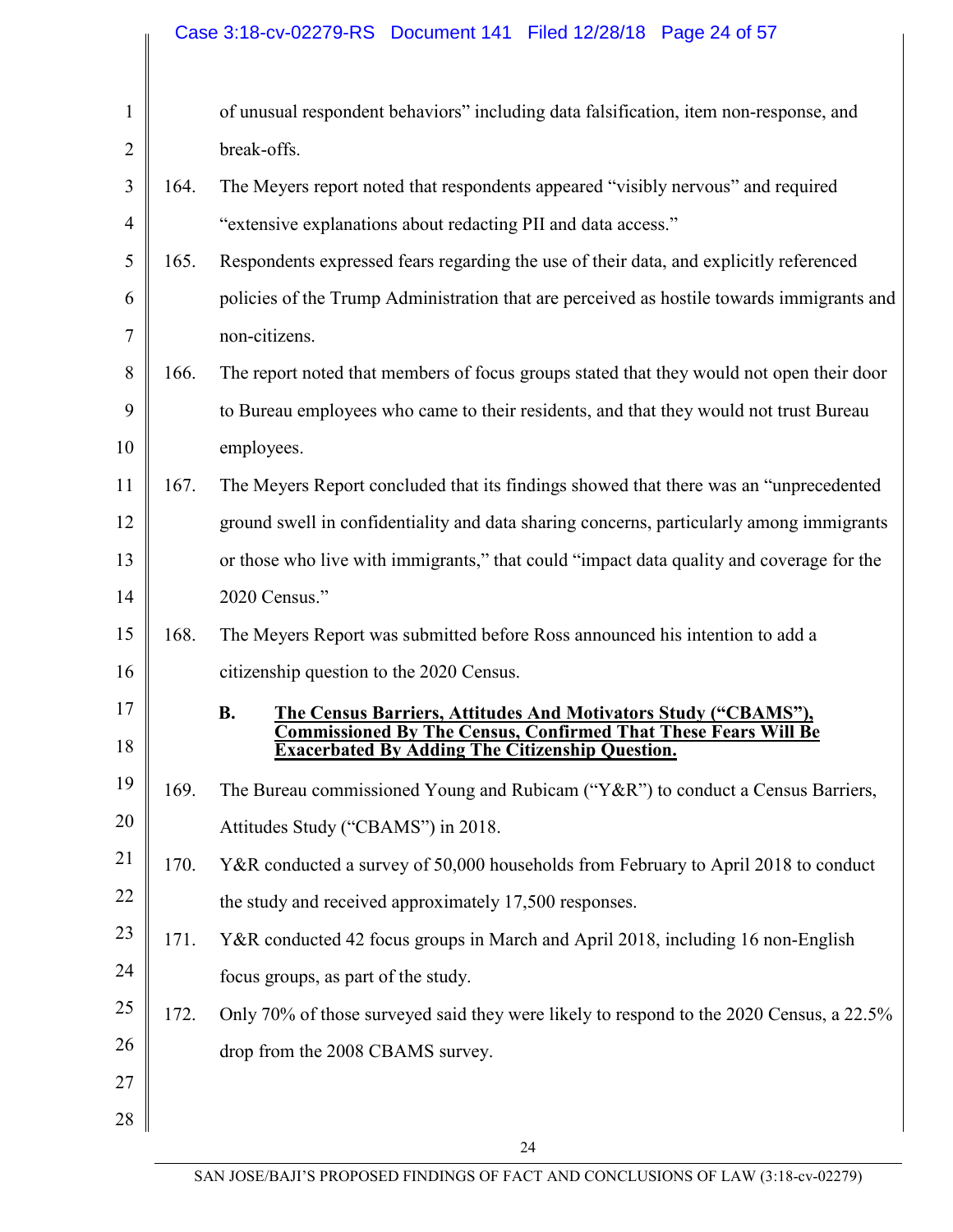|                |      | Case 3:18-cv-02279-RS Document 141 Filed 12/28/18 Page 25 of 57                                                                                          |
|----------------|------|----------------------------------------------------------------------------------------------------------------------------------------------------------|
|                |      |                                                                                                                                                          |
| $\mathbf{1}$   | 173. | One of the conclusions of the study was that "Hispanics believe the census would be used                                                                 |
| $\overline{2}$ |      | to find undocumented people."                                                                                                                            |
| 3              | 174. | Twenty-eight percent of those who responded to the survey were "extremely concerned"                                                                     |
| $\overline{4}$ |      | or "very concerned" that the Bureau would not keep their answers confidential. Thirty-                                                                   |
| 5              |      | seven percent of those who were born outside the United States expressed concerns about                                                                  |
| 6              |      | confidentiality.                                                                                                                                         |
| 7              | 175. | Twenty-two percent of those who responded were "extremely concerned" or "very                                                                            |
| 8              |      | concerned" that their answers would be used against them.                                                                                                |
| 9              | 176. | Y&R reported that "The citizenship question may be a major barrier" to a successful                                                                      |
| 10             |      | census, citing concerns that information will be shared with Immigrations and Customs                                                                    |
| 11             |      | Enforcement or other law enforcement agencies.                                                                                                           |
| 12             | VII. | <b>COMMERCE ENGAGED IN A SCHEME TO DEMAND ANOTHER AGENCY</b>                                                                                             |
| 13             |      | REQUEST THE CITIZENSHIP QUESTION OF THE BUREAU.                                                                                                          |
| 14             |      | Ross And His Deputy, Earl Comstock, Planned To Add The Question Early<br>A.<br>In 2017, After The Statutory Deadline To Modify Census Topics Had Passed. |
| 15             | 177. | On March 2017, consistent with its statutory obligations under 6 U.S.C. $\S$ 141(f)(1), the                                                              |
| 16             |      | Bureau reported to Congress the five "topics" that would be on the 2020 Census,                                                                          |
| 17             |      | including gender, age, race, ethnicity, and homeownership status. It reported on the many                                                                |
| 18             |      | other topics that would only be on the ACS, including citizenship. (AR000194).                                                                           |
| 19             | 178. | On March 10, 2017, the Commerce Department's Director of Policy and Strategic                                                                            |
| 20             |      | Planning, Earl Comstock, emailed Ross an answer to "Your Question on the Census," to                                                                     |
| 21             |      | confirm that non-citizens are indeed counted on the census. (AR0002521).                                                                                 |
| 22             | 179. | On April 5, 2017, Ross's executive assistant wrote to Ross's wife that "Steve Bannon has                                                                 |
| 23             |      | asked the Secretary to talk to someone about the census." (AR0002561).                                                                                   |
| 24             | 180. | On May 2, 2017, Ross emailed Comstock that he was "mystified that nothing has been                                                                       |
| 25             |      | done in response to my month[s'] old request that we include the citizenship question."                                                                  |
| 26             |      | (AR0003710).                                                                                                                                             |
| 27             | 181. | Comstock responded that "[o]n the citizenship question we will get that in place."                                                                       |
| 28             |      | (AR0003710).                                                                                                                                             |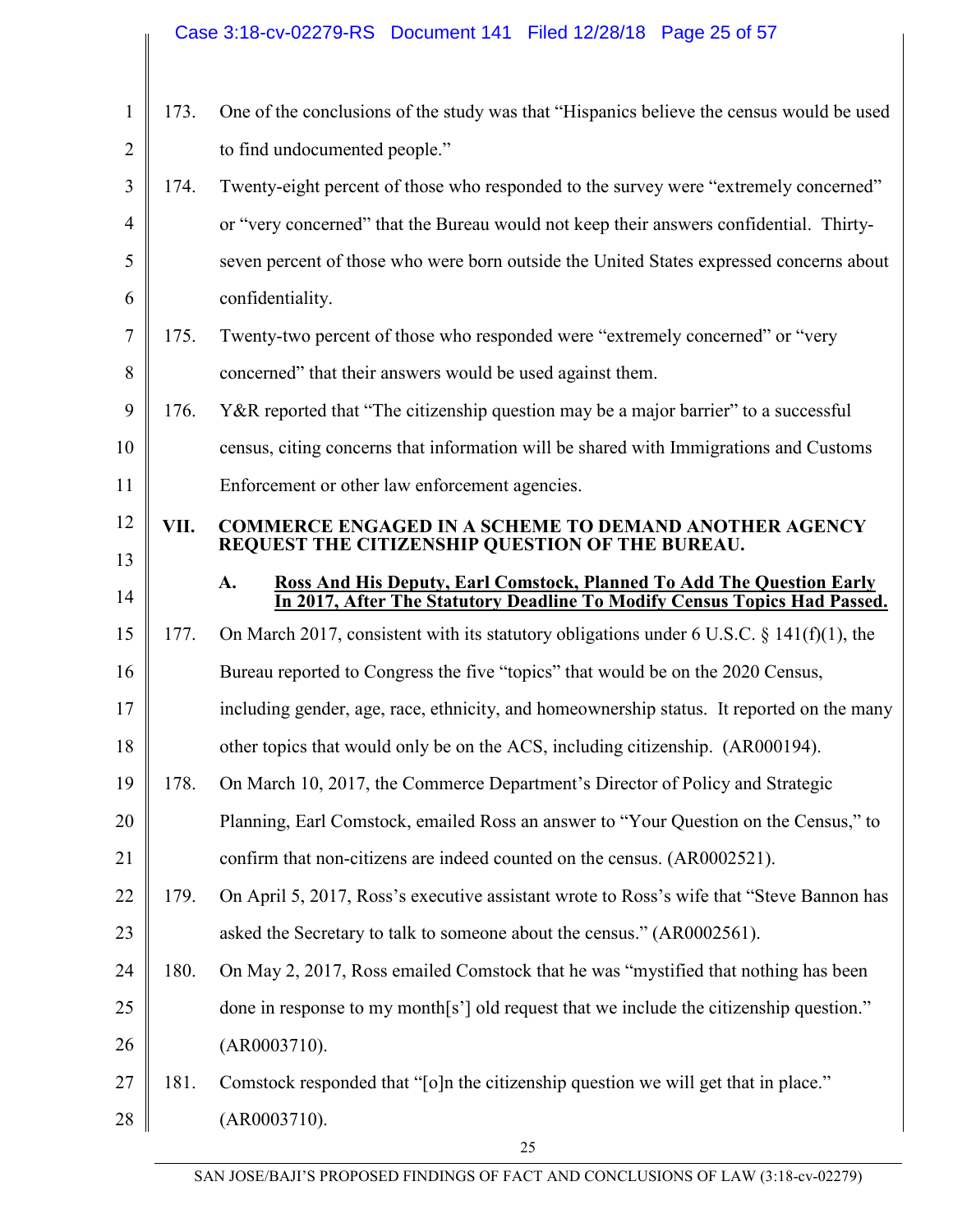| $\mathbf{1}$   | 182. | On May 2, 2017, in reference to the statutory requirement that the topics for the Census be |
|----------------|------|---------------------------------------------------------------------------------------------|
| $\overline{2}$ |      | submitted by March 2017, Ross wrote to Comstock that "Worst of all they emphasize that      |
| 3              |      | they have settled with congress on the questions to be asked." (AR0003710).                 |
| $\overline{4}$ | 183. | In response to Ross's statement about the statutory deadline for submitting the topics,     |
| 5              |      | Comstock wrote back that "The broad topics were what were sent to Congress earlier this     |
| 6              |      | year as required. It is next March $-$ in 2018 – when the final decennial Census questions  |
| 7              |      | are submitted to Congress. We need to work with Justice to get them to request that         |
| 8              |      | citizenship be added back as a census question." (AR0003710).                               |
| 9              | 184. | Comstock did not mention in his May 2, 2017 email that the 2018 questions must be           |
| 10             |      | limited to the topics submitted in 2017.                                                    |
| 11             | 185. | Comstock did not mention in his May 2, 2017 email that the topics could not be changed      |
| 12             |      | unless Ross finds new circumstances which necessitate modifying those topics.               |
| 13             |      | <b>Comstock Asked DOJ And DHS To Request The Question But Both Agencies</b><br><b>B.</b>    |
| 14             |      | Refused, Leading Ross To Reach Out To The Attorney General.                                 |
| 15             | 186. | On May 3, 2017, Senior White House Advisor Eric Branstad wrote to Matthew J. Flynn,         |
| 16             |      | Senior Director of Cabinet Affairs at the Executive Office of the President, to ask "Who is |
| 17             |      | the best counterpart to reach out to at DOJ - regarding Census and Legislative issue?"      |
| 18             |      | Flynn directed him to Mary Blanche Hankey at DOJ. (AR 0003701).                             |
| 19             | 187. | Sometime in May 2017, Comstock spoke with Hankey, who put him in touch with James           |
| 20             |      | McHenry, the director of the Executive Office of Immigration Review at the DOJ.             |
| 21             |      | McHenry and Comstock spoke several times, and eventually McHenry told Comstock that         |
| 22             |      | staff at DOJ did not wish to request that a citizenship question be added to the Census     |
|                |      |                                                                                             |
| 23             |      | because of the difficulty they were having in the press at the time. McHenry referred       |
| 24             |      | Comstock to Gene Hamilton, then Senior Counselor to the Secretary of Homeland               |
| 25             |      | Security and Deputy Chief of Staff for Policy. (AR0012756; AR0009834).                      |
| 26             | 188. | On May 24, 2017, David Langdon, a Senior Policy Advisor within the Office of Policy         |
| 27             |      | and Strategic Planning, who reported to Comstock, sent an email to Comstock stating         |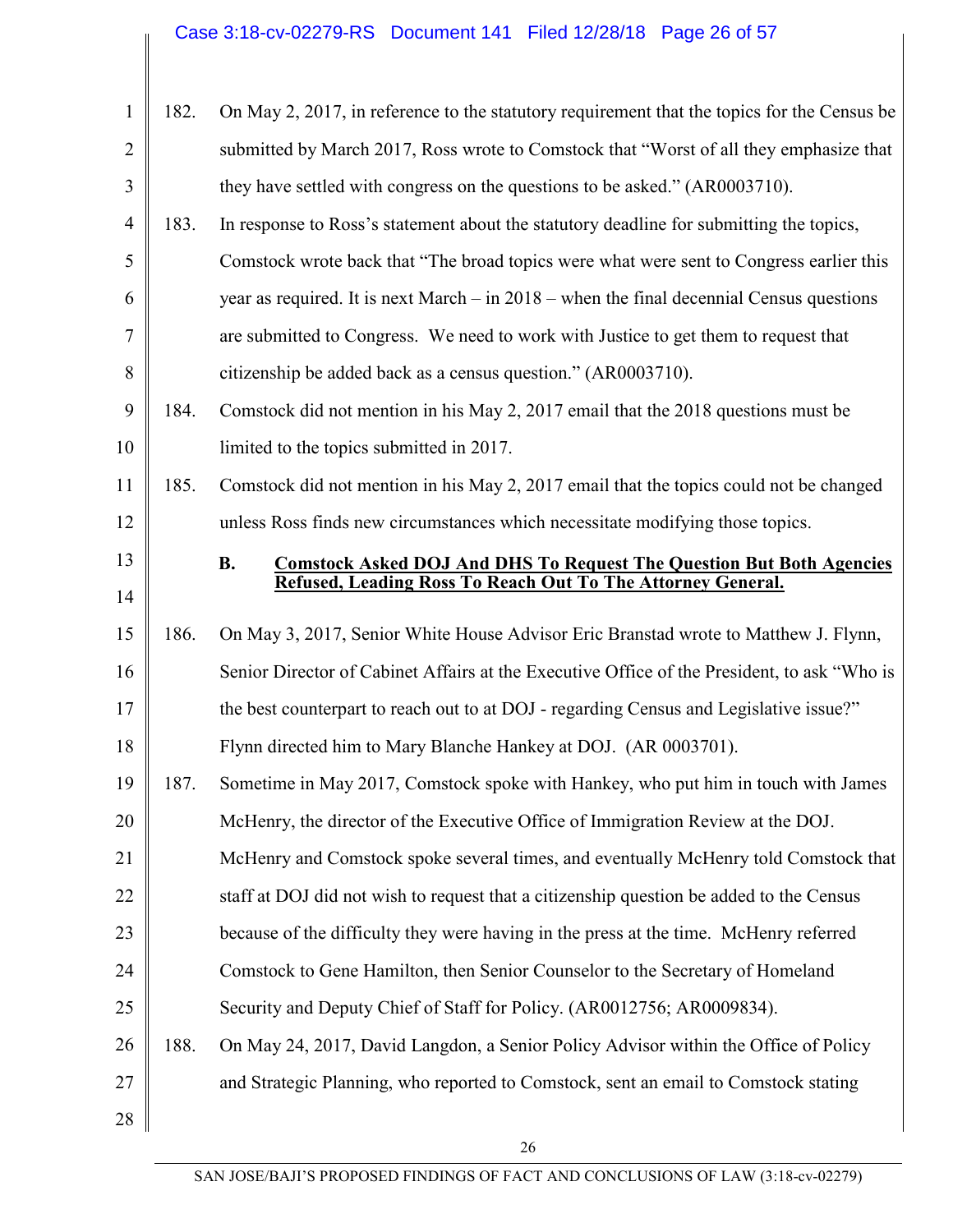| $\mathbf{1}$   |      | "Long story short is that the counting of illegal immigrants has a solid and fairly long     |
|----------------|------|----------------------------------------------------------------------------------------------|
| $\overline{2}$ |      | legal history." (AR0012456).                                                                 |
| 3              | 189. | On July 21, 2017, Kansas Secretary of State Kris Kobach emailed Ross that he was             |
| $\overline{4}$ |      | writing "at the direction of Steve Bannon," "following up on our telephone discussion        |
| 5              |      | from a few months ago," and stated that the lack of a citizenship question on the decennial  |
| 6              |      | census "leads to the problem that aliens who do not actually 'reside' in the United States   |
| 7              |      | are still counted for congressional appointment purposes." (AR000763).                       |
| 8              | 190. | Meanwhile, Comstock had several phone calls with Gene Hamilton at DHS. Eventually            |
| 9              |      | Mr. Hamilton stated to Comstock that DHS believed that requesting a citizenship question     |
| 10             |      | was better handled by DOJ. (AR0012756; AR0009834).                                           |
| 11             | 191. | On August 8, 2017, Ross wrote to Comstock, "Were you on the call this morning about          |
| 12             |      | census? where is the DOJ in their analysis? If they still have not come to a conclusion      |
| 13             |      | please let me know your contact person and I will call the AG." (AR0003984).                 |
| 14             | 192. | Sometime before September 8, 2017, Comstock asked James Uthmeier in the Office of            |
| 15             |      | General Counsel at the Department of Commerce, to determine how Commerce could add           |
| 16             |      | the question to the Census itself. (AR0012756; AR0009834).                                   |
| 17             | 193. | On September 17, 2017, Danielle Cutrona in the Office of the Attorney General wrote to       |
| 18             |      | Wendy Teramoto, Ross's Chief of Staff, to say that "[t]he Attorney General is available      |
| 19             |      | on his cell," and that "it sounds like we can do whatever you all need us to do and the      |
| 20             |      | delay was due to a miscommunication." (AR0002637).                                           |
| 21             | 194. | On or before September 18, 2017, Ross spoke with Attorney General Sessions and asked         |
| 22             |      | that he instruct his subordinates at DOJ to request that a question on citizenship be added  |
| 23             |      | to the Census. (AR0002637).                                                                  |
| 24             | 195. | On November 27, 2017, Ross wrote to Peter Davidson at the Department of Commerce             |
| 25             |      | that "Census is about to begin translating the questions into multiple languages and has let |
| 26             |      | the printing contract. We are out of time. Please set up a call for me tomorrow with         |
| 27             |      | whoever is the responsible person at Justice. We must have this resolved." On                |
| 28             |      |                                                                                              |
|                |      | 27                                                                                           |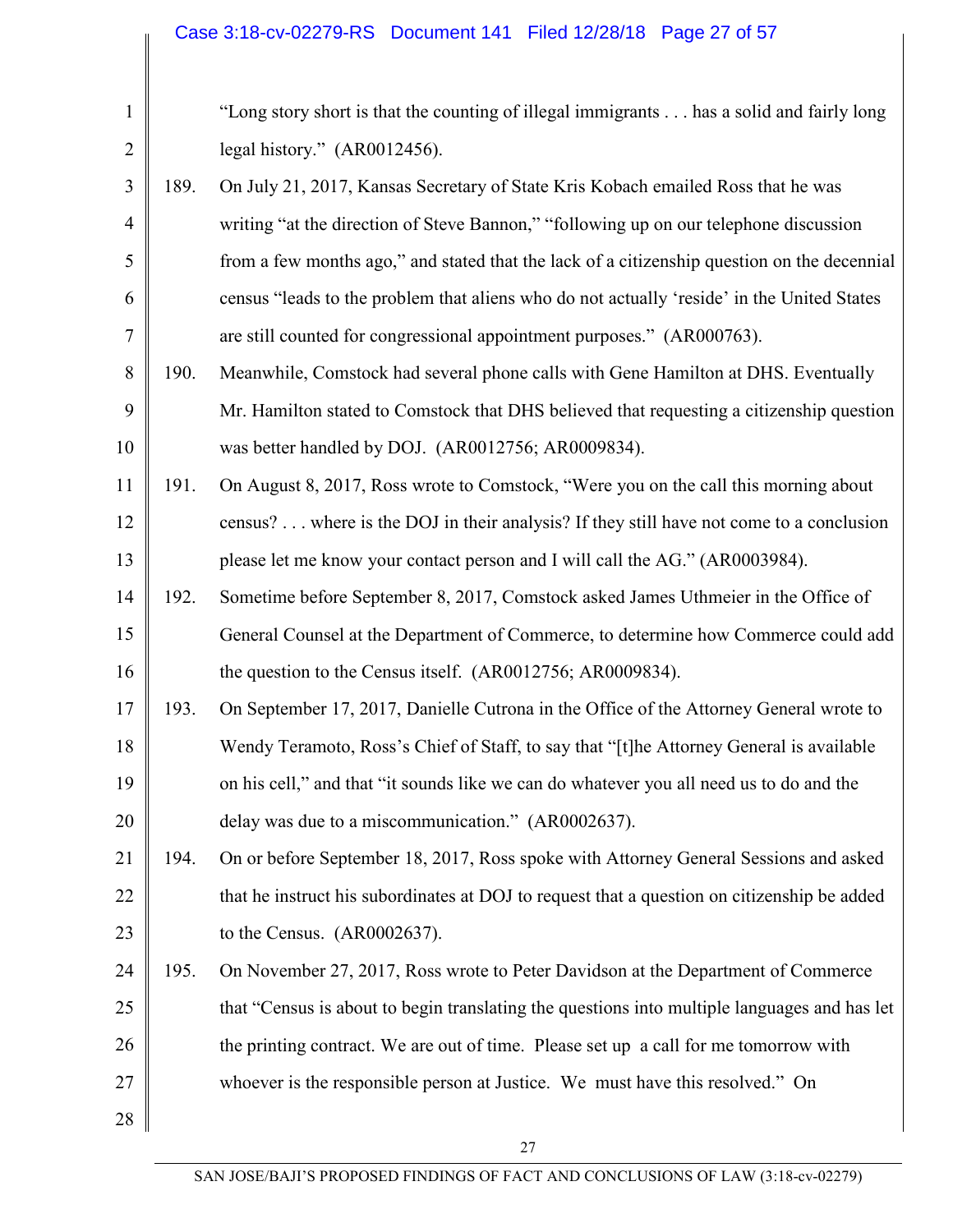## Case 3:18-cv-02279-RS Document 141 Filed 12/28/18 Page 28 of 57

| $\mathbf{1}$   |      | November 28, Davidson wrote back that "I can brief you tomorrow no need for you to         |
|----------------|------|--------------------------------------------------------------------------------------------|
| $\overline{2}$ |      | call. I should have mentioned it this afternoon when we spoke." (AR0011193).               |
| 3              | 196. | No evidence in the Administrative Record supports an inference that Ross or Comstock       |
| $\overline{4}$ |      | asked DOJ merely to consider the possibility of adding a citizenship question, but instead |
| 5              |      | the Administrative Record shows that Ross issued a "request that we include the            |
| 6              |      | citizenship question," (AR0003710), that Comstock assured him that "we will get that in    |
| 7              |      | place," (AR0003710), and that Ross intervened with the Attorney General when career        |
| 8              |      | staff at DOJ and DHS refused to ask the question.                                          |
| 9              | 197. | Prior to December 12, 2017, there is no evidence in the Administrative Record to suggest   |
| 10             |      | any reason for adding a citizenship question to the Census other than to remove non-       |
| 11             |      | citizens from apportionment counts for congressional representation, as suggested by       |
| 12             |      | Steve Bannon and Kris Kobach.                                                              |
| 13             | 198. | The Administrative Record does not permit an inference that the motivation behind          |
| 14             |      | Ross's insistence on adding a citizenship question to the Census had anything to do with   |
| 15             |      | DOJ's needs. No document in the Administrative Record reflects any person                  |
| 16             |      | communicating to Ross that the citizenship question could be used to enforce the Voting    |
| 17             |      | Rights Act prior to December 12, 2017. There is no evidence in the Administrative          |
| 18             |      | Record that any person mentioned to Ross the use of citizenship questions by other         |
| 19             |      | countries prior to the issuance of the Decisional Memo.                                    |
| 20             |      | C.<br><b>When The DOJ Reluctantly Submitted Its Request, The Bureau Studied The</b>        |
| 21             |      | <b>Issue And Showed The Harm That Adding A Citizenship Question Would</b><br>Create.       |
| 22             | 199. | On December 12, 2017, DOJ's Arthur Gary signed a letter (the "DOJ Request") to Census      |
| 23             |      | Director Ron Jarmin "to formally request that the Bureau reinstate on the 2020 Census      |
| 24             |      | questionnaire a question regarding citizenship, formerly included in the so-called 'long   |
| 25             |      | form' census." While the DOJ Request states that "reinstating a question on citizenship    |
| 26             |      | will best enable the Department to protect all American citizens' voting rights under      |
| 27             |      | Section 2," it provides no evidence that DOJ has faced any barriers in enforcing Section 2 |
| 28             |      |                                                                                            |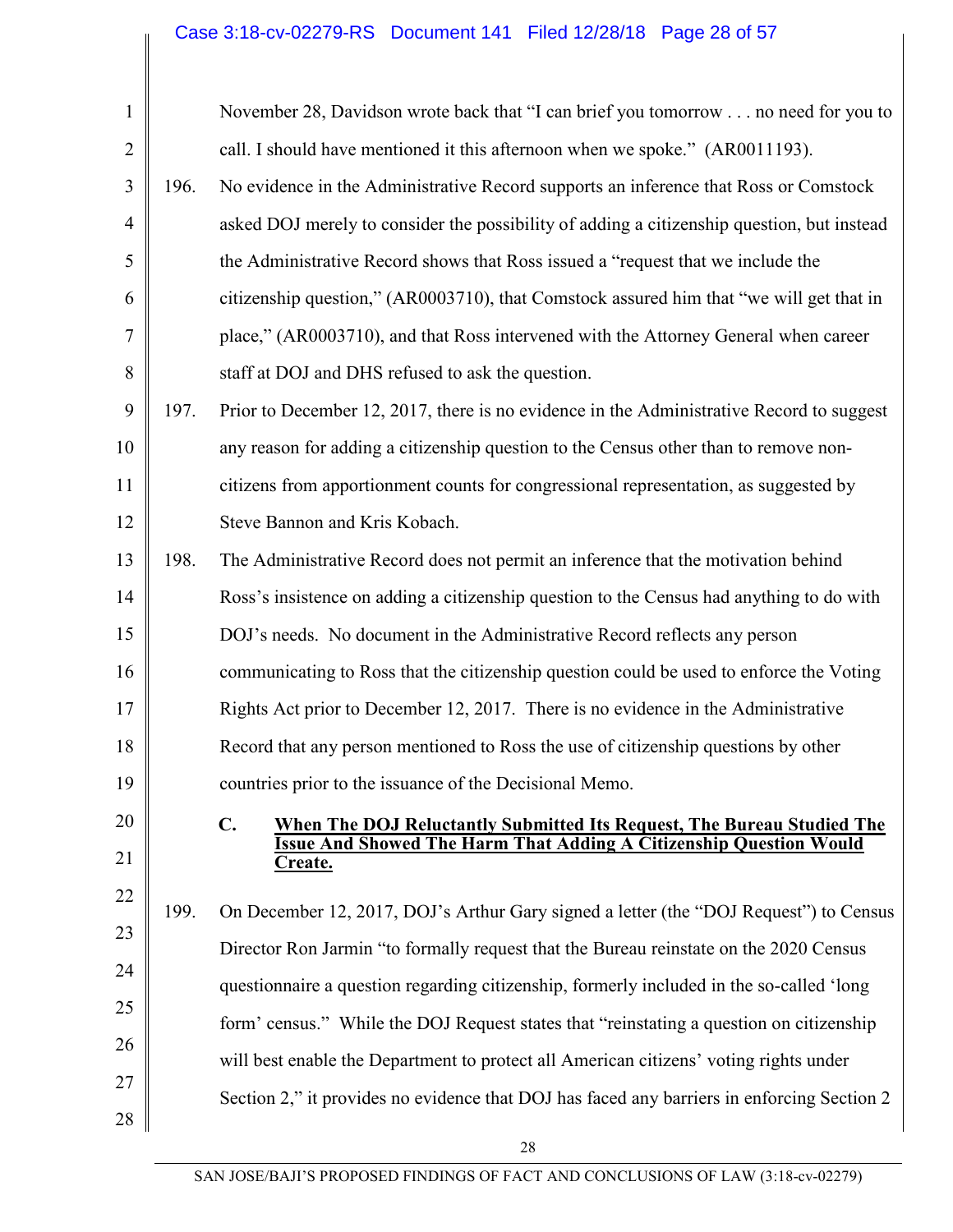| $\mathbf{1}$   |      | of the Voting Rights Act without block-level citizen voting-age population data.              |
|----------------|------|-----------------------------------------------------------------------------------------------|
| $\overline{2}$ |      | (AR000663).                                                                                   |
| 3              | 200. | While the DOJ Request cites a number of Voting Rights Act cases and concludes that            |
| $\overline{4}$ |      | "[t] hese cases make clear that, in order to assess and enforce compliance with Section 2's   |
| 5              |      | protection against discrimination in voting, the Department needs to be able to obtain        |
| 6              |      | citizen voting-age population for census blocks, block groups, and counties, towns, and       |
| $\overline{7}$ |      | other locations," none of the cases cited suggest that census block-level data is required to |
| 8              |      | enforce the Voting Rights Act. (AR000664).                                                    |
| 9              | 201. | There is no evidence in the Administrative Record that census block-level data on citizen     |
| 10             |      | voting-age populations is required to enforce the Voting Rights Act.                          |
| 11             | 202. | It has never been DOJ's position that CVAP data from the decennial census (rather than        |
| 12             |      | the ACS or another source) is "necessary" to enforce Section 2 of the Voting Rights Act.      |
| 13             | 203. | Director Jarmin emailed Dr. John Abowd directing him to assemble a team of census             |
| 14             |      | experts to evaluate and formulate a response to DOJ's request. (AR0003350).                   |
| 15             | 204. | There is no evidence in the Administrative Record that anyone at the Bureau was notified      |
| 16             |      | that Ross was considering adding a citizenship question to the 2020 Census prior to the       |
| 17             |      | issuance of the DOJ Request.                                                                  |
| 18             | 205. | On December 22, 2017, Dr. Abowd and other career scientists at the Bureau prepared a          |
| 19             |      | technical memorandum and White Paper regarding how to meet DOJ's stated need for              |
| 20             |      | block-level CVAP data. (AR0011646; AR0010428).                                                |
| 21             | 206. | In a series of technical reports, responses to questions posed by Ross, and other briefing    |
| 22             |      | documents, Bureau repeatedly and consistently recommended against the addition of a           |
| 23             |      | question.                                                                                     |
| 24             | 207. | The Bureau found that the addition of a citizenship question had a number of                  |
| 25             |      | disadvantages, including: (1) potential negative impact on voluntary cooperation with the     |
| 26             |      | census, (2) poorer quality citizenship data than would be available through administrative    |
| 27             |      | records, and (3) additional costs for follow-up based on initial non-response.                |
| 28             |      |                                                                                               |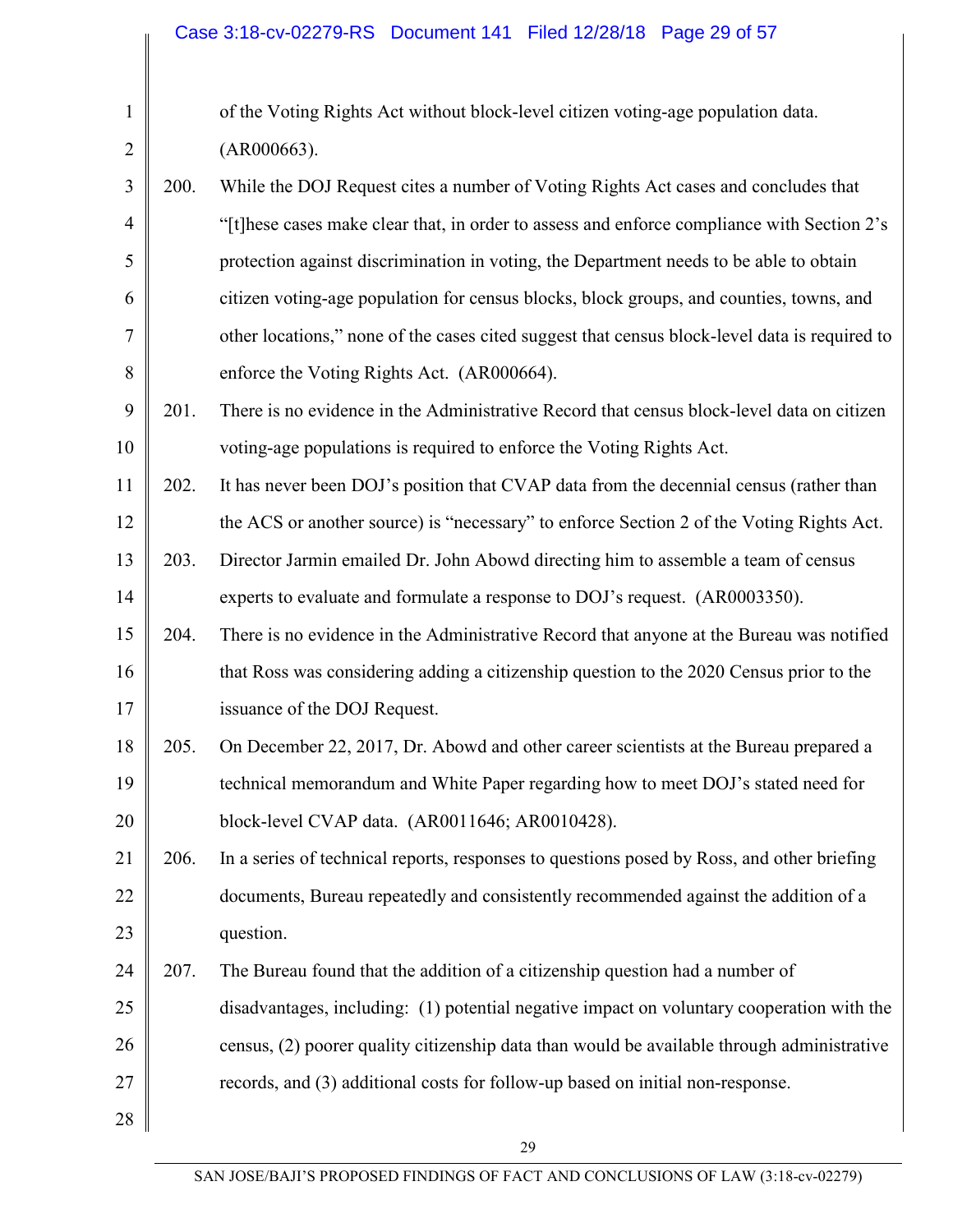| 1              | 208. | The Bureau repeatedly and consistently concluded that adding the question would reduce      |
|----------------|------|---------------------------------------------------------------------------------------------|
| $\overline{2}$ |      | self-response rates, harm the overall data and integrity of the Census, and serve no useful |
| 3              |      | purpose.                                                                                    |
| $\overline{4}$ | 209. | The Bureau noted in a January technical report that the decline in response rate for        |
| 5              |      | households with at least one non-citizen to the ACS, which contains a citizenship           |
| 6              |      | question, was 5.1 percentage points more than the decline for all-citizen households.       |
| 7              |      | (AR001280).                                                                                 |
| 8              | 210. | The Bureau found that "there is a tendency for noncitizen ACS respondents to report         |
| 9              |      | being U.S. citizens." (AR0010434).                                                          |
| 10             | 211. | The Bureau calculated additional NRFU costs of \$32 million based upon a potential lower    |
| 11             |      | response rate. (AR0011647).                                                                 |
| 12             | 212. | The Bureau found that administrative records could be used to cross-reference census data   |
| 13             |      | and would provide DOJ with more accurate block-level CVAP information than using the        |
| 14             |      | citizenship question, without the drawbacks of adding the question itself. (AR0011647–      |
| 15             |      | 8).                                                                                         |
| 16             | 213. | Following the December 22 memo, the Bureau continued to study the impact of adding a        |
| 17             |      | citizenship question to the Census, issuing additional memos on January 3 ("January 3       |
| 18             |      | Memo") (AR0011650) and January 19 (the "January 19 Memo"). (AR001277-85).                   |
| 19             | 214. | In preparing these memos, the Bureau studied three potential alternatives regarding         |
| 20             |      | citizenship and the Census: (A) no change in data collection, (B) adding a citizenship      |
| 21             |      | question to the Census, and (C) obtaining citizenship status from administrative records    |
| 22             |      | for the whole population.                                                                   |
| 23             | 215. | In the January 3 Memo, the Bureau recommended using Alternative C because it was far        |
| 24             |      | less costly than adding a citizenship question to the 2020 Census, and would not harm the   |
| 25             |      | quality of the census count. (AR0011652).                                                   |
| 26             | 216. | In the January 19 Memo, the Bureau recommended either alternative A (no change) or C        |
| 27             |      | (using administrative records), explaining that alternative C would meet the stated use in  |
| 28             |      |                                                                                             |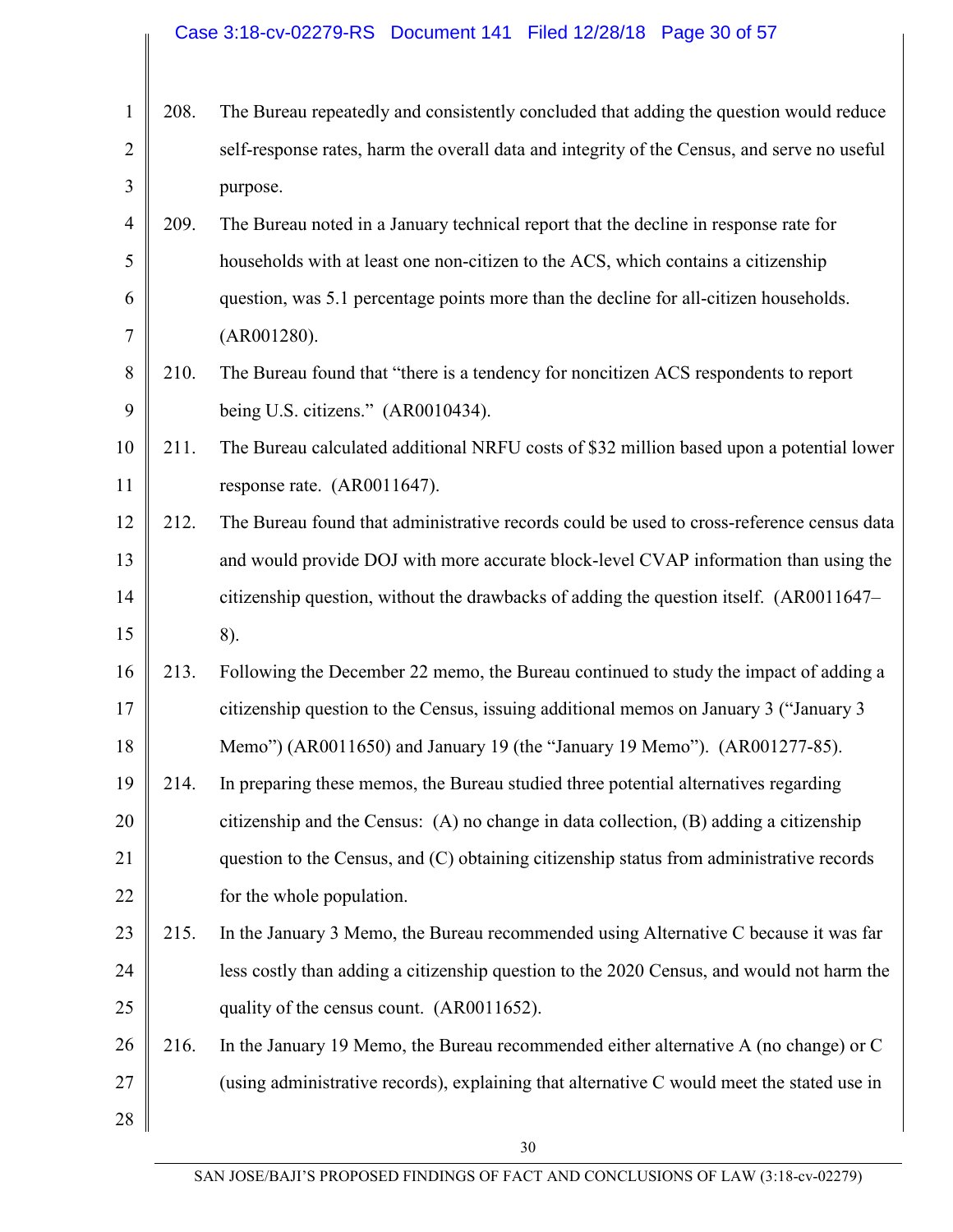| $\mathbf{1}$   |      | the DOJ Request without increasing response burden or harming the quality of the Census     |
|----------------|------|---------------------------------------------------------------------------------------------|
| $\overline{2}$ |      | count. (AR001285).                                                                          |
| 3              | 217. | In the January 19, 2018 Memo, the Bureau recommended against alternative B (adding          |
| $\overline{4}$ |      | the citizenship question) because it would increase cost, harm the quality of the census    |
| 5              |      | count, and the provide less accurate citizenship status data to DOJ. (AR001281).            |
| 6              |      | D.<br><b>DOJ's Refused To Meet With The Bureau About Its Request.</b>                       |
| 7              | 218. | Throughout December 2017 and January 2018, the professional staff at the Bureau sought      |
| 8              |      | to meet with representatives of DOJ to understand their request and to satisfy the goals of |
| 9              |      | DOJ.                                                                                        |
| 10             | 219. | After a number of attempts, however, the Bureau was advised by DOJ that they did not        |
| 11             |      | wish to meet to discuss the proposal.                                                       |
| 12             | 220. | In his December 22, 2017, correspondence, Director Jarmin suggested a "meeting of           |
| 13             |      | Census and DOJ technical experts to discuss the details of this proposal." (AR006659).      |
| 14             | 221. | On February 16, 2018, almost two months after Director Jarmin had first suggested the       |
| 15             |      | technical meeting to DOJ, he reported the Census and Commerce staff that Gary "has          |
| 16             |      | spoken to DOJ leadership. They believe the letter requesting citizenship to be added to     |
| 17             |      | the 2020 Census fully describes their request. They do not want to meet." (AR0009074).      |
| 18             | 222. | A scheduled meeting was cancelled and never took place. (AR0009193).                        |
| 19             |      | E.<br><b>Ross Sought Out Stakeholders Who Would Support The Decision To Add</b>             |
| 20             |      | The Question But Still A Majority Of Those Who Met With Him Opposed It.                     |
| 21             | 223. | During the early part of 2018, Ross conferred with multiple external stakeholders,          |
| 22             |      | including academics and representatives of interest groups, regarding the addition of a     |
| 23             |      | citizenship question to the Census.                                                         |
| 24             | 224. | Defendant Jarmin specifically reached out to conservative organizations, including the      |
| 25             |      | American Enterprise Institute, to find people "who can speak to the pros of adding such a   |
| 26             |      | question," noting that "[m] ost stakeholders will speak against the proposal." The          |
| 27             |      | American Enterprise Institute representative responded by writing that "[n]one of my        |
| 28             |      | colleagues at AEI would speak favorably about the proposal." When Jarmin wrote to           |
|                |      | 31                                                                                          |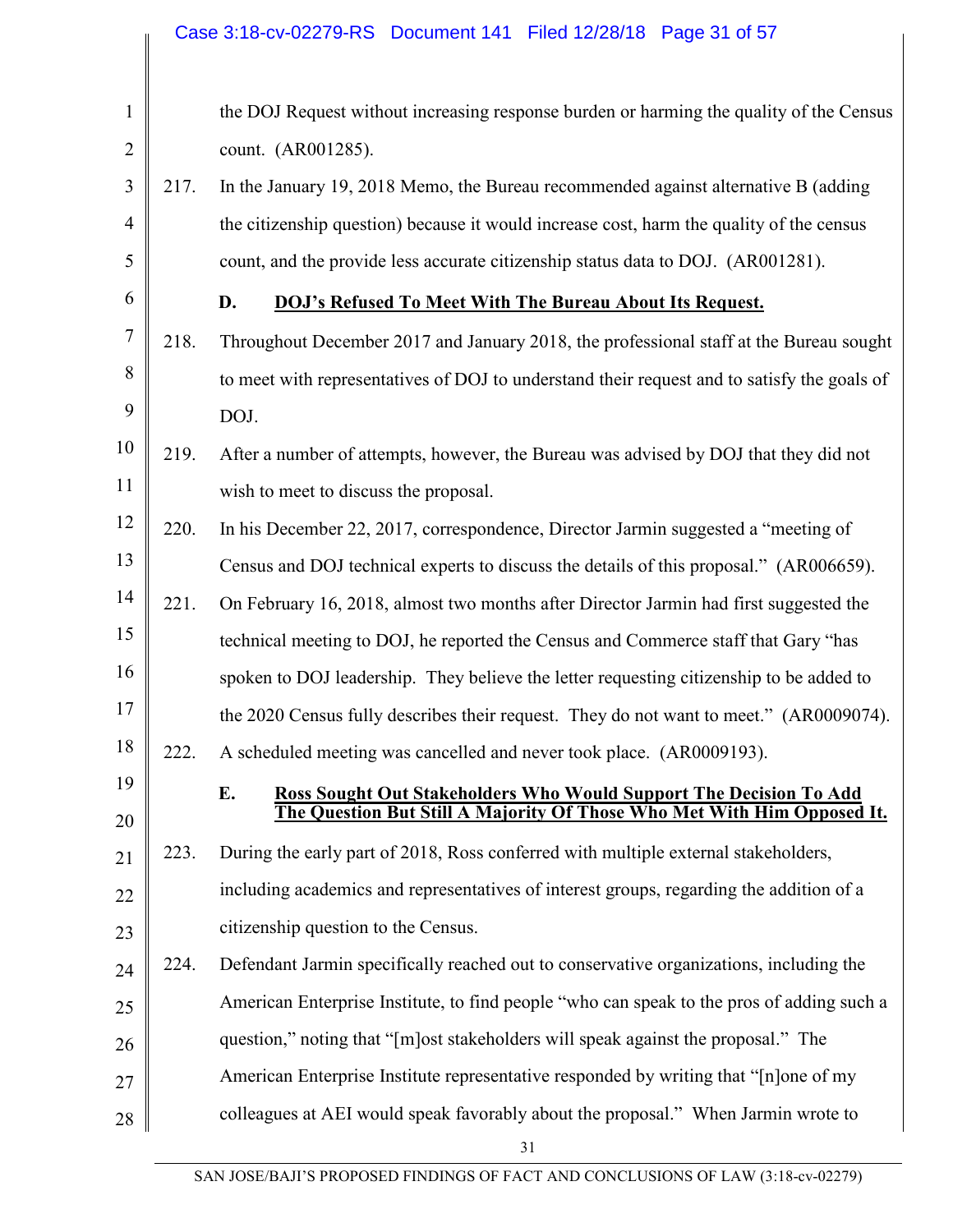|                |      | Case 3:18-cv-02279-RS Document 141 Filed 12/28/18 Page 32 of 57                            |
|----------------|------|--------------------------------------------------------------------------------------------|
|                |      |                                                                                            |
| $\mathbf{1}$   |      | Christa Jones at the Bureau to report on AEI's response, she suggested that he write to    |
| $\overline{2}$ |      | Mark Krikorian and Steven Camorrota of the Center for Immigration Studies, which has       |
| 3              |      | long advocated for adding a citizenship question as a means of excluding non-citizens      |
| $\overline{4}$ |      | from apportionment counts. (AR0008325).                                                    |
| 5              | 225. | Eventually Ross met with numerous stakeholders. The majority of such stakeholders did      |
| 6              |      | not favor adding a citizenship question to the Census. Of those who did support adding     |
| $\tau$         |      | the question, the majority either had historically opposed including non-citizens in       |
| 8              |      | Congressional apportionment counts or were elected Republican officials.                   |
| 9              |      | F.<br>Ross Met With The Bureau Staff Once And Demanded Further Study Of                    |
| 10             |      | <b>Ways To Include A Citizenship Question.</b>                                             |
| 11             | 226. | Bureau staff had a single meeting with Ross on February 12, 2018, to discuss the           |
| 12             |      | memorandum of January 19, 2018.                                                            |
| 13             | 227. | After that meeting, Ross requested analysis of a fourth option, Alternative D, under which |
| 14             |      | the Bureau would include the citizenship question on the Census and use administrative     |
| 15             |      | records to provide CVAP data.                                                              |
| 16             | 228. | On January 30, 2018, Comstock asked the Bureau to respond to 35 follow-up questions,       |
| 17             |      | one of which ("Question 31") asked "[w] hat was the process that was used in the past to   |
| 18             |      | get questions added to the decennial Census or do we have something similar where a        |
| 19             |      | precedent was established?" (AR0005216).                                                   |
| 20             | 229. | The Bureau responded to this question by describing its "well-established process" for     |
| 21             |      | adding content to the decennial census or the ACS, which is based on longstanding          |
| 22             |      | practice derived from federal law and regulation. (AR0009832-33).                          |
| 23             | 230. | The description of this "well-established" process in the Bureau's response to Question 31 |
| 24             |      | is consistent with other Bureau documents describing the process to add a question or      |
| 25             |      | change the content of the decennial census.                                                |
| 26             | 231. | On March 1, 2018, the Bureau presented its findings (the "March 1 Memorandum"),            |
| 27             |      | concluding that, because the drop in self-response rate that would result from adding a    |
| 28             |      | citizenship question, "Alternative D would result in poorer quality citizenship data than  |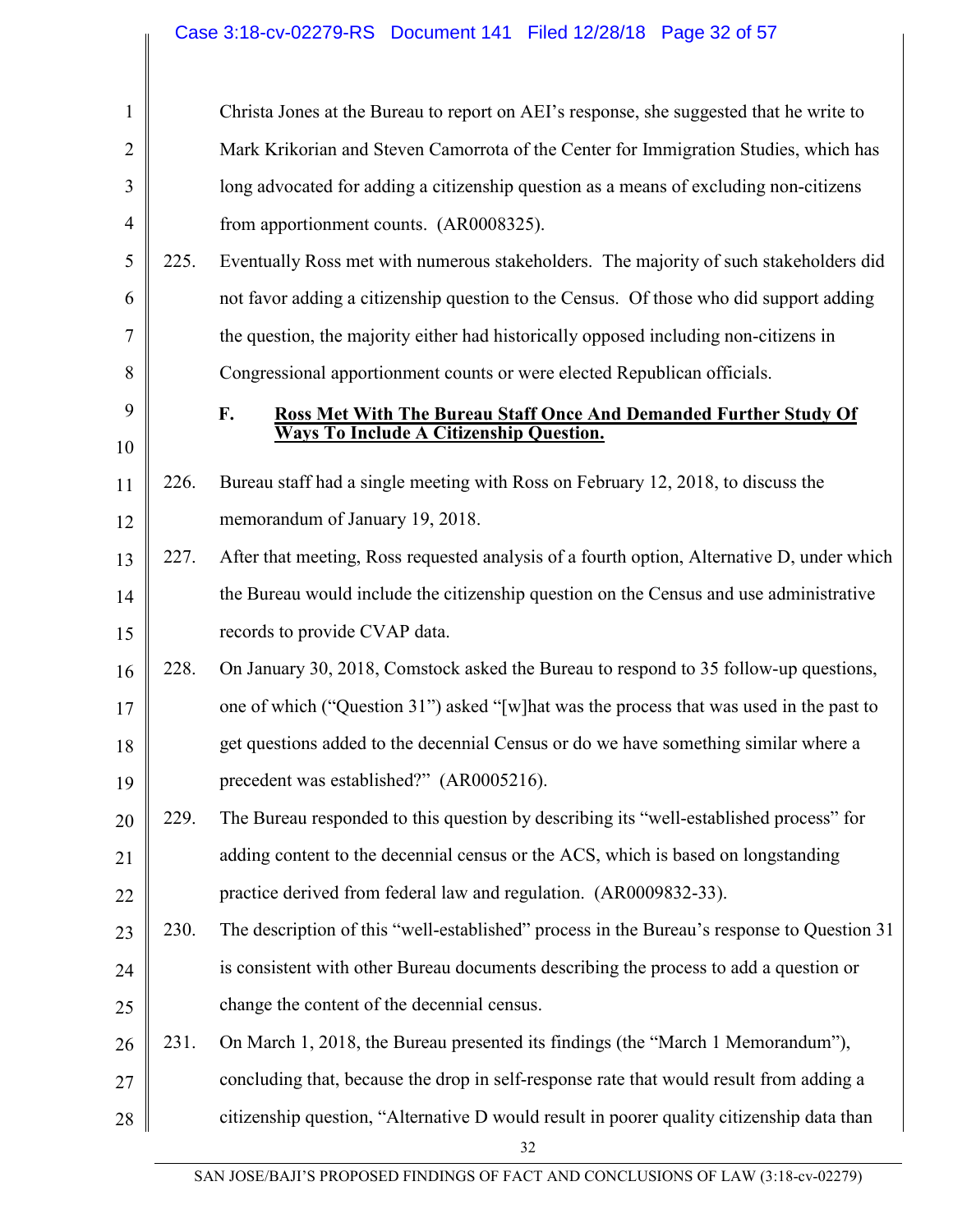## Case 3:18-cv-02279-RS Document 141 Filed 12/28/18 Page 33 of 57

| $\mathbf{1}$   |      | Alternative C" and "would still have all the negative cost and quality implications of   |
|----------------|------|------------------------------------------------------------------------------------------|
| $\overline{2}$ |      | Alternative B" set forth in the January 19 memorandum. (AR0009812).                      |
| 3              | 232. | Bureau professionals expounded upon the differences between Alternative C and            |
| $\overline{4}$ |      | Alternative D in a further memorandum titled, "Summary of Analysis of the Key            |
| 5              |      | Differences Between Alternative C and Alternative D," with a focus on data quality       |
| 6              |      | issues. (AR0009818).                                                                     |
| 7              | 233. | The March 1 Memorandum contains analysis shows that, in comparison to Alternative C,     |
| 8              |      | Alternative D will lead to a larger number of people for whom the Census cannot match    |
| 9              |      | an administrative record and whose answers must be produced by a model.                  |
| 10             | 234. | Further, the March 1 Memorandum explains: "Under Alternative C, there will be error in   |
| 11             |      | the administrative records, but we believe these to be relatively limited due to the     |
| 12             |      | procedure following by SSA, USCIS and State. In both Alternative, the modeled cases      |
| 13             |      | will be subject to prediction error.  Alternative D has an additional source or error,   |
| 14             |      | response error. This is where 2020 respondent give the incorrect status. Statisticians   |
| 15             |      | often hope these errors are random and cancel out. However, we know from prior           |
| 16             |      | research that citizenship status responses are systematically biased for a subset of     |
| 17             |      | noncitizens. Response error is only an issue in alternative D." (AR00098189).            |
| 18             | 235. | The Bureau concluded in the March 1 Memorandum that the citizenship data that would      |
| 19             |      | be provided to DOJ under Alternative C would be more accurate than under Alternative B   |
| 20             |      | or D. (AR0009819).                                                                       |
| 21             | 236. | The Bureau concluded in the March 1 Memorandum that, under Alternative D, for the        |
| 22             |      | group of 22 million people for which the Bureau has both a response and administrative   |
| 23             |      | records, but they do not match, the citizenship data will be less accurate than under    |
| 24             |      | Alternative C, due to response errors. (AR0009819).                                      |
| 25             | 237. | The March 1 Memorandum included the Bureau's description of the "well established"       |
| 26             |      | process" for adding content to the ACS or decennial census. (AR0009832-33).              |
| 27             | 238. | The Bureau concluded in the March 1 Memorandum that the inclusion of a citizenship       |
| 28             |      | question is not necessary to provide complete and accurate data in response to the<br>33 |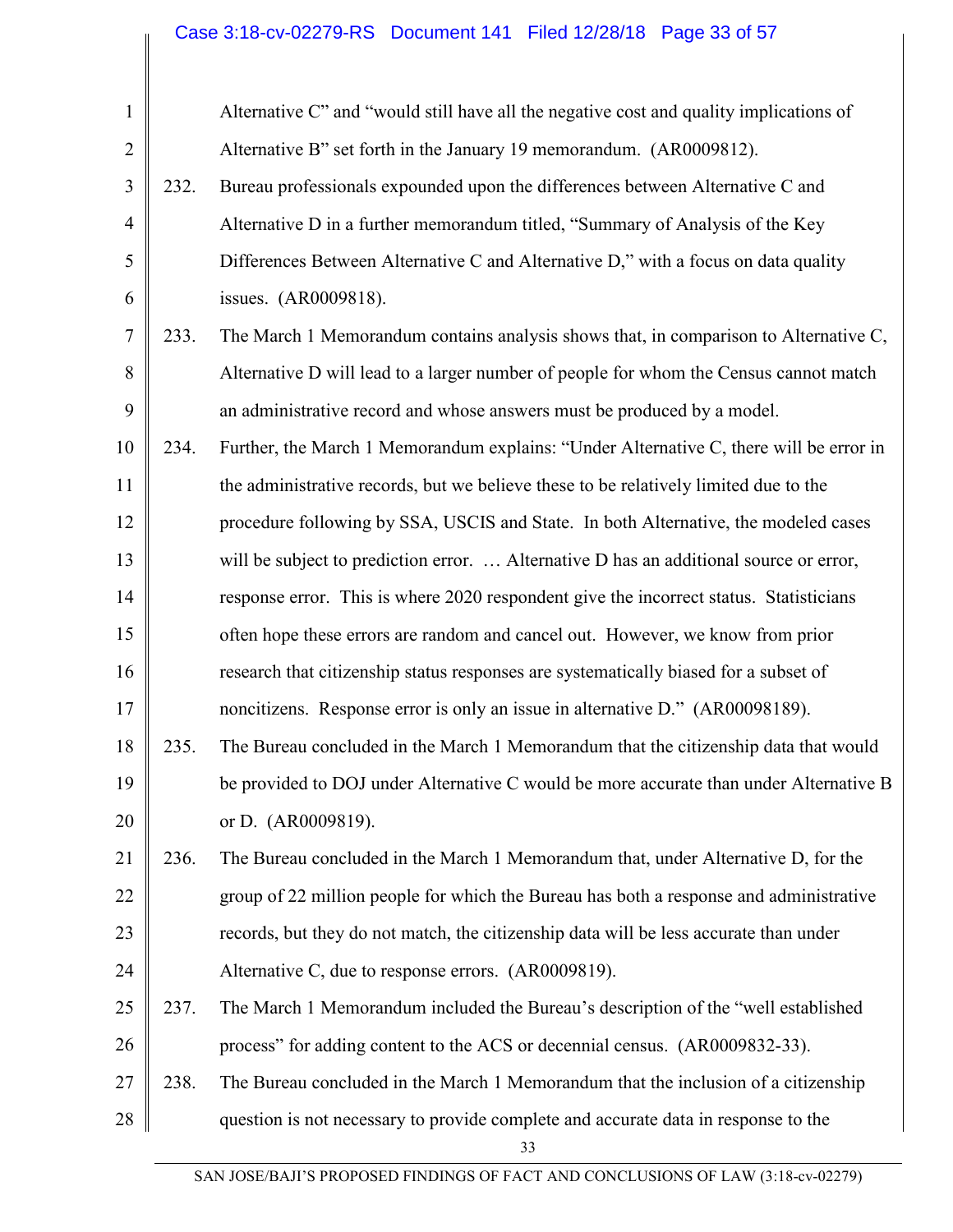| 1              |       | December 12 Letter, and in fact that adding the citizenship question would result in                                                 |
|----------------|-------|--------------------------------------------------------------------------------------------------------------------------------------|
| 2              |       | "poorer quality citizenship data than Alternative C. It would still have all the negative                                            |
| 3              |       | cost and quality implications of Alternative B outlined in the draft January 19, 2018                                                |
| $\overline{4}$ |       | memo to the Department of Commerce." (AR001312).                                                                                     |
| 5              |       | G.<br>Ross Lied to Congress to Conceal His Scheme.                                                                                   |
| 6              | 239.  | Although Ross and his staff had worked for months to get DOJ, then DHS, then DOJ                                                     |
| 7              |       | again, to add the citizenship question to the Census, when asked about the potential to add                                          |
| 8              |       | a citizenship question during his testimony before Congress on March 22, 2018, he said                                               |
| 9              |       | that "Department of Justice, as you know, initiated the request for inclusion of the                                                 |
| 10             |       | citizenship question.  Because it is from the Department of Justice, we are taking it very                                           |
| 11             |       | seriously, and we will issue a fulsome documentation of whatever conclusion we finally                                               |
| 12             |       | come to." (emphasis added). Ross made no effort to correct or amend this testimony                                                   |
| 13             |       | before acknowledging, in a one page addendum to the then existing administrative record                                              |
| 14             |       | dated June 21, 2018, that he had initiated the process for adding the citizenship question.                                          |
| 15             |       | (AR001321).                                                                                                                          |
| 16             | VIII. | ROSS ISSUED A DECISIONAL MEMO ORDERING THAT THE CITIZENSHIP                                                                          |
| 17             |       | <b>QUESTION BE ADDED, BUT THE DECISION IS NOT SUPPORTED BY</b><br><b>EVIDENCE IN THE RECORD, IS CONTRADICTED BY VIRTUALLY ALL OF</b> |
| 18             |       | THE RECORD EVIDENCE, IS PRETEXTUAL, AND IS IMPLAUSIBLE.                                                                              |
| 19             | 240.  | On March 26, 2018, Ross issued a Decisional Memo directing the Bureau to add a                                                       |
| 20             |       | citizenship question to the 2020 Census. (AR001313).                                                                                 |
| 21             | 241.  | Ross wrote that the Bureau found there would be an "increased burden" on those who                                                   |
| 22             |       | answered the question but also that there would be no "additional imposition" unless the                                             |
| 23             |       | respondent is a non-citizen. (AR001317).                                                                                             |
| 24             | 242.  | Ross cited no evidence for his statement that there would be no additional imposition                                                |
| 25             |       | unless the respondent is a non-citizen; no evidence in the record supports this conclusion;                                          |
| 26             |       | and the statement is counter to the evidence in the record.                                                                          |
| 27             | 243.  | Ross wrote that the citizenship question had been "well tested" because it had been                                                  |
| 28             |       | included on the ACS. (AR001314).                                                                                                     |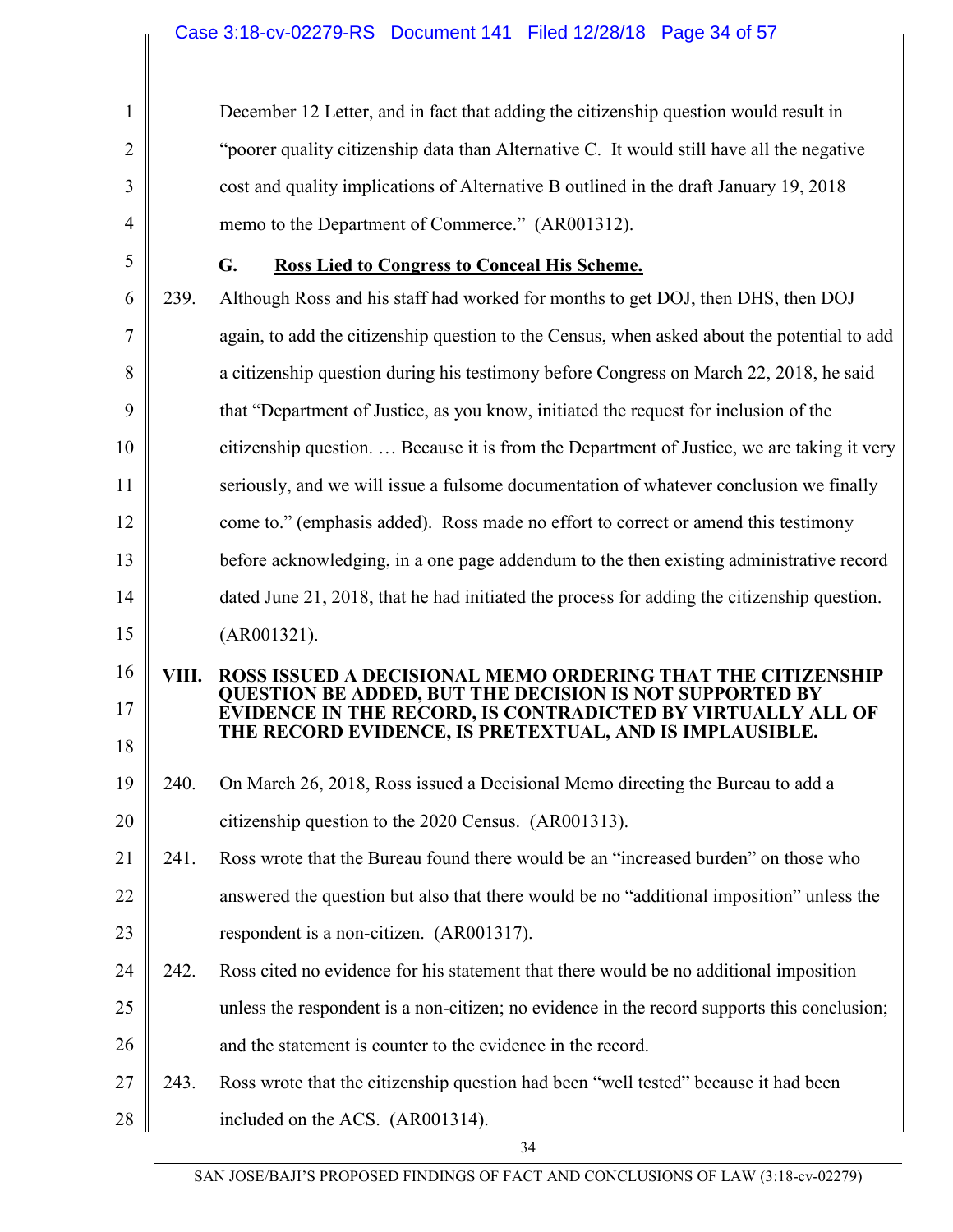## Case 3:18-cv-02279-RS Document 141 Filed 12/28/18 Page 35 of 57

| $\mathbf{1}$   | 244. | While the Citizenship question was subjected to cognitive testing prior to its inclusion on |
|----------------|------|---------------------------------------------------------------------------------------------|
| $\overline{2}$ |      | the ACS, it has not been the subject of field testing.                                      |
| 3              | 245. | The testing that has been performed on the citizenship question has shown that a high       |
| $\overline{4}$ |      | number of respondents claim to be citizens when, as compared to administrative records      |
| 5              |      | available for those respondents, they are identified as non-citizens.                       |
| 6              | 246. | The citizenship question has never been tested without being preceded by a question on      |
| 7              |      | nationality or place of birth, which contextualizes the question.                           |
| 8              | 247. | There is no evidence in the Administrative Record that the citizenship question had been    |
| 9              |      | "well tested" in compliance with the Bureau's policy on testing questions prior to          |
| 10             |      | inclusion on a survey instrument.                                                           |
| 11             | 248. | When discussing Option C in the Decisional Memo, Rose wrote that the Bureau would           |
| 12             |      | have to correct for inaccurate responses, noting the Bureau's finding that, when asked a    |
| 13             |      | citizenship question, a significant number of non-citizens "inaccurately mark 'citizen."    |
| 14             |      | (AR001316).                                                                                 |
| 15             | 249. | Ross made no mention of inaccurate responses when discussing Option D, writing only         |
| 16             |      | that Option D "gives each respondent the opportunity to provide an answer."                 |
| 17             |      | (AR001317).                                                                                 |
| 18             | 250. | There is no evidence anywhere in the record that giving each respondent the opportunity     |
| 19             |      | to provide an answer improves Census quality. To the contrary, the Bureau concluded         |
| 20             |      | that adding the question to the Census would reduce data quality.                           |
| 21             | 251. | In the Decisional Memo, Ross wrote that "[t] he citizenship data provided to DOJ will be    |
| 22             |      | more accurate with the question than without it which is of greater importance than any     |
| 23             |      | adverse effect that may result from people violating their duty." (AR001319).               |
| 24             | 252. | Ross cited to no evidence for this conclusion; there is no support for it in the            |
| 25             |      | Administrative Record; and substantial evidence in the Administrative Record that the       |
| 26             |      | citizenship data will be less accurate with the question than it would be if obtained       |
| 27             |      | through administrative records.                                                             |
| 28             |      |                                                                                             |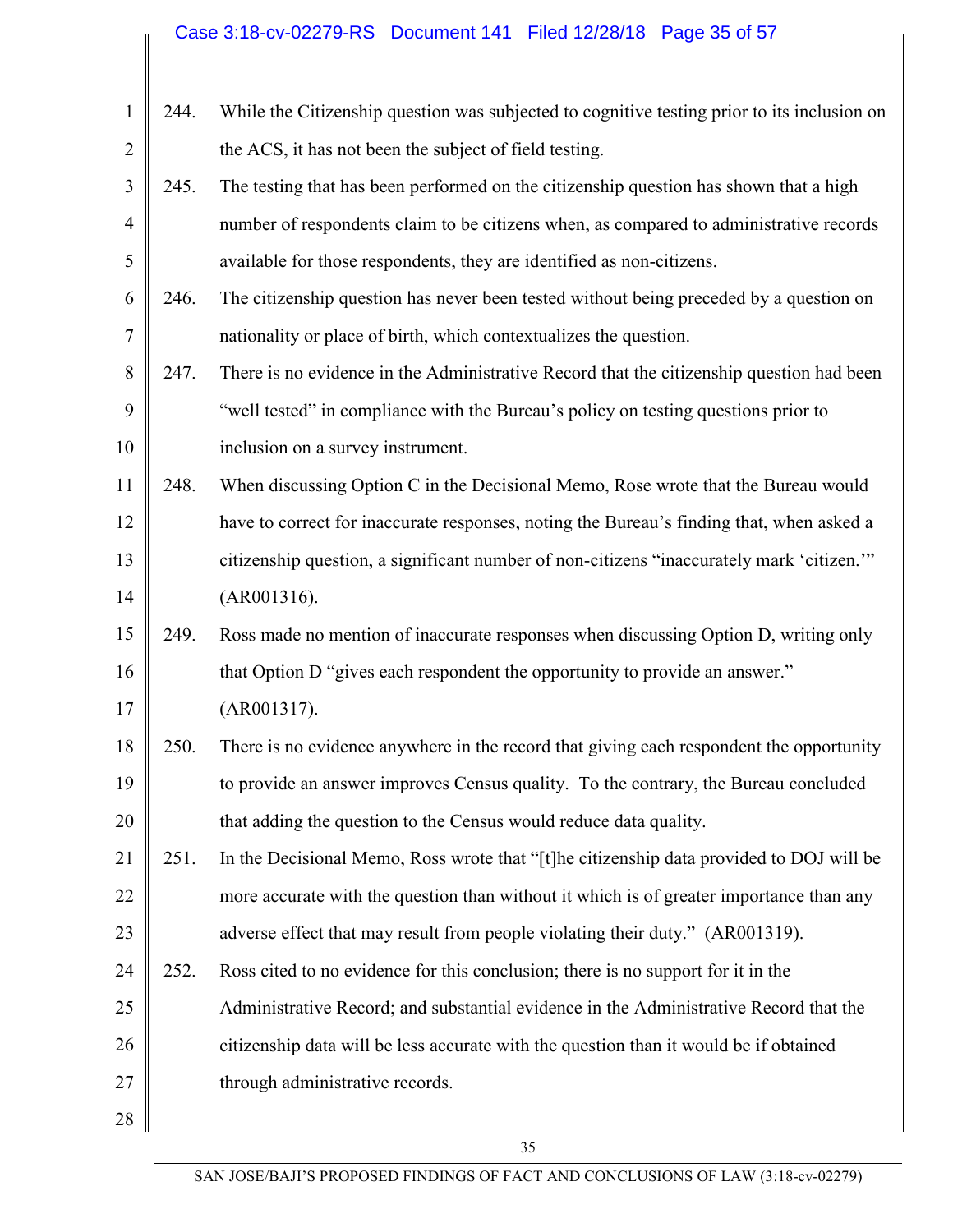| $\mathbf{1}$   | 253. | There is no evidence in the record that Ross weighed the importance of supposedly          |
|----------------|------|--------------------------------------------------------------------------------------------|
| $\overline{2}$ |      | accurate data against the adverse effects of adding a citizenship question to the 2020     |
| 3              |      | Census.                                                                                    |
| $\overline{4}$ | 254. | In the Decisional Memo, Ross wrote "I find that the need for accurate citizenship data and |
| 5              |      | the limited burden that the reinstatement of the citizenship question would impose         |
| 6              |      | outweighs fears about a potentially lower response rate." (AR001317).                      |
| 7              | 255. | There is no evidence in the Administrative Record that adding the citizenship question     |
| 8              |      | will produce accurate citizenship data, and substantial evidence that the lower response   |
| 9              |      | rate will harm the quality of the census.                                                  |
| 10             | 256. | In the Decisional Memo, Ross wrote that "even if there is some impact on responses, the    |
| 11             |      | value of more complete and accurate data outweighs such concerns." (AR001319).             |
| 12             | 257. | There is no evidence in the record that adding the question will produce complete and      |
| 13             |      | accurate data, and substantial evidence that it will produce incomplete and inaccurate     |
| 14             |      | data.                                                                                      |
| 15             | 258. | The DOJ Request did not state that adding a citizenship question was either necessary or   |
| 16             |      | essential to enforcement of the Voting Rights Act.                                         |
| 17             | 259. | Ross's conclusions in the Decisional Memo are implausible in light of the fact that Ross   |
| 18             |      | knew that DOJ had not requested a citizenship question in prior years, stated it would not |
| 19             |      | request a citizenship question when first approached, and only requested a citizenship     |
| 20             |      | question after Ross approached the Attorney General.                                       |
| 21             | 260. | Although the Administrative Record, as eventually produced, shows that Ross pursued the    |
| 22             |      | addition of a citizenship question beginning in early 2017, the Decisional Memo provides   |
| 23             |      | no discussion of this process.                                                             |
| 24             | 261. | The Decisional Memo does not set forth all of the material reasons that Ross wanted the    |
| 25             |      | citizenship question added to the 2020 Census.                                             |
| 26             | 262. | The Decisional Memo does not set forth the real reasons wanted the citizenship question    |
| 27             |      | added to the 2020 Census.                                                                  |
| 28             |      |                                                                                            |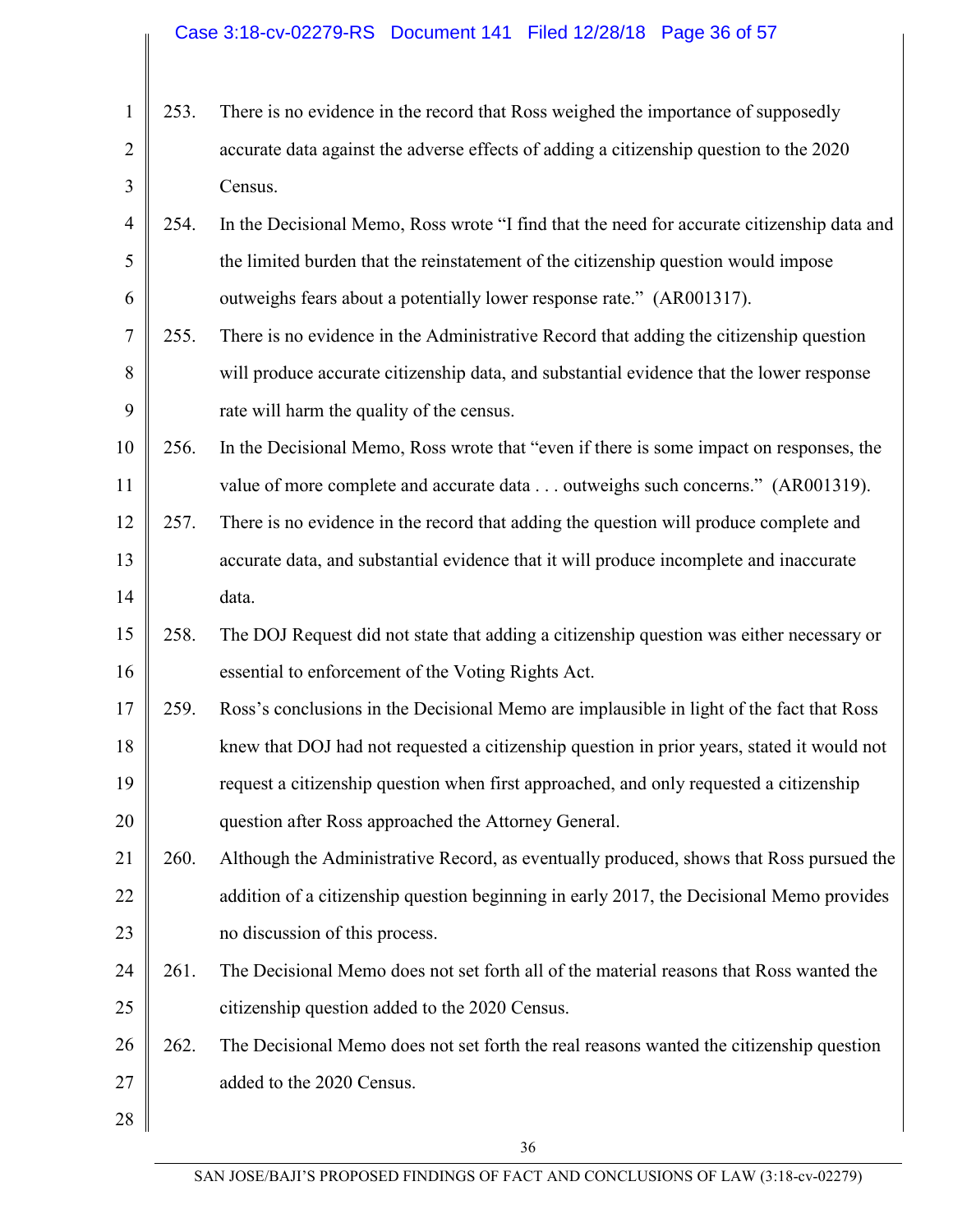# Case 3:18-cv-02279-RS Document 141 Filed 12/28/18 Page 37 of 57

| 1              | 263. | The reasons set forth in the Decisional Memo to support the addition of the citizenship                      |
|----------------|------|--------------------------------------------------------------------------------------------------------------|
| $\overline{2}$ |      | question to the 2020 Census are pretextual.                                                                  |
| 3              | 264. | There is no evidence anywhere in the Administrative Record that Ross was presented with                      |
| $\overline{4}$ |      | any reason for adding a citizenship question to the 2020 Census prior to September 2017                      |
| 5              |      | other than excluding non-citizens from congressional apportionment counts.                                   |
| 6              | 265. | The Decisional Memo does not set forth any "new circumstances" that "necessitate"                            |
| 7              |      | adding a citizenship question to the 2020 Census.                                                            |
| 8              | 266. | On March 29, 2018, the Bureau submitted its planned questions to Congress for the 2020                       |
| 9              |      | Census. The questions included a citizenship question.                                                       |
| 10             | 267. | Ross has never submitted a report to Congress setting forth any "new circumstances" that                     |
| 11             |      | "necessitate" adding citizenship as a topic to the 2020 Census.                                              |
| 12             | 268. | No evidence in the administrative record supports the conclusion that there were any "new                    |
| 13             |      | circumstances" that "necessitated" adding citizenship as a topic to the 2020 Census, and                     |
| 14             |      | DOJ has conceded that adding the question is not "necessary" to enforce Section 2 of the                     |
| 15             |      | Voting Rights Act.                                                                                           |
| 16             | IX.  | THE ADMINISTRATIVE RECORD ORIGINALLY PRODUCED WAS<br><b>FE AND INCLUDED INACCURATE STATEMENTS ATTRIBUTED</b> |
| 17             |      | TO THE BUREAU THAT COMMERCE HAD WRITTEN.                                                                     |
| 18             | 269. | Commerce produced the original Administrative Record in this matter on June 8, 2018.                         |
| 19             |      | (Doc. Nos. 38-1 through 38-4).                                                                               |
| 20             | 270. | The original Administrative Record did not include any documents relating to Ross and                        |
| 21             |      | Comstock's months-long plan to add a citizenship question to the 2020 Census.                                |
| 22             | 271. | The original Administrative Record did not include the Bureau's response to Question 31                      |
| 23             |      | but instead substituted a revised answer that had been drafted by an unknown individual at                   |
| 24             |      | Commerce. (AR001296).                                                                                        |
| 25             | 272. | On June 21, 2018, Commerce supplemented the Administrative record with a one-page                            |
| 26             |      | memo by Ross acknowledging that the question of adding a citizenship question had been                       |
| 27             |      | raised by "senior Administration officials" and that he had discussed adding a question                      |
| 28             |      |                                                                                                              |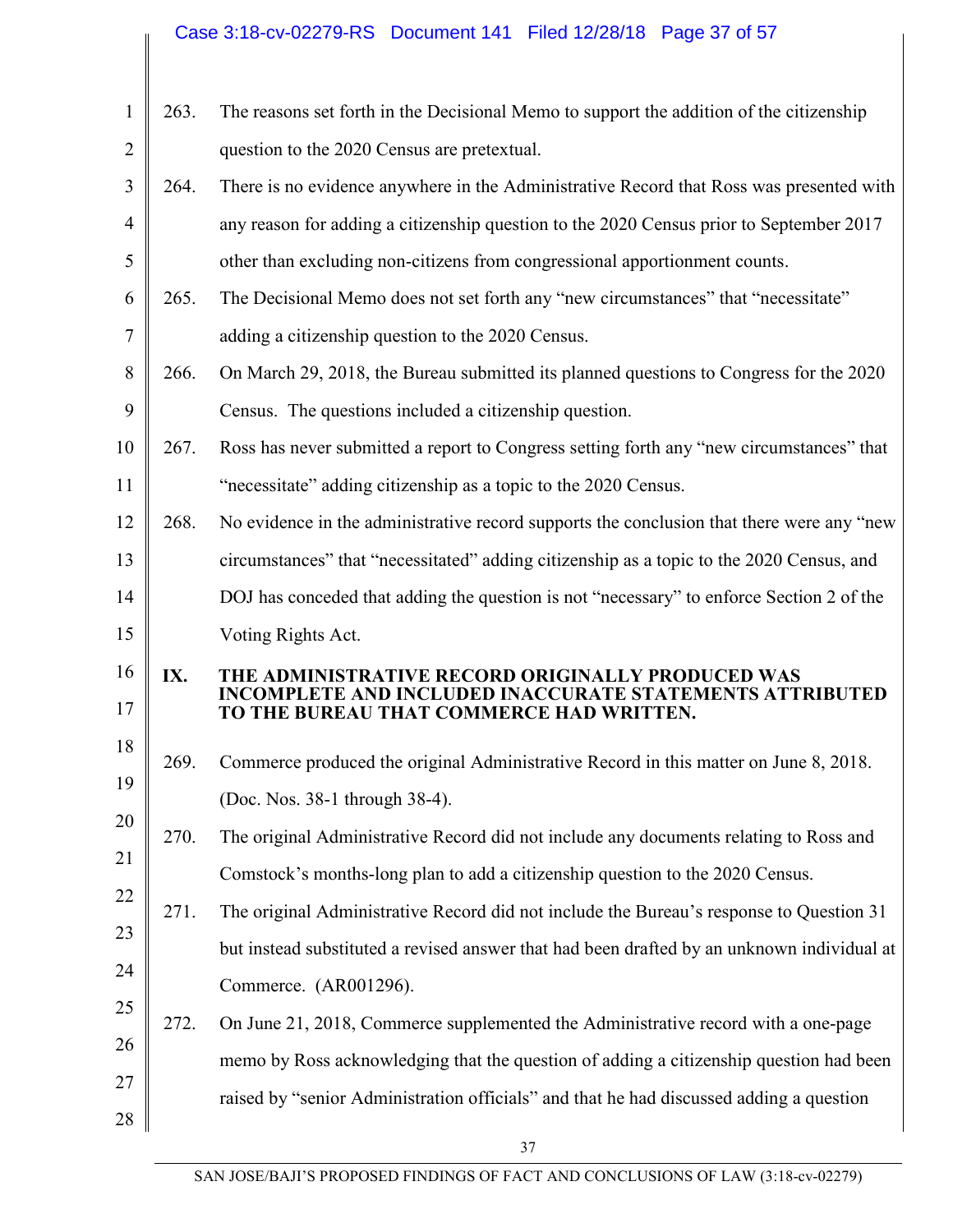| $\mathbf{1}$   |      | with "other governmental officials," including reaching out to the Department of Justice |
|----------------|------|------------------------------------------------------------------------------------------|
| $\overline{2}$ |      | to ask if they would "would support, and if so would request, inclusion of a citizenship |
| 3              |      | question as consistent with and useful for enforcement of the Voting Rights Act."        |
| $\overline{4}$ |      | (AR001321).                                                                              |
| 5              | 273. | The June 21, 2018 memorandum does not acknowledge that Comstock initially reached        |
| 6              |      | out to the DOJ's Executive Office for Immigration Review and the Department of           |
| $\tau$         |      | Homeland Security, neither of which enforces the Voting Rights Act.                      |
| 8              | 274. | The June 21, 2018 memorandum does not provide all the material reasons that Ross had     |
| 9              |      | for wanting the citizenship question added to the 2020 Census.                           |
| 10             | 275. | The June 21, 2018 memorandum does not provide the real reasons that Ross had for         |
| 11             |      | adding the citizenship question to the 2020 Census.                                      |
| 12             | 276. | The reasons given in the June 21, 2018 memorandum for adding the citizenship question    |
| 13             |      | to the 2020 Census are pretextual.                                                       |
| 14             | 277. | Defendants have since stipulated to the inclusion of additional documents in the         |
| 15             |      | Administrative Record.                                                                   |
| 16             |      | $/\!/$                                                                                   |
| 17             |      | $\mathcal{U}$                                                                            |
| 18             |      | $\mathcal{U}$                                                                            |
| 19             |      | $\frac{1}{2}$                                                                            |
| 20             |      | $\!/\!$                                                                                  |
| 21             |      | $\mathcal{U}$                                                                            |
| 22             |      | $\mathcal{U}$                                                                            |
| 23             |      | $\mathcal{U}$                                                                            |
| 24             |      | $\mathcal{U}$                                                                            |
| 25             |      | $\mathcal{U}$                                                                            |
| 26             |      | $\mathcal{U}$                                                                            |
| 27             |      | $\mathcal{U}$                                                                            |
| 28             |      | $/\!/$                                                                                   |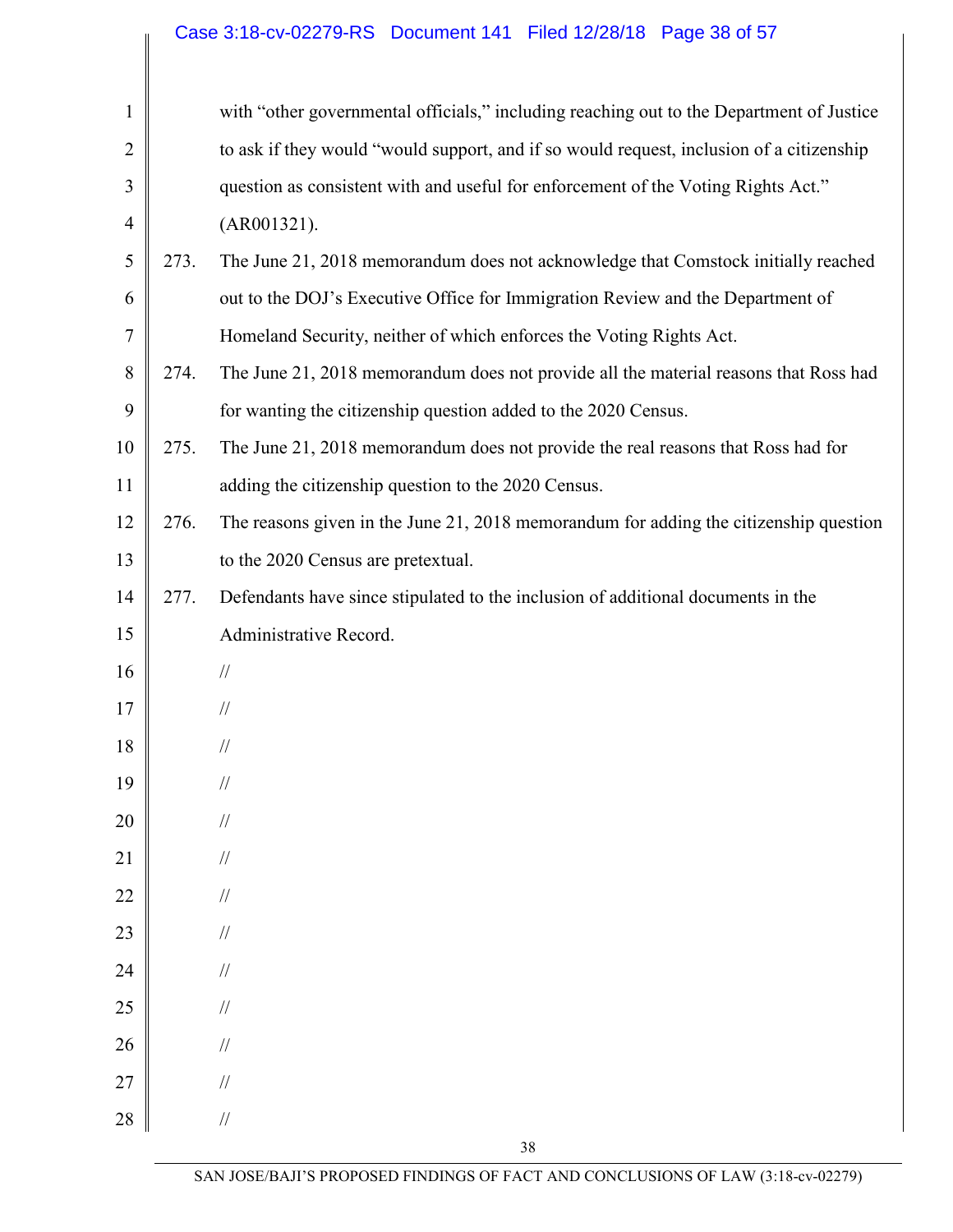|    |    | PROPOSED CONCLUSIONS OF LAW                                                                                                                          |
|----|----|------------------------------------------------------------------------------------------------------------------------------------------------------|
|    |    |                                                                                                                                                      |
| I. |    | PLAINTIFFS' HAVE STANDING TO CHALLENGE SECRETARY ROSS'S<br>DECISION TO INCLUDE A CITIZENSHIP QUESTION IN THE 2020<br>DECENNIAL CENSUS.               |
|    |    | <b>Standing Requires An Injury In Fact That Is Fairly Traceable To The</b><br>A.<br>Challenged Action And Will Be Redressed By A Favorable Decision. |
|    | 1. | To satisfy Article III's standing requirements, "a plaintiff must show (1) it has suffered an                                                        |
|    |    | 'injury in fact' that is (a) concrete and particularized and (b) actual or imminent, not                                                             |
|    |    | conjectural or hypothetical; (2) the injury is fairly traceable to the challenged action of the                                                      |
|    |    | defendant; and (3) it is likely, as opposed to merely speculative, that the injury will be                                                           |
|    |    | redressed by a favorable decision." Friends of the Earth, Inc. v. Laidlaw Envtl. Servs.                                                              |
|    |    | (TOC), Inc., 528 U.S. 167, 180-81 (2000).                                                                                                            |
|    | 2. | Plaintiffs have standing to challenge a procedural action when "it is reasonably probable                                                            |
|    |    | that the challenged action will threaten their concrete interests." Citizens for Better                                                              |
|    |    | Forestry v. U.S. Dep't of Agric., 341 F.3d 961, 969–70 (9th Cir. 2003).                                                                              |
|    | 3. | A plaintiff need not "demonstrate that it is literally certain that the harms they identify                                                          |
|    |    | will come about." Clapper v. Amnesty Int'l USA, 568 U.S. 398, 414 n.5 (2013); see Susan                                                              |
|    |    | B. Anthony List v. Driehaus, 134 S. Ct. 2334, 2341 (2014).                                                                                           |
|    | 4. | To establish injury in fact, a plaintiff must demonstrate it "has sustained or is immediately                                                        |
|    |    | in danger of sustaining a direct injury" as a result of the challenged action. Spokeo, Inc. v.                                                       |
|    |    | Robins, 136 S. Ct. 1540, 1552 (2016) (quotation omitted).                                                                                            |
|    | 5. | This injury or threat of injury must be "concrete and particularized" rather than                                                                    |
|    |    | conjectural or hypothetical. <i>Lujan v. Defs. of Wildlife</i> , 504 U.S. 555, 560 (1992).                                                           |
|    | 6. | Plaintiffs demonstrate that they have suffered an injury in fact when they "identify a                                                               |
|    |    | 'substantial risk' of harm and 'reasonably incur costs to mitigate or avoid that harm'"                                                              |
|    |    | because those costs themselves constitute an injury in fact. Clapper, 568 U.S. at 414 n.5;                                                           |
|    |    | Monsanto Co. v. Geertson Seed Farms, 561 U.S. 139, 153 (2010).                                                                                       |
|    |    |                                                                                                                                                      |
|    |    |                                                                                                                                                      |
|    |    | 39                                                                                                                                                   |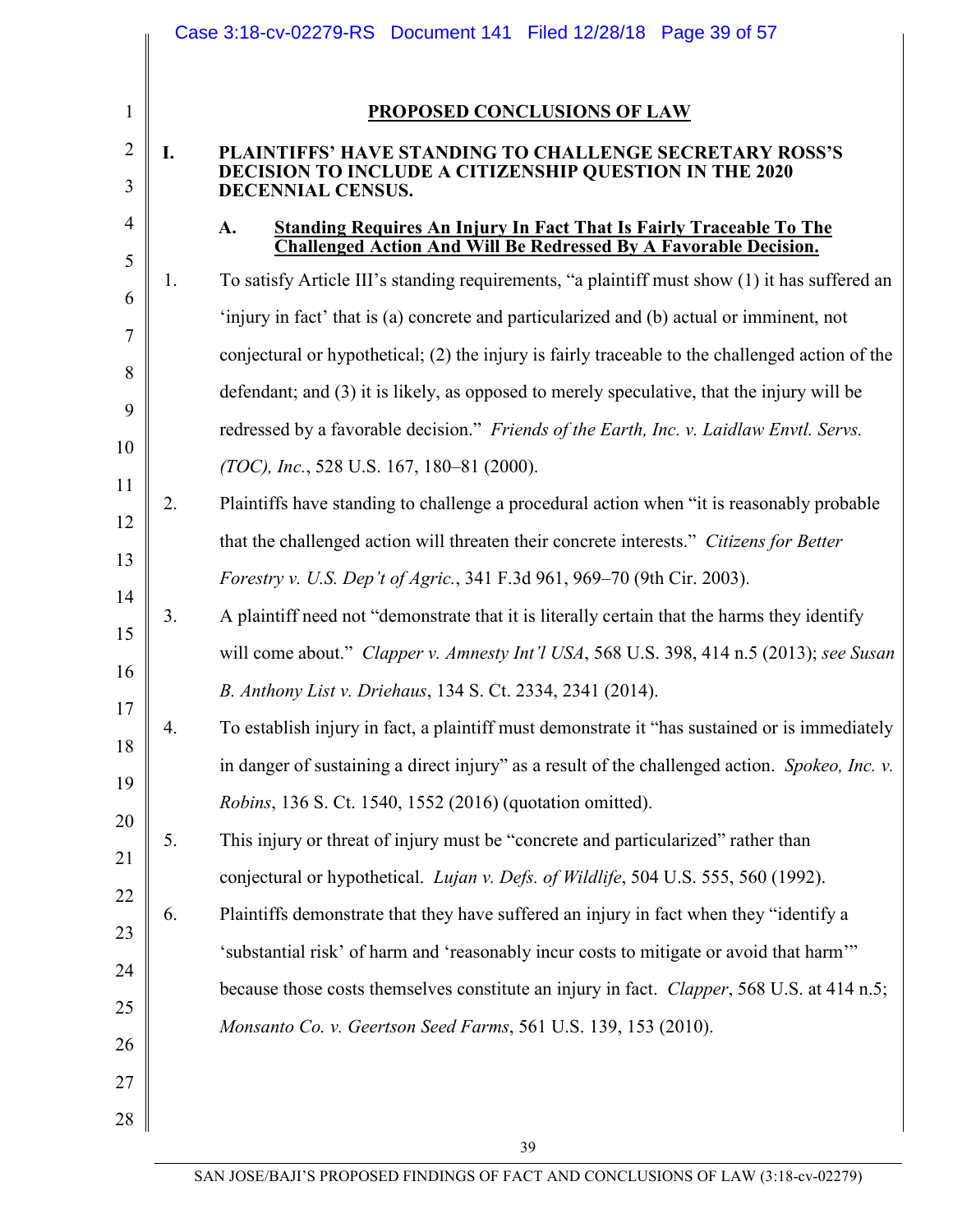## Case 3:18-cv-02279-RS Document 141 Filed 12/28/18 Page 40 of 57

| 1              | 7.  | An allegation of future injury may suffice if the threatened injury is "certainly                   |
|----------------|-----|-----------------------------------------------------------------------------------------------------|
| $\overline{2}$ |     | impending," or there is a "'substantial risk' that the harm will occur." Susan B. Anthony           |
| 3              |     | List v. Driehaus, 573 U.S. 149, 158 (2014) (citing Clapper, 568 U.S. at 414 n.5).                   |
| $\overline{4}$ | 8.  | For standing purposes, "a loss of even a small amount of money is ordinarily an injury."            |
| 5              |     | Czyzewski v. Jevic Holding Corp., 137 S. Ct. 973, 983 (2017) (quotation marks omitted).             |
| 6              |     | <b>B.</b><br><b>Plaintiffs Have Suffered Injuries In Fact.</b>                                      |
| 7              |     | 1.<br>San Jose Has Suffered And Will Suffer An Injury In Fact.                                      |
| 8              | 9.  | Because the risk that adding the citizenship question will cause a net or differential              |
| 9              |     | undercount, which in turn would harm San Jose through a loss of funding, is not merely              |
| 10             |     | substantial but overwhelming, and the additional spending to prevent that harm is not               |
| 11             |     | merely reasonable but—according to Dr. John Abowd, Chief Scientist of the Census                    |
| 12             |     | Bureau—"necessary," San Jose has suffered injury in fact based on its additional outreach           |
| 13             |     | spending, and therefore has standing to sue. Clapper, 568 U.S. at 414 n.5.                          |
| 14             | 10. | Failure to provide accurate information creates an injury-in-fact sufficient to confer              |
| 15             |     | standing. See, e.g., Pub. Citizen v. U.S. Dep't of Justice, 491 U.S. 440, 449-51 (1989)             |
| 16             |     | (plaintiff had standing to sue under the Federal Advisory Committee Act for defendant's             |
| 17             |     | failure to make publicly available reports and minutes of American Bar Association                  |
| 18             |     | meetings relating to prospective judicial nominees).                                                |
| 19             | 11. | Even if information is not fully withheld, providing inaccurate or incomplete information           |
| 20             |     | creates an injury sufficient to convey standing. See Havens Realty Corp. v. Coleman, 455            |
| 21             |     | U.S. 363, 373-74 (1982) (holding that because the Fair Housing Act created a statutory              |
| 22             |     | right to truthful information concerning the availability of housing, "testers" who were            |
| 23             |     | misinformed had standing to sue without demonstrating any further injury).                          |
| 24             | 12. | Defendants have a constitutional and statutory obligation to convey accurate demographic            |
| 25             |     | information to San Jose, and San Jose has a right to receive accurate information. See              |
| 26             |     | Utah v. Evans, 536 U.S. 452, 478 (2002) (explaining Framers' "strong constitutional                 |
| 27             |     | interest in accuracy" in the census); <i>Wisconsin v. City of N.Y.</i> , 517 U.S. 1, 20 (1996) (the |
| 28             |     | conduct of the census must bear a "reasonable relationship to the accomplishment of an              |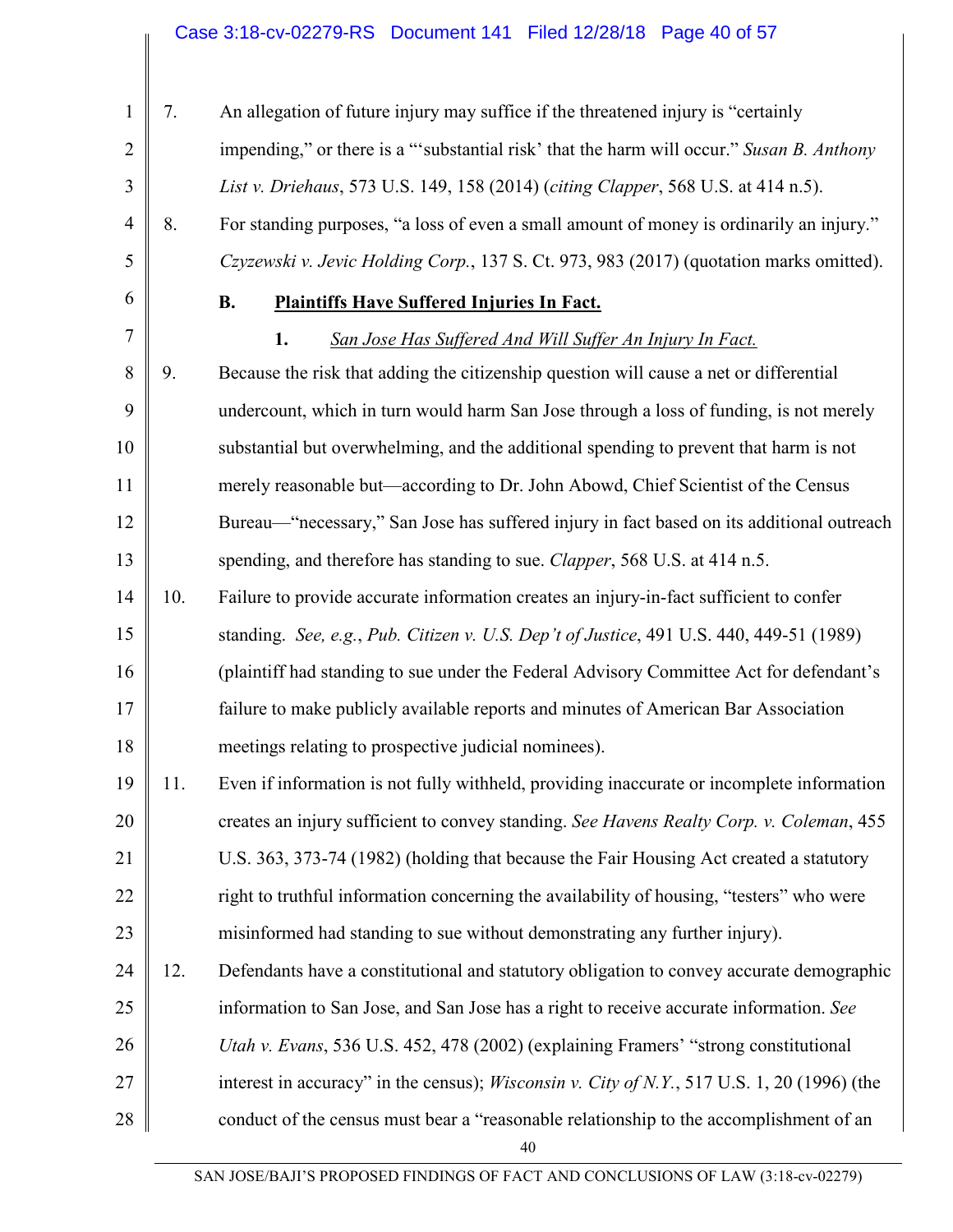| 1              |     | actual enumeration of the population, keeping in mind the constitutional purpose of the      |
|----------------|-----|----------------------------------------------------------------------------------------------|
| $\overline{2}$ |     | census," namely, obtaining an accurate count of the population in each state); 13 U.S.C. §   |
| 3              |     | 141(c); see also Pub. L. No. 105-119, § 209(a)(6), 111 Stat. at 2481 ("Congress finds that   |
| $\overline{4}$ |     | [i]t is essential that the decennial enumeration of the population be as accurate as         |
| 5              |     | possible, consistent with the Constitution and laws of the United States.")                  |
| 6              | 13. | The harm that San Jose will suffer (in its housing policy decisions, its library             |
| 7              |     | programming decisions, its workforce development policy decisions, and its emergency         |
| 8              |     | management deployment decisions) based on the inaccurate information that Defendants         |
| 9              |     | acknowledge will be provided by the Bureau because of the addition of a citizenship          |
| 10             |     | question, is "certainly impending." Clapper, 568 U.S. at 401.                                |
| 11             | 14. | Because a net undercount, a differential undercount of non-citizens, and a differential      |
| 12             |     | undercount of San Jose residents are each overwhelmingly likely to occur as a result of the  |
| 13             |     | addition of the citizenship question, and because each will cause San Jose to lose federal   |
| 14             |     | funds it would otherwise receive, San Jose has standing to sue based on the addition of the  |
| 15             |     | question. See Mendoza v. Zirkle Fruit Co., 301 F.3d 1163, 1172 (9th Cir. 2002)               |
| 16             |     | (explaining that loss of money is the prototypical "concrete, actual injury.").              |
| 17             |     | 2.<br><b>BAJI Has Suffered And Will Suffer An Injury In Fact.</b>                            |
| 18             | 15. | An injury in fact is established where a nonprofit organization shows "a drain on its        |
| 19             |     | resources from both a diversion of its resources and frustration of its mission." Fair Hous. |
| 20             |     | of Marin v. Combs, 285 F.3d 899, 905 (9th Cir. 2002); Havens Realty Corp. v. Coleman,        |
| 21             |     | 455 U.S. 363, 378 (1982). Because BAJI has diverted resources to encourage its               |
| 22             |     | constituents to participate in the census and to counteract the chilling effects of the      |
| 23             |     | citizenship question, it has suffered an injury in fact and has standing to sue on its own   |
| 24             |     | behalf.                                                                                      |
| 25             | 16. | Harm caused by infringement on "noneconomic values," such as a loss of privacy, also         |
| 26             |     | provides standing through its members. Ass'n of Data Processing Serv. Orgs., Inc. v.         |
| 27             |     | Camp, 397 U.S. 150, 154 (1970).                                                              |
| 28             |     |                                                                                              |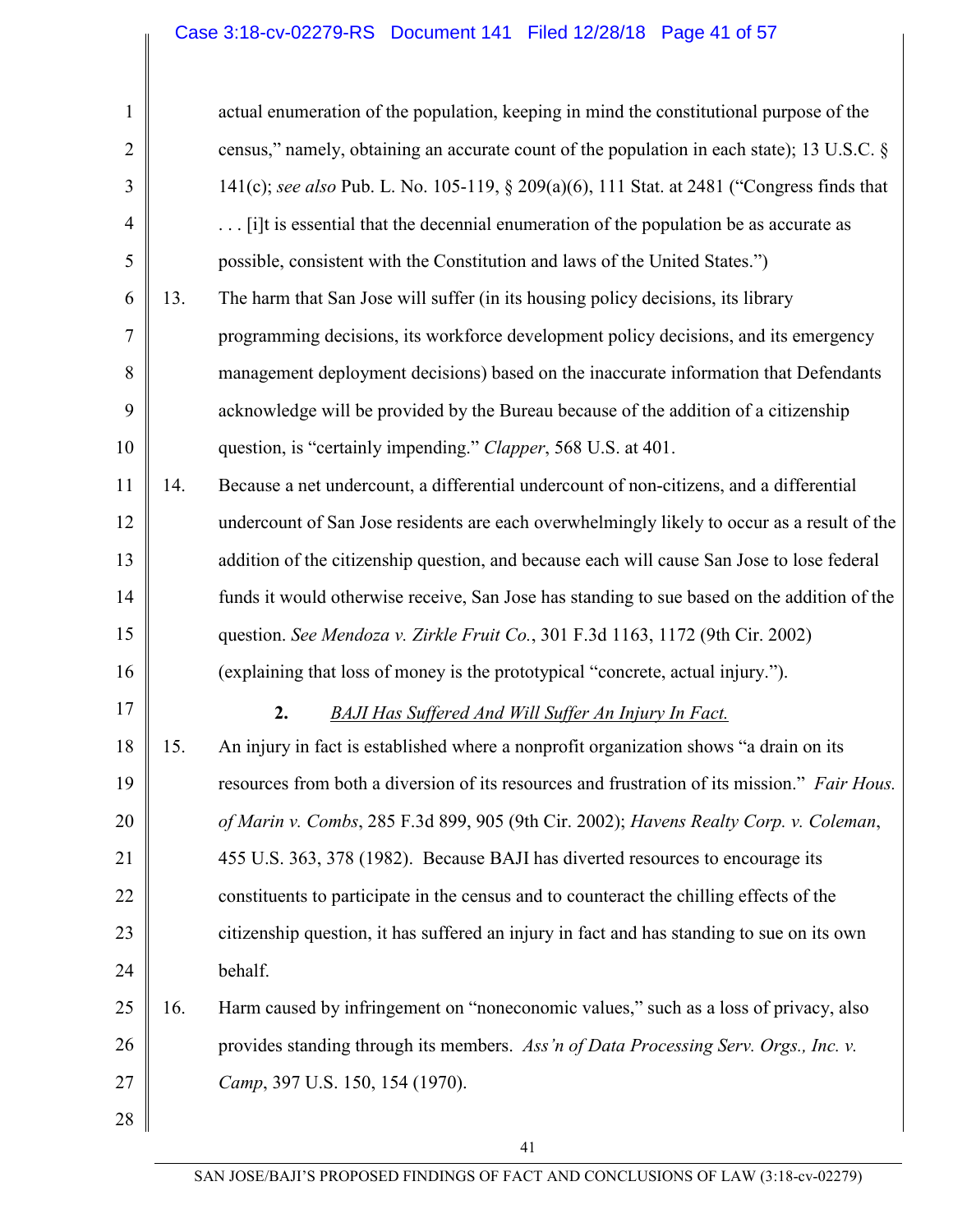| 1              | 17. | The fears that BAJI members have that their private responses to the citizenship question        |
|----------------|-----|--------------------------------------------------------------------------------------------------|
| $\overline{2}$ |     | will not remain confidential are reasonable in light of the Bureau's past history releasing      |
| 3              |     | information collected under a guaranty of privacy, the Department of Justice's failure to        |
| $\overline{4}$ |     | confirm its 2010 position that the USA PATRIOT Act does not override the                         |
| 5              |     | confidentiality provisions of Title 13, and the climate of anti-immigrant sentiment fostered     |
| 6              |     | by the Trump Administration ("Administration"). These facts provide BAJI standing to             |
| 7              |     | sue on behalf of its members. Robins v. Spokeo, Inc., 867 F.3d 1108, 1114 (9th Cir. 2017),       |
| 8              |     | cert. denied, 138 S. Ct. 931 (2018) (holding a plaintiff suffers injury in fact based on a loss  |
| 9              |     | of "reputational and privacy interests that have long been protected in the law.").              |
| 10             | 18. | Finally, the burden of filling out the question on the form is sufficient to establish an        |
| 11             |     | injury-in-fact on behalf of BAJI's members, and through them, BAJI itself and therefore          |
| 12             |     | provides BAJI standing to sue on behalf of its members. Van Patten v. Vertical Fitness           |
| 13             |     | Grp., LLC, 847 F.3d 1037, 1043 (9th Cir. 2017).                                                  |
| 14             |     | C.<br><b>Plaintiffs' Injuries Are Fairly Traceable To Secretary Ross's Decision.</b>             |
| 15             | 19. | To demonstrate that an injury is fairly traceable to a government action, a plaintiff must       |
| 16             |     | show that the "government's unlawful conduct is at least a substantial factor motivating         |
| 17             |     | the third parties' actions." Mendina v. Garcia, 768 F.3d 1009, 1012 (9th Cir. 2014)              |
| 18             |     | (quotation omitted).                                                                             |
| 19             | 20. | "[W] hat matters is not the length of the chain of causation, but rather the plausibility of     |
| 20             |     | the links that comprise the chain." <i>Mendina</i> , 768 F.3d at 1012–13 (quotation and citation |
| 21             |     | omitted); Presidio Golf Club v. Nat'l Park Serv., 155 F.3d 1153, 1160 (9th Cir. 1998)            |
| 22             |     | (finding that harm to a golf club, in the form of losing membership, is "fairly traceable" to    |
| 23             |     | agency building a rival clubhouse that lured members away).                                      |
| 24             | 21. | Because adding the citizenship question creates the "substantial risk" of a net undercount       |
| 25             |     | and a differential undercount, adding the question is fairly traceable to San Jose's and         |
| 26             |     | BAJI's additional spending.                                                                      |
| 27             | 22. | Because adding the question will directly lead to a drop in data quality, adding the             |
| 28             |     | question is fairly traceable to San Jose's data quality harm.                                    |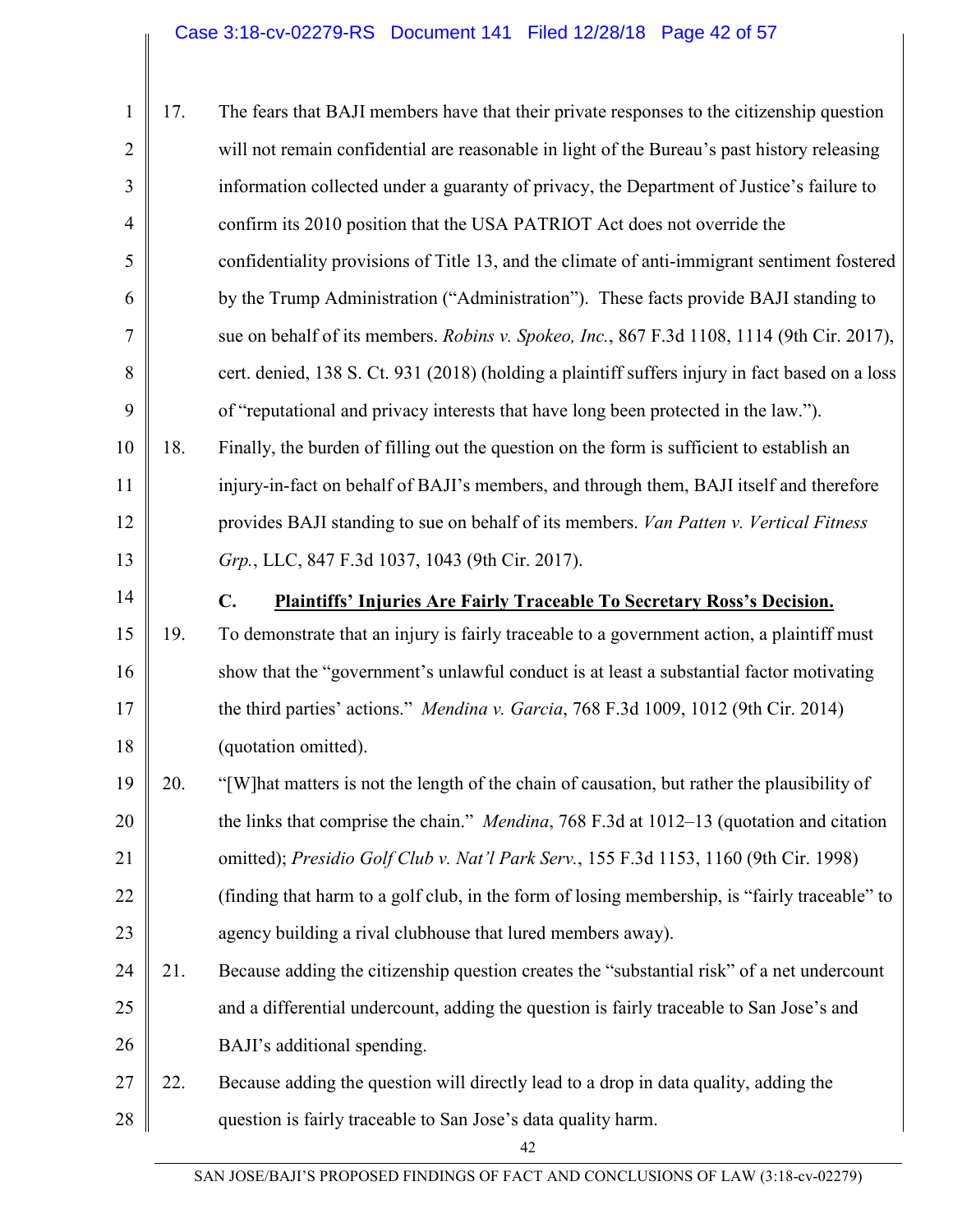| 1              | 23. | Because BAJI members' reasonable privacy fears are directly related to the addition of the     |
|----------------|-----|------------------------------------------------------------------------------------------------|
| $\overline{2}$ |     | citizenship question, adding the question is fairly traceable to those concerns.               |
| 3              | 24. | Because adding the question will produce the drop in self-response rate, which in turn         |
| $\overline{4}$ |     | makes it overwhelmingly likely that there will be a differential undercount of non-citizens    |
| 5              |     | and San Jose, San Jose's ultimate funding injury is fairly traceable to the addition of the    |
| 6              |     | citizenship question.                                                                          |
| 7              |     | Plaintiffs' Harms Will Be Redressed By A Favorable Decision.<br>D.                             |
| 8              | 25. | "[T] o have standing, a federal plaintiff must show only that a favorable decision is likely   |
| 9              |     | to redress his injury, not that a favorable decision will inevitably redress his injury." Beno |
| 10             |     | v. Shalala, 30 F.3d 1057, 1065 (9th Cir. 1994).                                                |
| 11             | 26. | Because removal of the citizenship question will allow San Jose and BAJI to use funds for      |
| 12             |     | other purposes than responding to the concerns created by the citizenship question, BAJI       |
| 13             |     | and San Jose's harm regarding spending on outreach is redressable by a favorable               |
| 14             |     | decision.                                                                                      |
| 15             | 27. | Because removal of the citizenship question will prevent the drop in data quality              |
| 16             |     | associated with the addition of the question, San Jose's data quality concerns are             |
| 17             |     | redressable by a favorable decision.                                                           |
| 18             | 28. | Because removal of the citizenship question will prevent the eventual net undercount of        |
| 19             |     | non-citizens and San Jose residents that the question will cause, and thereby prevent it       |
| 20             |     | from losing funding, San Jose's ultimate undercount injury is redressable by a favorable       |
| 21             |     | decision.                                                                                      |
| 22             | 29. | Because removal of the citizenship question will diminish the fears of and burdens on          |
| 23             |     | BAJI's members, BAJI's injuries are redressable by a favorable decision.                       |
| 24             | П.  | ADDING THE CITIZENSHIP QUESTION VIOLATED THE ENUMERATION                                       |
| 25             |     | <b>CLAUSE.</b>                                                                                 |
| 26             | 30. | This Court has held that a "decision to alter the census in a way that affirmatively           |
| 27             |     | interferes with the actual enumeration, and does not fulfill any other reasonable              |
| 28             |     | governmental purpose, is subject to a challenge under the Enumeration Clause." (Order          |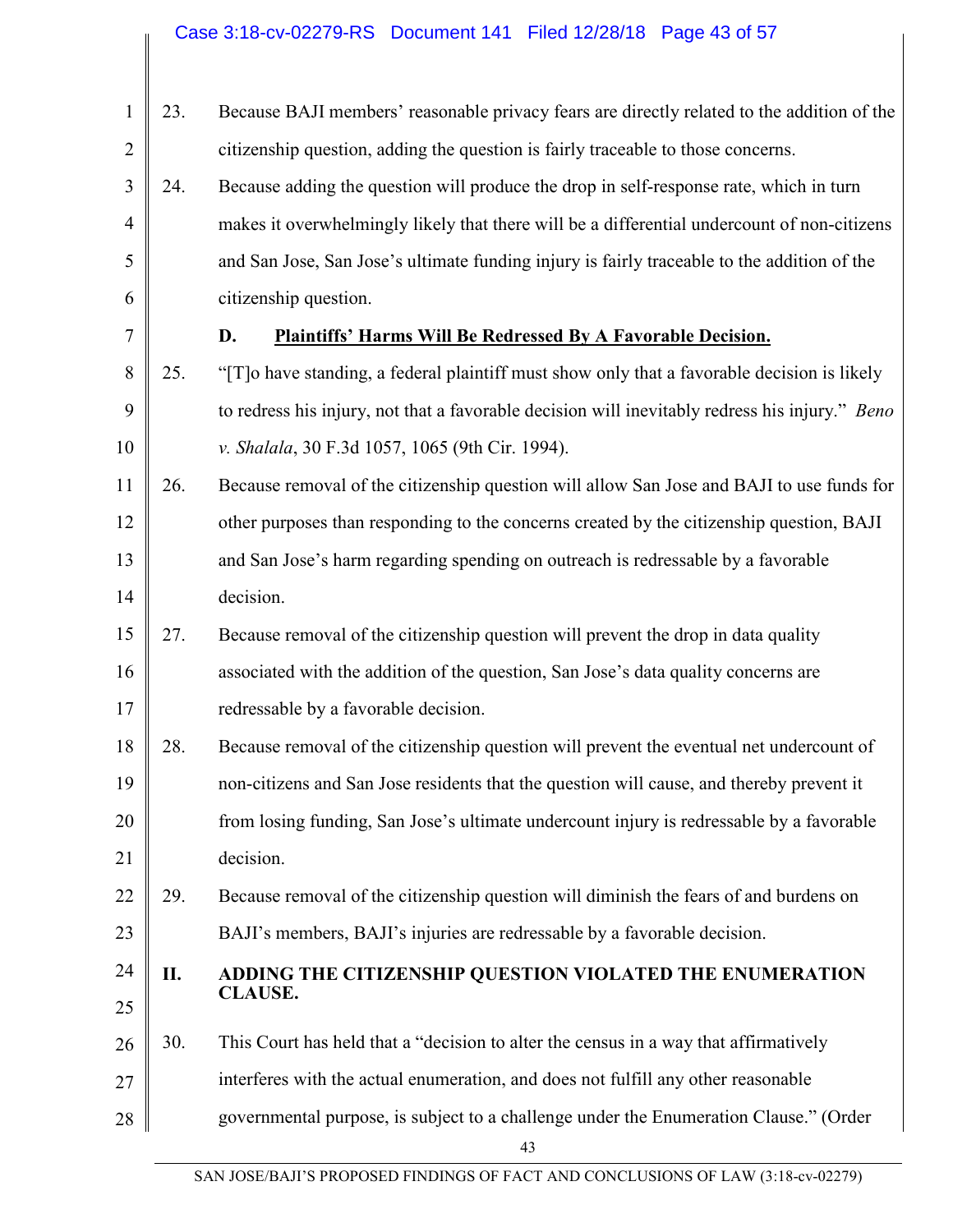|                |     | Case 3:18-cv-02279-RS Document 141 Filed 12/28/18 Page 44 of 57                             |
|----------------|-----|---------------------------------------------------------------------------------------------|
|                |     |                                                                                             |
| $\mathbf{1}$   |     | Denying Summary Judgment, Doc. No. 119 at 8, quoting Order Denying Motion to                |
| $\overline{2}$ |     | Dismiss, Doc. No. 86, at 29).                                                               |
| 3              | 31. | The U.S. Constitution provides for an "actual Enumeration" of the population once every     |
| $\overline{4}$ |     | decade to count "the whole number of persons" in each state. U.S. Const. Art. I § 2, cl. 3, |
| 5              |     | and Amen. XIV $\S$ 2.                                                                       |
| 6              | 32. | "Congress finds that the decennial enumeration of the population is a complex and           |
| $\overline{7}$ |     | vast undertaking, and if such enumeration is conducted in a manner that does not comply     |
| 8              |     | with the requirements of the Constitution or laws of the United States, it would be         |
| 9              |     | impracticable for the States to obtain, and the courts of the United States to provide,     |
| 10             |     | meaningful relief after such enumeration has been conducted." Pub. L. No. 105-119, §        |
| 11             |     | 209(a)(8), 111 Stat. at 2481.                                                               |
| 12             | 33. | Although Congress has delegated to the Secretary of Commerce its constitutional duty to     |
| 13             |     | conduct the census, the Secretary does not have unfettered discretion in carrying out those |
| 14             |     | duties. Wisconsin v. City of New York, 517 U.S. 1 (1996). See also 13 U.S.C. § 141,         |
| 15             |     | declaring it "essential" to obtain a population count that is "as accurate as possible,     |
| 16             |     | consistent with the Constitution and laws of the United States."                            |
| 17             | 34. | Courts have routinely held that the Enumeration Clause does not textually commit            |
| 18             |     | exclusive, non-reviewable control over the census to Congress. See Young v. Klutznick,      |
| 19             |     | 497 F. Supp. 1318, 1326 (E.D. Mich. 1980), rev'd other grounds, 652 F.2d 617 (6th Cir.      |
| 20             |     | 1981) (finding the Enumeration Clause "does not say that Congress and Congress alone        |
| 21             |     | has the responsibility to decide the meaning of, and implement, Article I, Section 2,       |
| 22             |     | Clause 3."); State of Texas v. Mosbacher, 783 F. Supp. 308, 312 (S.D. Tex. 1992) (finding   |
| 23             |     | Congress's exclusive power to determine the manner of the census did not preclude           |
| 24             |     | judicial review of its actions); City of Willacoochee v. Baldridge, 556 F. Supp. 551, 557   |
| 25             |     | (S.D. Ga. 1983) ("[T] he Court finds no support for the argument that the Framers intended  |
| 26             |     | that all aspects of conducting the census be exclusively within the province of Congress    |
| 27             |     | and exempt from judicial review.").                                                         |
| 28             |     |                                                                                             |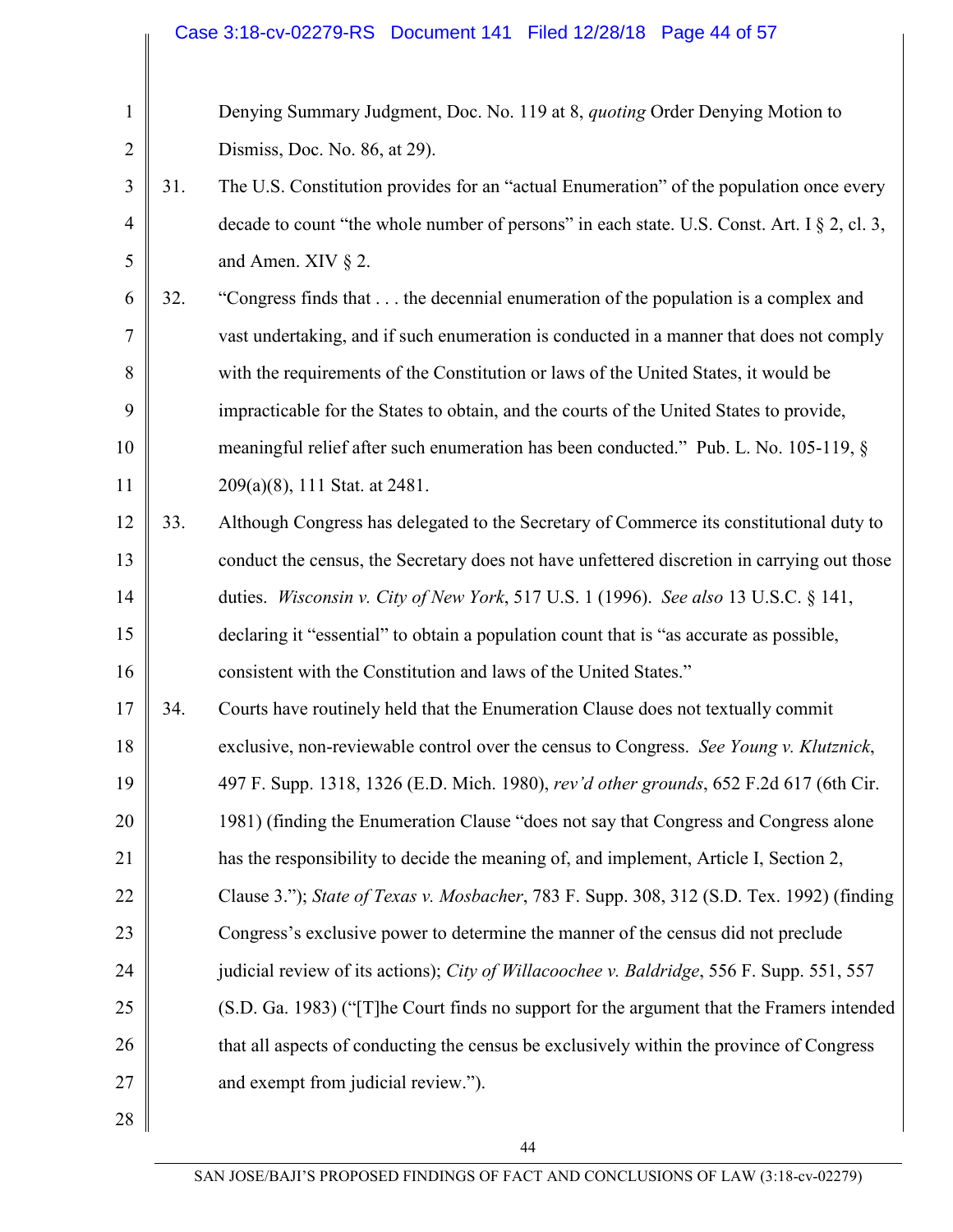| 1              | 35. | The evidence demonstrates that, given the political climate identified by the Meyers                                        |
|----------------|-----|-----------------------------------------------------------------------------------------------------------------------------|
| $\overline{2}$ |     | Report and further described by Y&R's CBAMS report, adding the citizenship question                                         |
| 3              |     | will substantially degrade the accuracy of the 2020 Decennial Census without any                                            |
| $\overline{4}$ |     | attendant benefit, and therefore does not bear "a reasonable relationship to the                                            |
| 5              |     | accomplishment of an actual enumeration of the population, keeping in mind the                                              |
| 6              |     | constitutional purpose of the census," which is "to determine the apportionment of the                                      |
| 7              |     | Representatives among the states." <i>Wisconsin</i> , 517 U.S. at 19-20.                                                    |
| 8<br>9         | Ш.  | ROSS'S DECISION TO ADD THE CITIZENSHIP QUESTION WAS MADE IN<br>EXCESS OF STATUTORY JURISDICTION, AUTHORITY, OR LIMITATIONS. |
| 10             | 36. | Courts must set aside agency actions that are made "in excess of statutory jurisdiction,                                    |
| 11             |     | authority, or limitations, or short of statutory right." $5 \text{ U.S.C.} \$ $706(2)(\text{C})$ .                          |
| 12             | 37. | When "a statute's language carries a plain meaning, the duty of an administrative agency                                    |
| 13             |     | is to follow its commands as written, not to supplant those commands with others it may                                     |
| 14             |     | prefer." SAS Inst., Inc. v. Iancu, 138 S. Ct. 1348, 1355 (2018).                                                            |
| 15             | 38. | The Census Act requires that the Secretary of Commerce submit to Congress a final list of                                   |
| 16             |     | subjects to be covered in the census questionnaire at least three years before the census                                   |
| 17             |     | date, and must submit a final list of specific questions two years before the census date.                                  |
| 18             |     | 13 U.S.C. $\S\S 141(f)(1)-(2)$ .                                                                                            |
| 19             | 39. | Once these reports are submitted, the Secretary of Commerce has limited discretion to                                       |
| 20             |     | alter their content and may do so only if "new circumstances exist which necessitate that                                   |
| 21             |     | the subjects, types of information, or questions contained in report so submitted be                                        |
| 22             |     | modified." 13 U.S.C. $\S$ 141(f)(3) (emphasis added).                                                                       |
| 23             | 40. | The proper framework for analyzing whether a federal agency has complied with a                                             |
| 24             |     | congressional reporting statute is set forth in <i>Chevron U.S.A. v. Natural Resources</i>                                  |
| 25             |     | Defense Council, Inc., 467 U.S. 837 (1984). See Allied Local and Regional Mfrs. Caucus                                      |
| 26             |     | v. U.S. E.P.A., 215 F.3d 61, 66–67 (C.A.D.C., 2000) (applying the Chevron framework to                                      |
| 27             |     | a challenge to an EPA report submitted to Congress under Section 183(e) of the Clean Air                                    |
| 28             |     |                                                                                                                             |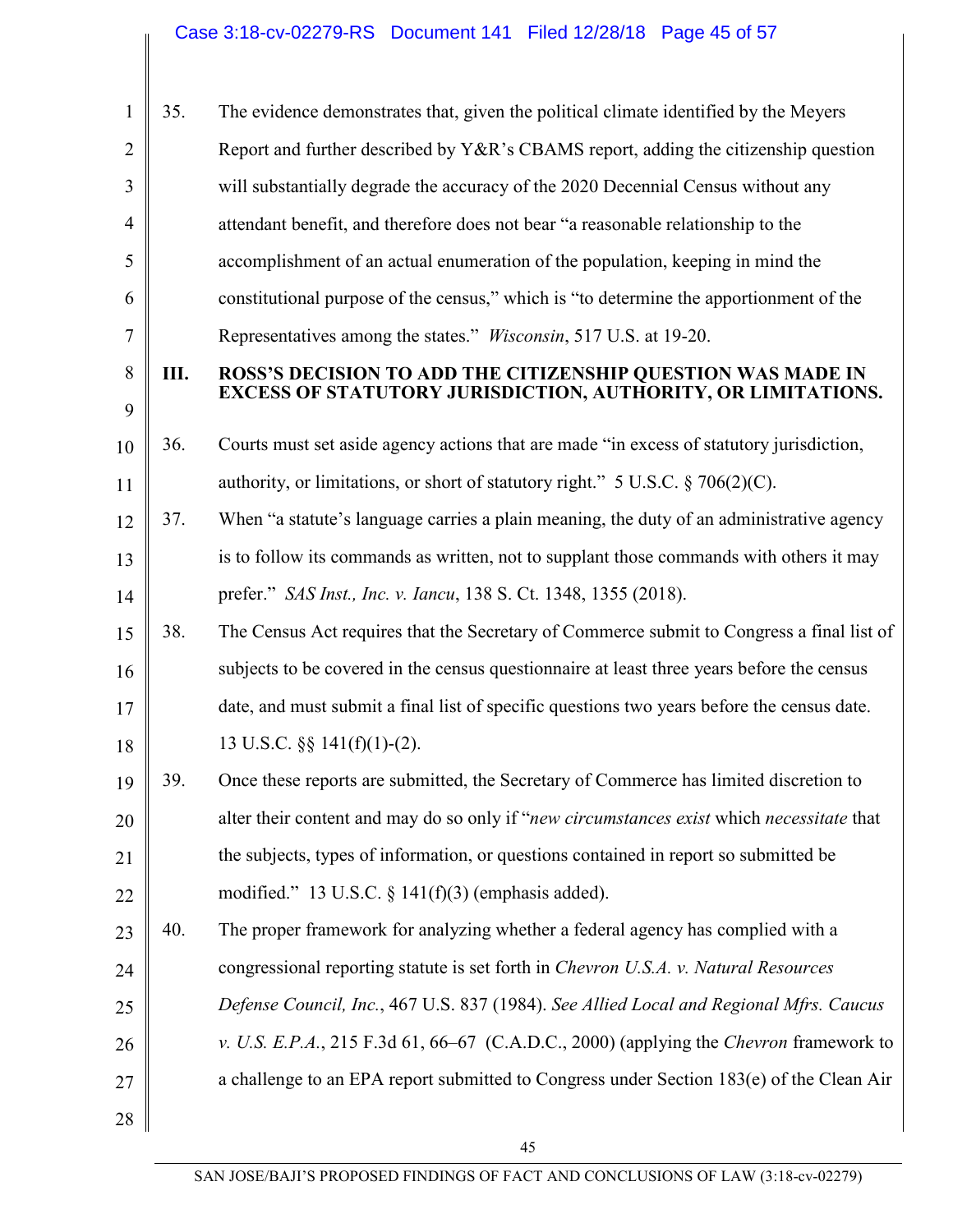# Case 3:18-cv-02279-RS Document 141 Filed 12/28/18 Page 46 of 57

| $\mathbf{1}$   |     | Act, which "further directs that the study be completed, and a report submitted to           |
|----------------|-----|----------------------------------------------------------------------------------------------|
| $\overline{2}$ |     | Congress, 'not later than 3 years after November 15, 1990."").                               |
| 3              | 41. | If an agency fails to comply with a congressional reporting statute, a court may require the |
| $\overline{4}$ |     | agency to submit a report that complies with the statute or strike down the underlying       |
| 5              |     | agency action on which the report is based. See Center for Biological Diversity v.           |
| 6              |     | Brennan, 571 F. Supp. 2d 1105, 1113 (N.D. Cal. 2007); South Carolina v. United States,       |
| 7              |     | 329 F. Supp. 3d 214, 219 (D.S.C. 2018).                                                      |
| 8              | 42. | This Court has already noted that "Defendants do not request Chevron deference" and that     |
| 9              |     | such deference "is not appropriate here because the canons of construction provide a clear   |
| 10             |     | interpretation of the statute." (Order Denying Motions for Summary Judgment, Doc. No.        |
| 11             |     | 119 at 15).                                                                                  |
| 12             | 43. | This Court has already concluded that the "resolution of this claim ultimately turns on      |
| 13             |     | whether [Secretary Wilbur] Ross concluded new circumstances necessitated addition of         |
| 14             |     | the citizenship question." (Order Denying Motions for Summary Judgment, Doc. No. 119)        |
| 15             |     | at 15).                                                                                      |
| 16             | 44. | Because it has never been DOJ's position that CVAP data from the decennial census            |
| 17             |     | (rather than the ACS or another source) is "necessary" to enforce Section 2 of the Voting    |
| 18             |     | Rights Act, and no evidence in the administrative record suggests that Ross concluded        |
| 19             |     | new circumstances necessitated addition of the citizenship question, the decision was        |
| 20             |     | made in violation of 13 U.S.C. $\S$ 141(f)(3).                                               |
| 21             | 45. | In addition, 13 U.S.C. $\S$ 6(c) requires that "[t] o the maximum extent possible and        |
| 22             |     | consistent with the kind, timeliness, quality and scope of the statistics required, the      |
| 23             |     | Secretary shall acquire and use information" from other federal sources "instead of          |
| 24             |     | conducting direct inquiries."                                                                |
| 25             | 46. | Because Ross violated both 13 U.S.C. § 141 and 13 U.S.C. § $6(c)$ , the decision to add the  |
| 26             |     | citizenship question was made "in excess of statutory jurisdiction, authority, or            |
| 27             |     | limitations, or short of statutory right" and must be set aside. 5 U.S.C. § 706(2)(C).       |
| 28             |     |                                                                                              |
|                |     | 46                                                                                           |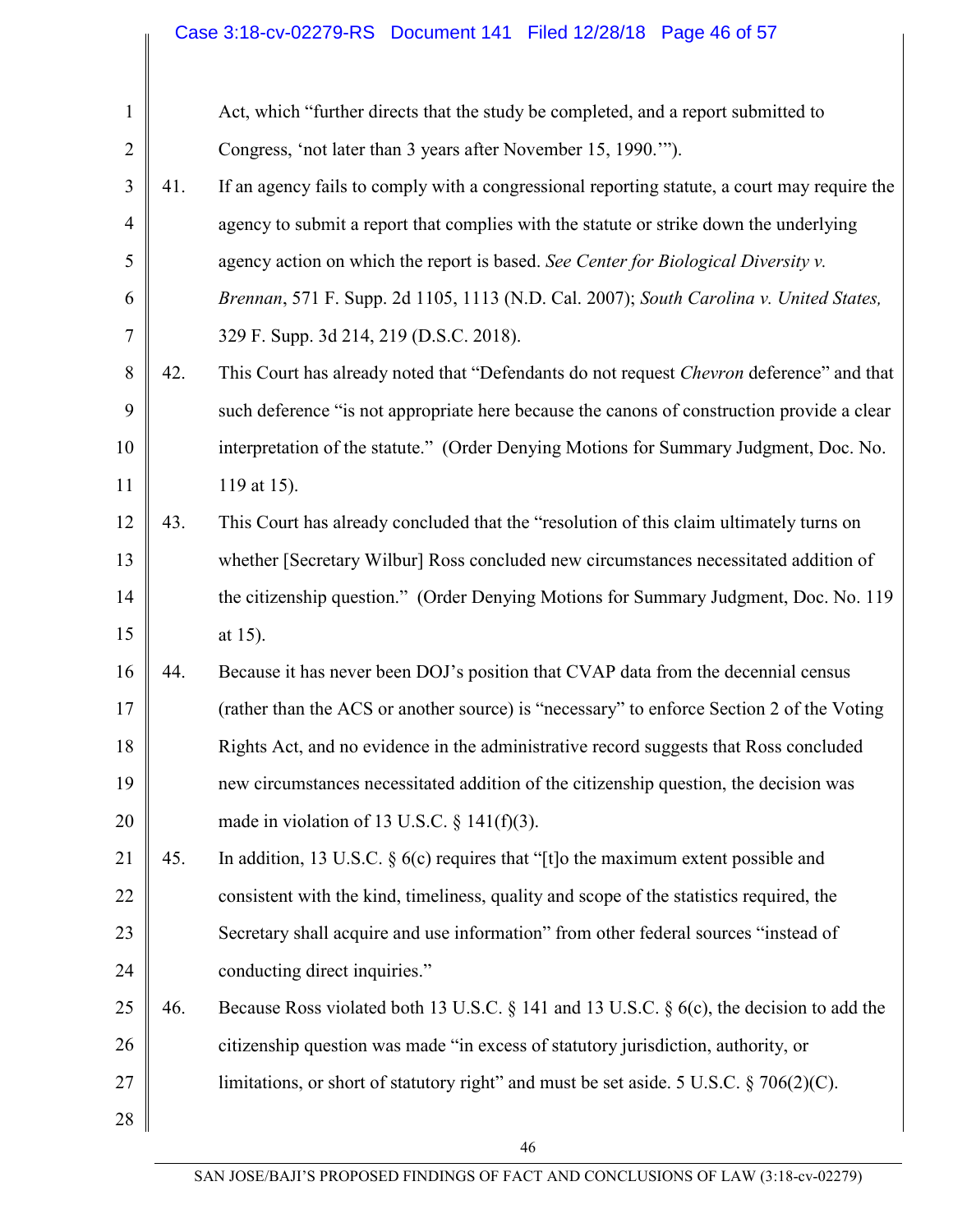3

4

5

6

27

28

#### **IV. THE DECISION TO ADD A CITIZENSHIP QUESTION MUST BE STRUCK DOWN AS ARBITRARY AND CAPRICIOUS.**

- 47. The standard for evaluating whether an agency's decision was arbitrary and capricious is whether the decision "was the product of reasoned decisionmaking." *Motor Vehicle Mfrs. Ass'n of U.S., Inc. v. State Farm Mut. Auto. Ins. Co.* ("*State Farm*"), 463 U.S. 29, 52 (1983).
- 7 8 9 10 11 12 13 14 48. Agency action is arbitrary and capricious when any of the following factors are met: "the agency has relied on factors which Congress has not intended it to consider, entirely failed to consider an important aspect of the problem, offered an explanation for its decision that runs counter to the evidence before the agency, or is so implausible that it could not be ascribed to a difference in view or the product of agency expertise." *State Farm*, 463 U.S. at 43. Courts evaluate whether a decision complied with the APA based on the record before the decisionmaker and "*post hoc* rationalizations for agency action" carry no weight. *Id.* at 50.
- 15 16 17 18 19 20 49. When "an agency justifies its actions by reference only to information in the public file while failing to disclose the substance of other relevant information that has been presented to it, a reviewing court cannot presume that the agency has acted properly . . . but must treat the agency's justification as a fictional account of the actual decisionmaking process and must perforce find its actions arbitrary." *Home Box Office, Inc. v. F.C.C.*, 567 F.2d 9, 54-55 (C.A.D.C. 1977).
- 21 22 23 50. It is arbitrary and capricious for an agency "to rely on portions of studies in the record that support its position, while ignoring . . . those studies that do not." *Genuine Parts Company v. Environmental Protection Agency*, 890 F.3d 304, 313 (C.A.D.C. 2018).
- 24 25 26 51. An agency acted arbitrarily and capriciously when it "ignore[d] critical context" and "cherry-pick[ed] evidence." *Water Quality Ins. Syndicate v. United States*, 225 F. Supp. 3d 41, 69 (D.D.C. 2016).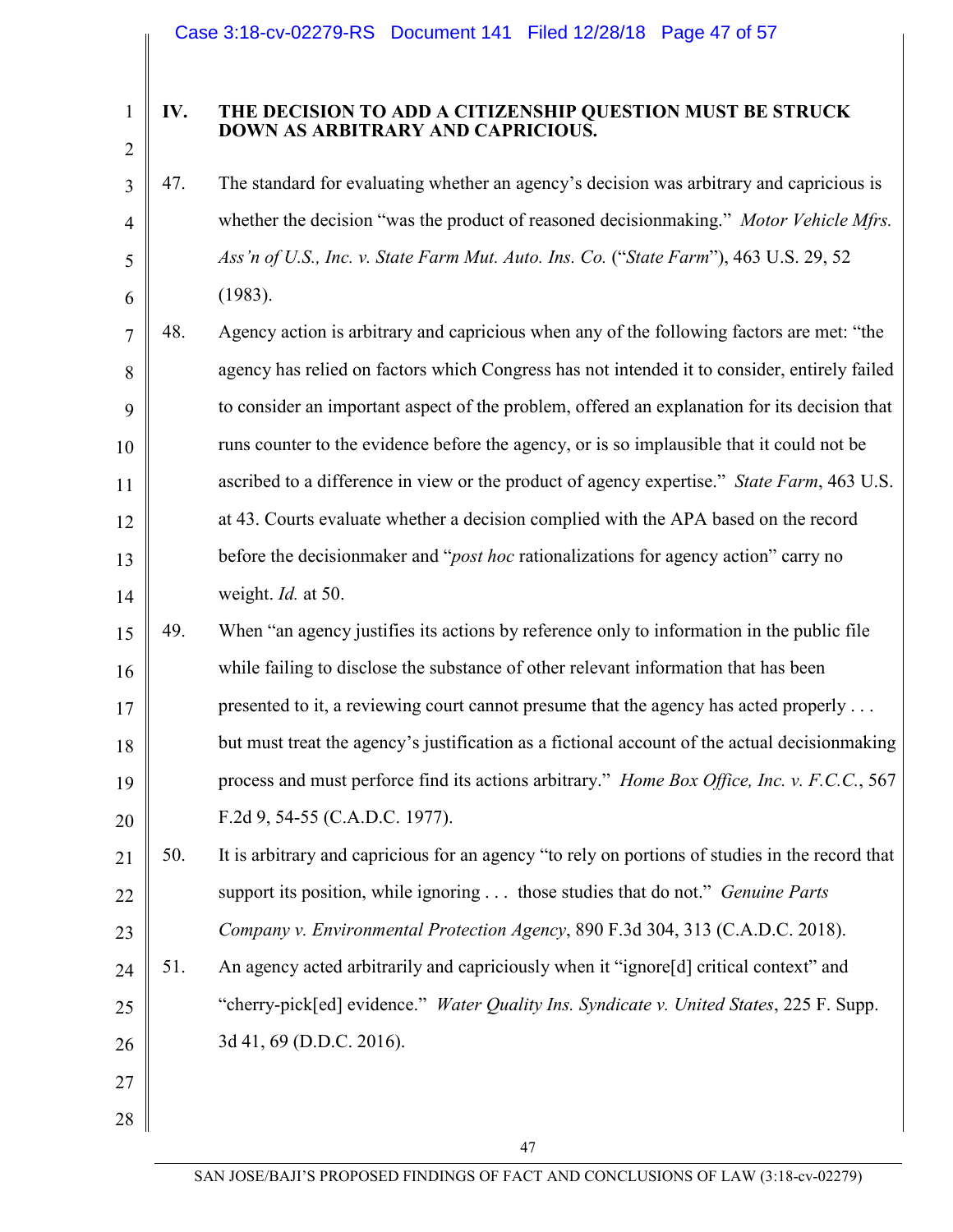|                                |     | Case 3:18-cv-02279-RS Document 141 Filed 12/28/18 Page 48 of 57                                                                                                                            |
|--------------------------------|-----|--------------------------------------------------------------------------------------------------------------------------------------------------------------------------------------------|
|                                |     |                                                                                                                                                                                            |
| $\mathbf{1}$<br>$\overline{2}$ |     | A.<br>The Decision Was Arbitrary And Capricious Because The Administrative<br>Record Does Not Disclose Ross's True Decision-Making Process Or The True<br><b>Reasons For The Decision.</b> |
| 3                              | 52. | There is no basis in the record to support a conclusion that the reason Ross engaged in a                                                                                                  |
| $\overline{4}$                 |     | months-long effort to add a citizenship question to the 2020 Census had anything to do                                                                                                     |
| 5                              |     | with the reasons he gave in his Decision Memo, rendering the Decisional Memo a                                                                                                             |
| 6                              |     | "fictional account of the actual decision making process" which "must perforce find its                                                                                                    |
| 7                              |     | actions arbitrary." <i>Home Box Office</i> , 567 F.2d at 54-55.                                                                                                                            |
| 8                              | 53. | The absence of any explanation for Ross's months-long campaign to add the citizenship                                                                                                      |
| 9                              |     | question suggests "that there is here one administrative record for the public and this court                                                                                              |
| 10                             |     | and another for the Commission and those 'in the know'" rendering the decision arbitrary                                                                                                   |
| 11                             |     | and capricious. <i>Id.</i> at 54.                                                                                                                                                          |
| 12                             | 54. | Because there is no basis in the administrative record to suggest that Ross was motivated                                                                                                  |
| 13                             |     | by concerns of enforcing the Voting Rights Act, and because the DOJ Request does not                                                                                                       |
| 14                             |     | require addition of the citizenship question to enforce the Voting Rights Act, the stated                                                                                                  |
| 15                             |     | motivation for adding the question in the Decisional Memo is "so implausible that it could                                                                                                 |
| 16                             |     | not be ascribed to a difference in view or the product of agency expertise." State Farm,                                                                                                   |
| 17                             |     | 463 U.S. at 43; see also Organized Village of Kake v. U.S. Dept. of Agriculture, 795 F.3d                                                                                                  |
| 18                             |     | 956, 969 (9th Cir. 2015) (holding that the explanation that decision was based on                                                                                                          |
| 19                             |     | comments to a proposed rule was "implausible" given the fact that the comments in                                                                                                          |
| 20                             |     | question raised "no new issues regarding alternatives already fully explored" by the                                                                                                       |
| 21                             |     | agency).                                                                                                                                                                                   |
| 22                             | 55. | Ross relied on only the portions of the record before him that supported his conclusion                                                                                                    |
| 23                             |     | and ignored those portions of the record that contradicted his conclusion, rendering the                                                                                                   |
| 24                             |     | decision arbitrary and capricious. Genuine Parts, 890 F.3d at 313.                                                                                                                         |
| 25                             | 56. | The scheme in which Ross and Comstock engaged, and which Defendants attempted to                                                                                                           |
| 26                             |     | conceal even after this litigation was filed, constitutes "administrative misconduct not                                                                                                   |
| 27                             |     | covered by the other more specific paragraphs" that renders a decision arbitrary and                                                                                                       |
| 28                             |     |                                                                                                                                                                                            |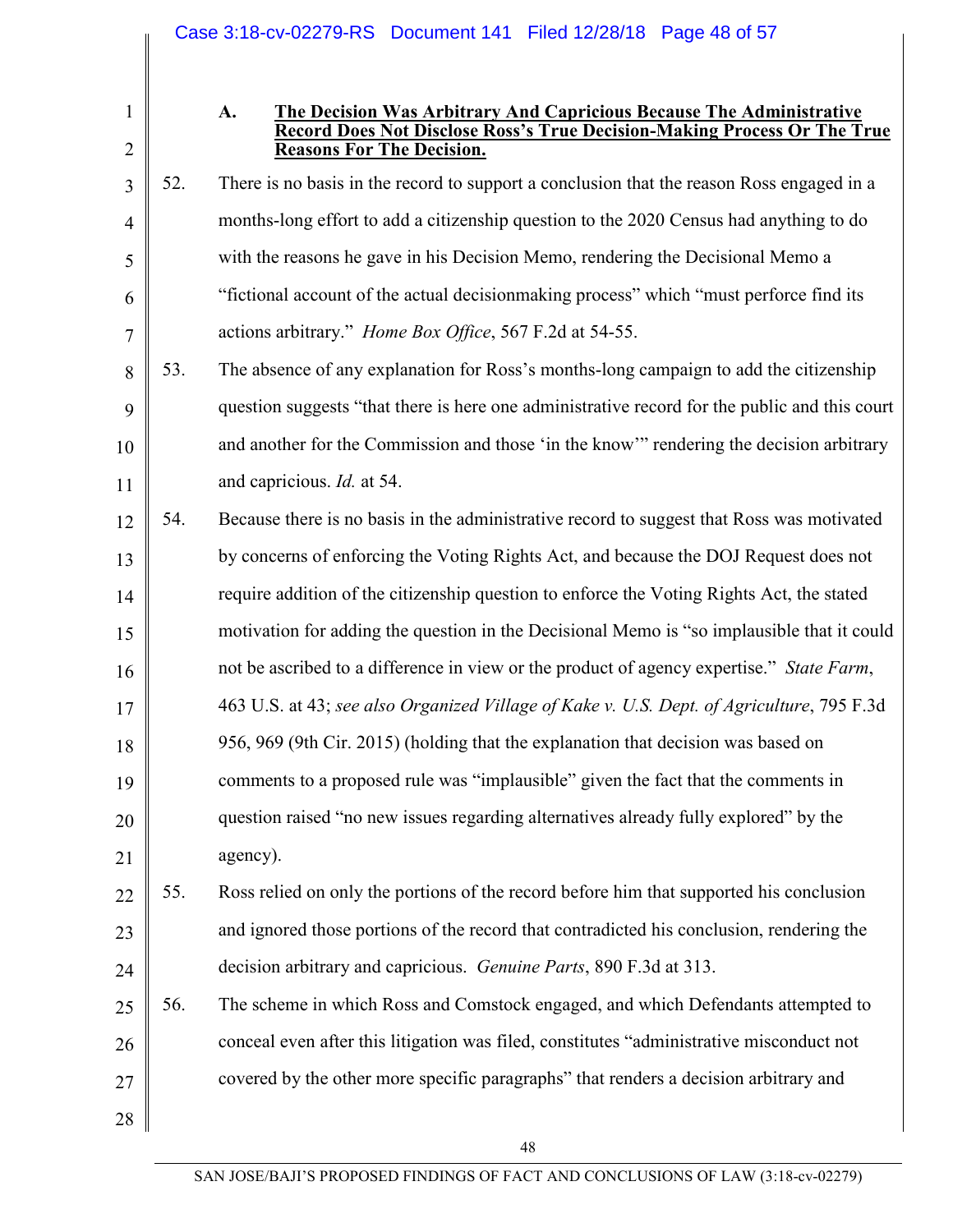|                |     | Case 3:18-cv-02279-RS  Document 141  Filed 12/28/18  Page 49 of 57                           |
|----------------|-----|----------------------------------------------------------------------------------------------|
|                |     |                                                                                              |
| $\mathbf{1}$   |     | capricious. Ass'n. of Data Processing Serv. Orgs., Inc. v. Bd. of Governors of Fed.          |
| $\overline{2}$ |     | Reserve Sys., 745 F.2d 677, 683 (D.C. Cir. 1984) (Scalia, J.).                               |
| 3              | 57. | Whatever Ross's motivation, the failure to include his motivating rationale in the           |
| $\overline{4}$ |     | Administrative Record itself renders the decision arbitrary and capricious and supports      |
| 5              |     | setting it aside. 5 U.S.C. $\S$ 706(2)(A).                                                   |
| 6              |     | <b>B.</b><br>The Decision Was Arbitrary And Capricious Because It Was Pretextual.            |
| $\overline{7}$ | 58. | The Administrative Record provides no support for the proposition that Ross engaged in a     |
| 8              |     | months-long effort to add a citizenship question to the 2020 Census in order to provide      |
| 9              |     | more accurate information to DOJ for purposes of enforcing the Voting Rights Act.            |
| 10             | 59. | The Administrative Record provides support for the proposition that Ross engaged in a        |
| 11             |     | months-long effort to add a citizenship question to the 2020 Census relating to the issue of |
| 12             |     | whether non-citizens should be included in apportionment counts.                             |

- 13 14 15 16 60. The Administrative Record provides support for the proposition that the reasons given by Ross in his Decision Memo and in his June 21, 2018 supplement to the Administrative Record were not the true reasons behind his decision, and were certainly not all of the material reasons behind his decision.
- 17 18 19 20 61. The Administrative Record demonstrates that Ross had made a decision as early as May 2017 to add a citizenship question to the 2020 Census when he wrote that he was "mystified that nothing has been done in response to my month[s'] old request that we include the citizenship question."
- 21 22 23 24 25 62. Because the scheme in which Ross and Comstock engaged—including searching for an agency to make a request that Ross had already decided to accept—shows that the request from DOJ was made to "provide a pretext for the ulterior motive" of the decision-maker, that decision is arbitrary and capricious. *Woods Petroleum Corp. v. U.S. Dep't of Interior*, 18 F.3d 854, 859 (10th Cir. 1994).

27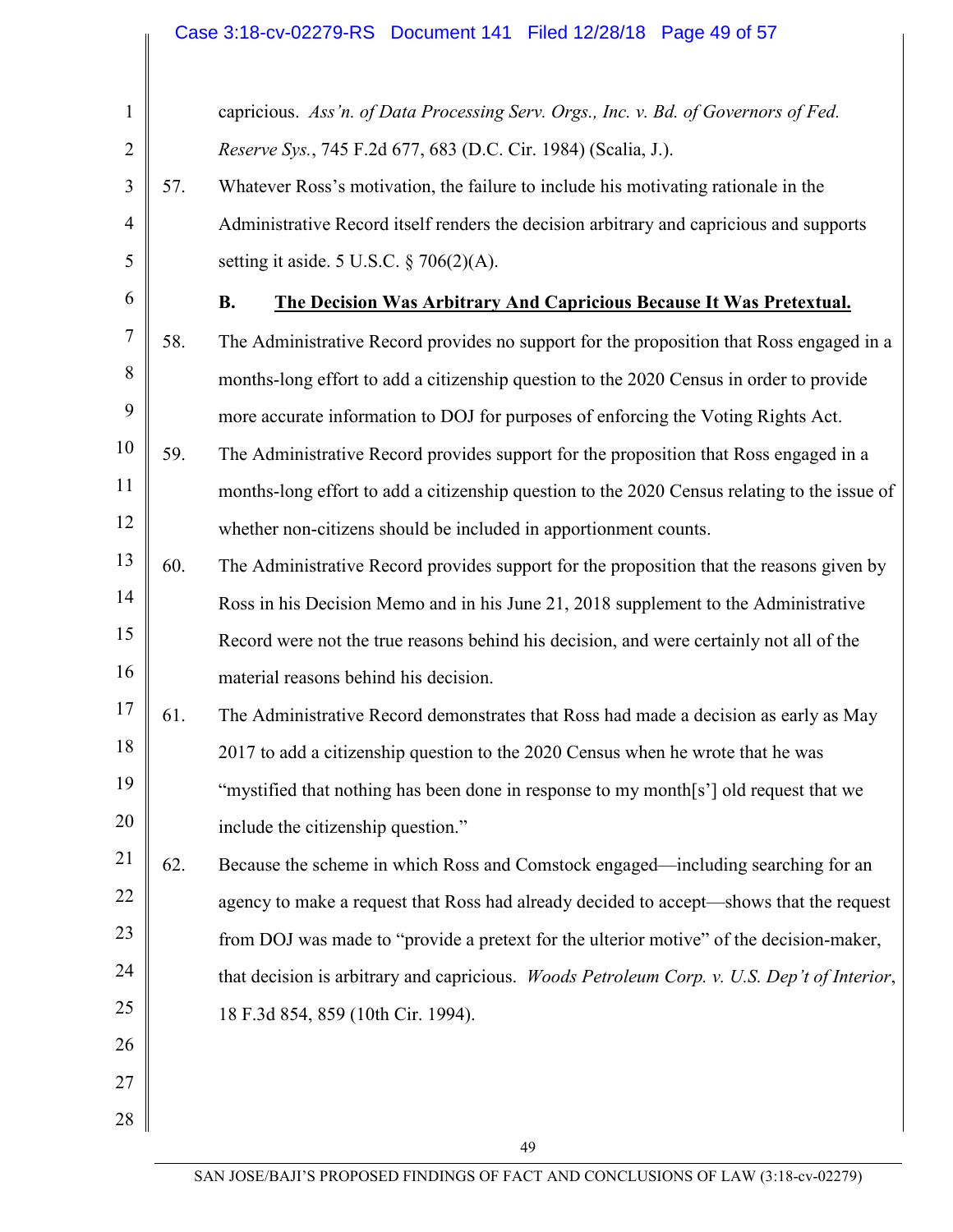|                                |     |               | Case 3:18-cv-02279-RS Document 141 Filed 12/28/18 Page 50 of 57                                                                                                |
|--------------------------------|-----|---------------|----------------------------------------------------------------------------------------------------------------------------------------------------------------|
|                                |     |               |                                                                                                                                                                |
| $\mathbf{1}$<br>$\overline{2}$ |     | $C_{\bullet}$ | The Decision Was Arbitrary And Capricious Because It Is Not Supported by<br>The Evidence And Is Contrary To The Evidence Before The Agency Decision-<br>Maker. |
| 3                              | 63. |               | The Decisional Memo "offered an explanation for its decision that runs counter to the                                                                          |
| $\overline{4}$                 |     |               | evidence before the agency." State Farm, 463 U.S. at 43.                                                                                                       |
| 5                              | 64. |               | No evidence in the Administrative Record supports any of the key conclusions in the                                                                            |
| 6                              |     |               | Decisional Memo, including but not limited to the conclusion that there will be no                                                                             |
| 7                              |     |               | "additional imposition" for citizens to answer the question, that giving "each respondent                                                                      |
| 8                              |     |               | the opportunity to provide an answer" improves data quality, that "the citizenship data"                                                                       |
| 9                              |     |               | provided to DOJ will be more accurate with the question than without it," and that                                                                             |
| 10                             |     |               | providing DOJ with accurate citizenship data "outweighs any adverse effect" on the                                                                             |
| 11                             |     |               | Census of people not responding to the survey because of the question.                                                                                         |
| 12                             | 65. |               | In fact all of the impartial scientific evidence in the Administrative Record shows that                                                                       |
| 13                             |     |               | adding the question will reduce data quality, reduce self-response rates, and result in                                                                        |
| 14                             |     |               | lower-quality citizenship data being provided by the Census Bureau.                                                                                            |
| 15                             | 66. |               | Ross "ignore[d] evidence contradicting [his] position," including all of the evidence from                                                                     |
| 16                             |     |               | the Bureau, rendering the decision arbitrary and capricious. <i>Butte Cty.</i> , <i>Cal. v. Hogen</i> , 613                                                    |
| 17                             |     |               | F.3d 190, 194 (D.C. Cir. 2010); see also Michigan v. E.P.A., 135 S. Ct. 2699, 2707                                                                             |
| 18                             |     | (2015).       |                                                                                                                                                                |
| 19                             | 67. |               | Ross "failed to explain how the other sources [he] relied on provide substantial evidence"                                                                     |
| 20                             |     |               | to support his conclusion in light of the Bureau's scientific evidence. <i>Genuine Parts Co. v.</i>                                                            |
| 21                             |     |               | Envtl. Prot. Agency, 890 F.3d 304, 315 (D.C. Cir. 2018).                                                                                                       |
| 22                             | 68. |               | The Decisional Memo cites only to the DOJ Request for support, and Defendants have                                                                             |
| 23                             |     |               | acknowledged that DOJ does not consider adding the question necessary. When an agency                                                                          |
| 24                             |     |               | receives an intra-agency request, it is "not required 'to undertake an independent analysis'                                                                   |
| 25                             |     |               | of another agency's conclusions," but "it may not 'blindly adopt [those] conclusions.""                                                                        |
| 26                             |     |               | Ergon-W. Virginia, Inc. v. United States Envtl. Prot. Agency, 896 F.3d 600, 610 (4th Cir.                                                                      |
| 27                             |     |               | 2018) quoting City of Tacoma, Washington v. F.E.R.C., 460 F.3d 53, 76 (D.C. Cir. 2006).                                                                        |
| 28                             |     |               | The DOJ Request asks for a specific method—putting the citizenship question on the                                                                             |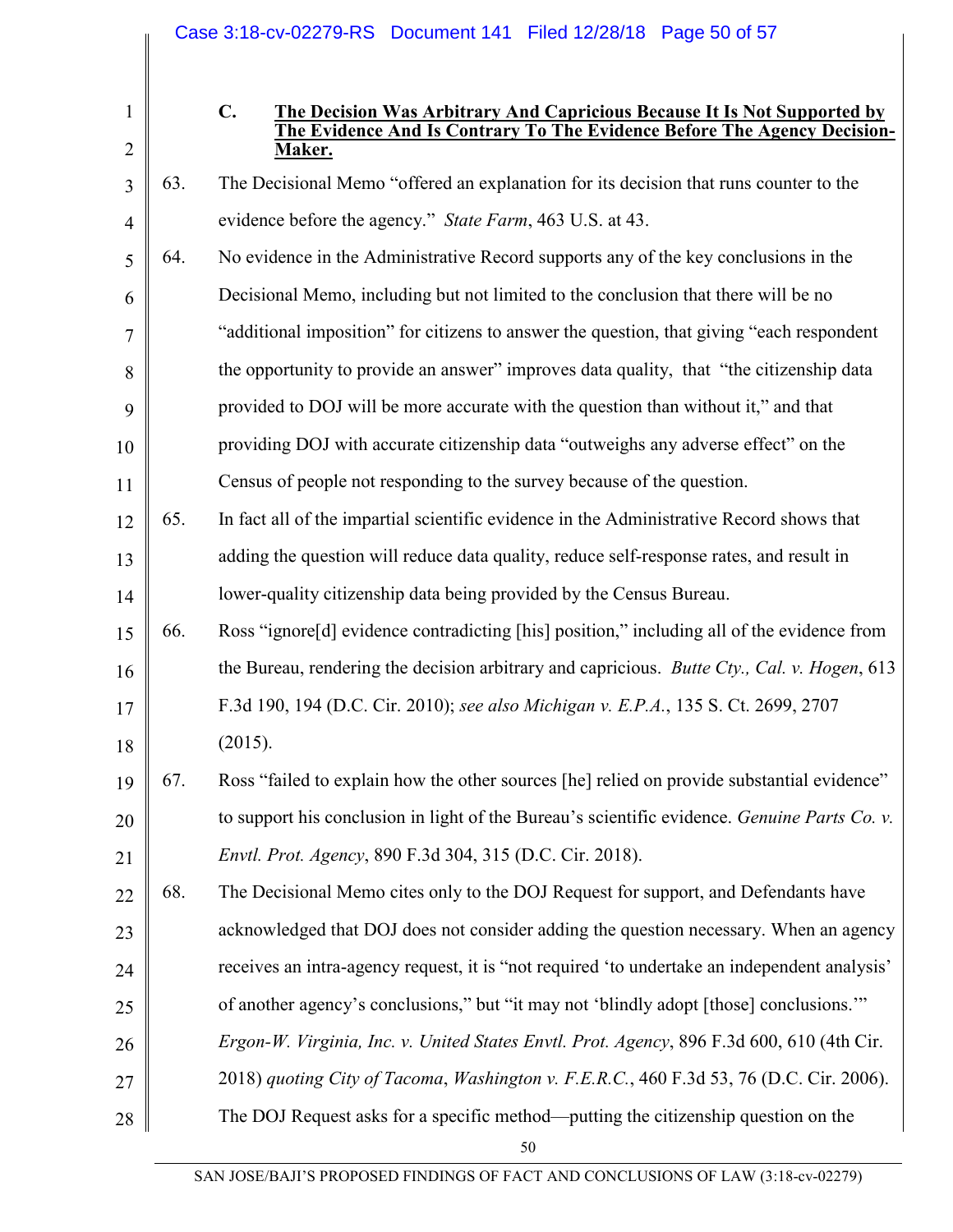| $\mathbf{1}$   |     | Census—for obtaining the data but "provides no analysis or factual data to support this    |
|----------------|-----|--------------------------------------------------------------------------------------------|
| $\overline{2}$ |     | concern" over other means of doing so. State v. Bureau of Land Mgmt., 286 F. Supp. 3d      |
| $\overline{3}$ |     | 1054, 1065 (N.D. Cal. 2018).                                                               |
| $\overline{4}$ | 69. | Agency action that appears "perfectly reasonable and appropriate in the face of a given    |
| 5              |     | problem may be highly capricious if that problem does not exist." City of Chicago, Ill. v. |
| 6              |     | Federal Power Commission, 458 F.2d 731, 742 (C.A.D.C. 1972). Because no evidence in        |
| $\tau$         |     | the Administrative Record – including the DOJ Request – suggests that the DOJ Civil        |
| 8              |     | Rights Division has been unable to enforce the Voting Rights Act based on a lack of        |
| 9              |     | block-level citizenship data, Ross's decision to add the question addresses a problem that |

11 12 13 14 15 16 17 18 70. Even had the DOJ Request provided substantial evidence to support adding the question, "evidence that is substantial viewed in isolation may become insubstantial when contradictory evidence is taken into account," so in light of the overwhelming evidence that adding the citizenship question will harm census quality, and that adding the citizenship question will result in poorer quality citizenship data, Ross's treatment of the DOJ Request as asking for the addition of a citizenship question and addition of the citizenship question on that basis is rendered insubstantial. *Landry v. F.D.I.C.*, 204 F.3d 1125, 1140 (C.A.D.C. 2000).

"does not exist" and is therefore capricious.

- 19 20 21 22 23 71. For all of these reasons, including Ross's knowledge of and participation in the events leading up to the DOJ Request, his decision that providing DOJ with citizenship data through the addition of the citizenship question outweighed "any adverse effect" on the census was "so implausible that it could not be ascribed to a difference in view or the product of agency expertise." *State Farm*, 463 U.S. at 43.
- 24 25 72. The decision to add the citizenship question was therefore arbitrary and capricious and should be set aside under 5 U.S.C. § 706(2)(A).
- 26 27 28

9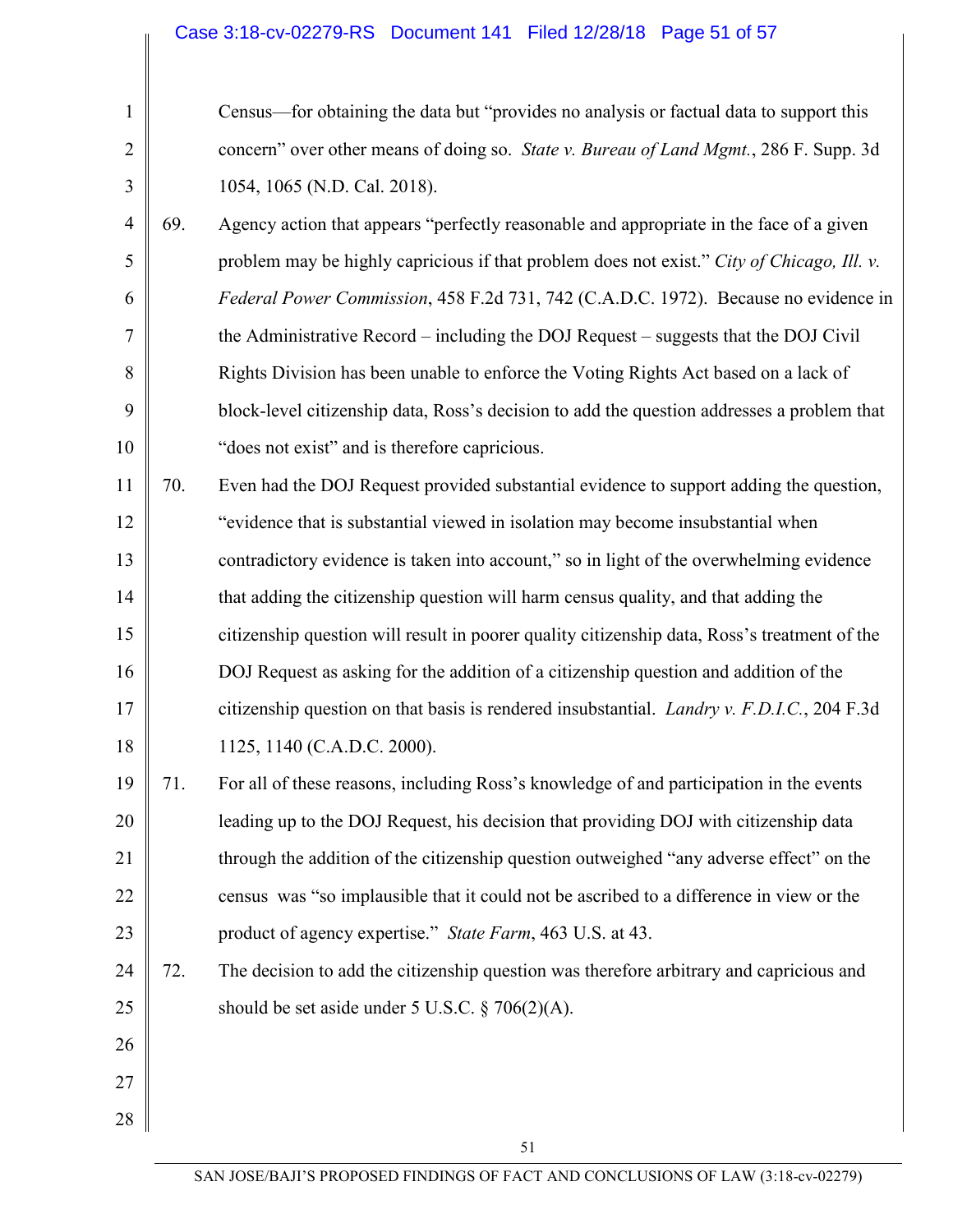1

#### **D. The Decision Was Arbitrary And Capricious Because Secretary Ross Was Guided By Improper Political Influence.**

| 3              | 73. | The Administrative Record shows that the decision originated with senior Administration          |
|----------------|-----|--------------------------------------------------------------------------------------------------|
| $\overline{4}$ |     | officials, and should be set aside for being guided by improper political influence.             |
| 5              |     | Sokaogon Chippewa Cmty. (Mole Lake Band of Lake Superior Chippewa) v. Babbitt, 961               |
| 6              |     | F. Supp. 1276, 1286 (W.D. Wis. 1997) (explaining that an agency decisions may be set             |
| 7              |     | aside for improper political influence when "the pressure was intended to and did cause          |
| 8              |     | the [Agency's] actions to be influenced by factors not relevant under the controlling            |
| 9              |     | statutes."). See also D.C. Fed'n of Civic Ass'ns v. Volpe, 459 F.2d 1231, 1237 (D.C. Cir.        |
| 10             |     | 1971) ("Even if the Secretary had taken every formal step required by every applicable           |
| 11             |     | statutory provision, reversal would be required [if] extraneous pressure intruded into           |
| 12             |     | the calculus of considerations on which the Secretary's decision was based.").                   |
| 13             | 74. | An agency's consideration of some relevant factors does not "immunize" the decision; it          |
| 14             |     | would still "be invalid if based in whole or in part on the pressures emanating from             |
| 15             |     | [political actors]." Tummino v. Torti, 603 F. Supp. 2d 519, 544 (E.D.N.Y. 2009).                 |
| 16             | 75. | In determining whether an agency acted with improper political motivation, a court may           |
| 17             |     | rely on "inferences" based on the record before it. Tummino, 603 F. Supp. 2d at 546              |
| 18             |     | (inferring political motivations based on the timing of agency action).                          |
| 19             | 76. | Here, the record provides evidence that Ross both received communications from "senior"          |
| 20             |     | Administration officials" and requested that the Attorney General direct his underlings to       |
| 21             |     | ask the question, from which it may be inferred that the decision was based "in part on the      |
| 22             |     | pressures emanating from [political actors]." Tummino, 603 F. Supp. 2d at 544.                   |
| 23             |     | The Decision Was Arbitrary Because It Abandoned The Bureau's Policy On<br>E.                     |
| 24             |     | <b>Testing Questions Prior To Inclusion On A Census Instrument.</b>                              |
| 25             | 77. | "It is well settled that an agency, even one that enjoys broad discretion, must adhere to        |
| 26             |     | voluntarily adopted, binding policies that limit its discretion." <i>Padula v. Webster</i> , 822 |
| 27             |     | F.2d 97, 100 (D.C. Cir. 1987) (citation omitted)).                                               |
| 28             |     |                                                                                                  |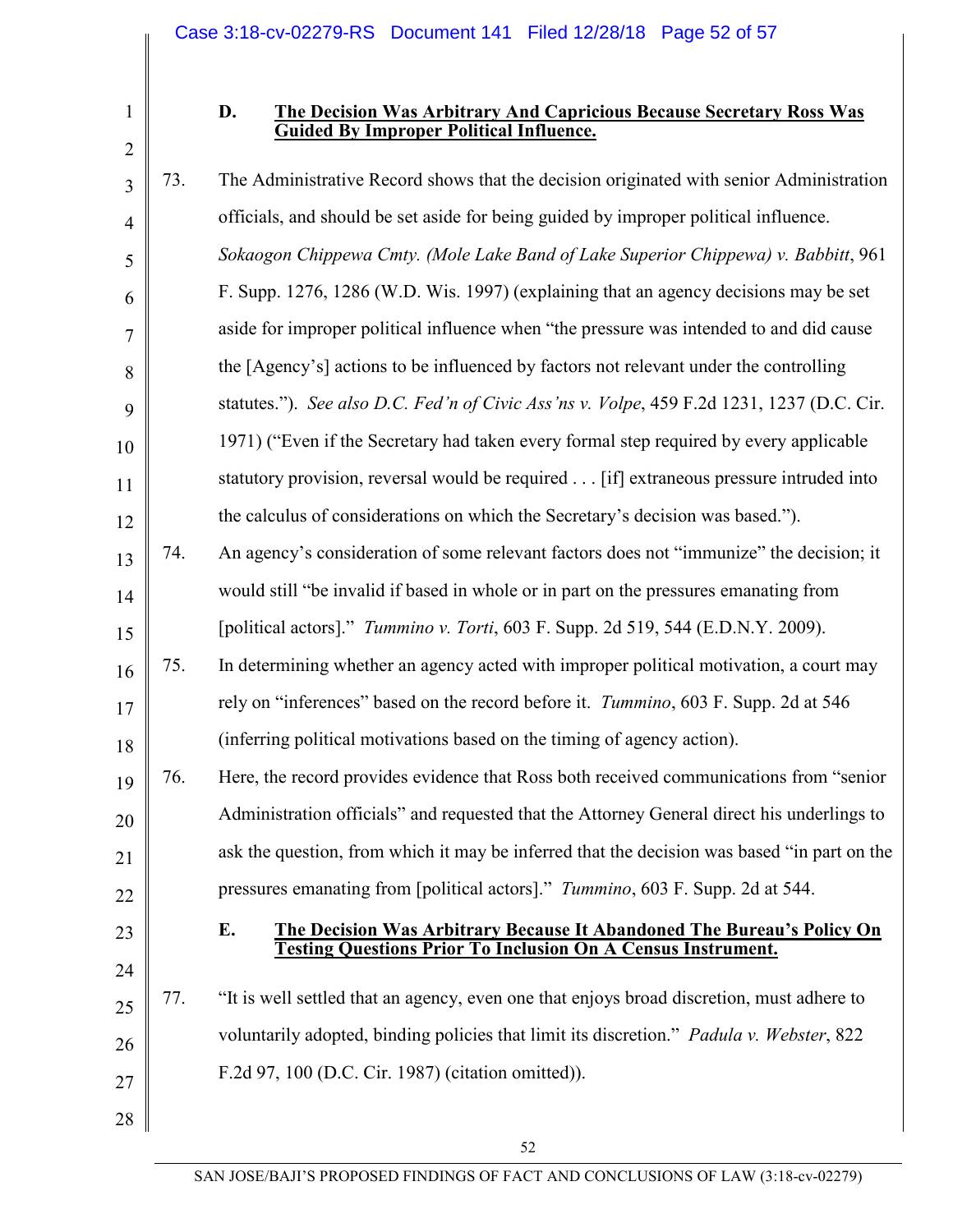| 1              | 78. | Because Ross and Commerce ignored the Bureau's long-standing process for changing the          |
|----------------|-----|------------------------------------------------------------------------------------------------|
| $\overline{2}$ |     | content on questionnaires, including the process for testing questions prior to adding them    |
| 3              |     | to a census instrument, the decision failed to comply with agency regulations and policies     |
| $\overline{4}$ |     | and therefore constitutes arbitrary and capricious conduct. De Loss v. Dep't of Hous. &        |
| 5              |     | Urban Dev., 714 F. Supp. 1522, 1534 (S.D. Iowa 1988).                                          |
| 6              | 79. | Because Ross did not consider the prior inadequate testing of the citizenship question, or     |
| 7              |     | the fact that the question had not been subject to field testing in the context of the survey, |
| 8              |     | the decision was arbitrary and capricious. See also Organized Vill. of Kake v. U.S. Dep't      |
| 9              |     | of Agric., 795 F.3d 956, 966 (9th Cir. 2015) ("a policy change violates the APA if the         |
| 10             |     | agency ignores or countermands its earlier factual findings without reasoned explanation       |
| 11             |     | for doing so").                                                                                |
| 12             | 80. | By stating that prior tests of different questions on a similar topic were sufficient, despite |
| 13             |     | concerns from those who knew best, Ross "ignore[d] critical context" and "cherry               |
| 14             |     | pick[ed] evidence." <i>Water Quality</i> , 225 F. Supp. 3d at 69.                              |
|                |     |                                                                                                |
| 15             | V.  | <b>DEFENDANTS SHOULD BE ENJOINED FROM ADDING A CITIZENSHIP</b>                                 |
| 16             |     | <b>QUESTION TO THE CENSUS.</b>                                                                 |
| 17             | 81. | Because including the citizenship question on the 2020 Census violates Article I, Section      |
| 18             |     | 2, Clause 3 of the United States Constitution, Defendants should be enjoined from adding       |
| 19             |     | a citizenship question to the 2020 Census.                                                     |
| 20             | 82. | Because the decision to add the question was made in violation of the Administrative           |
| 21             |     | Procedure Act, Defendants should be enjoined from adding a citizenship question to the         |
| 22             |     | 2020 Census.                                                                                   |
| 23             | 83. | The decision to add the question should be set aside and an injunction issued to prohibit      |
| 24             |     | "the perpetuation of unlawful agency action," League of Women Voters, 838 F.3d at 12           |
| 25             |     | (preliminary injunction), and to ensure that the agency complies with the law going            |
| 26             |     | forward. See Central United Life, Inc. v. Burwell, 128 F. Supp. 3d 321, 330 (D.D.C.            |
| 27             |     | 2015), aff'd, 827 F.3d 70 (D.C. Cir. 2016) ("Forcing federal agencies to comply with the       |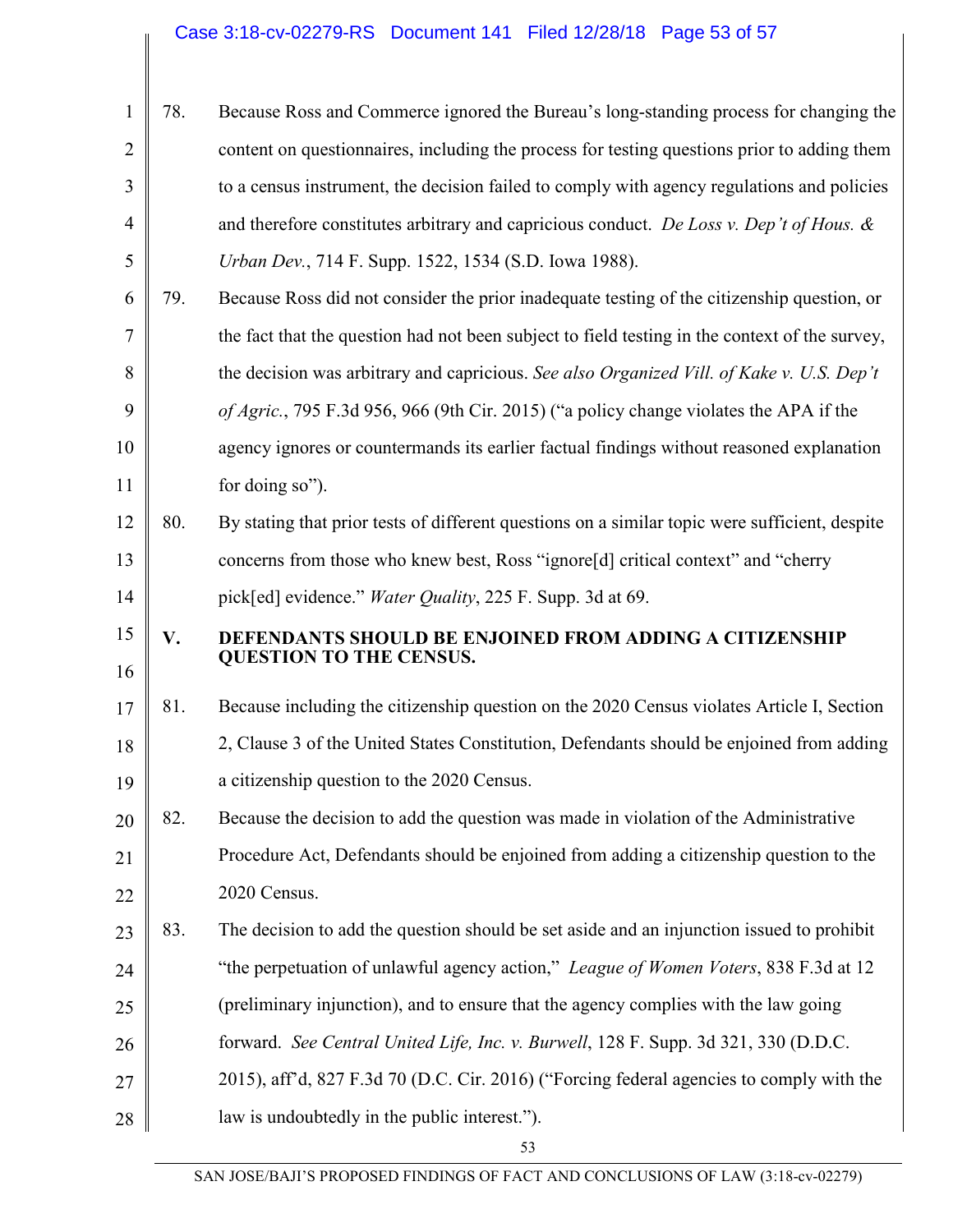| $\mathbf{1}$   | 84. | Remand for further consideration is not appropriate because "the record here has been     |
|----------------|-----|-------------------------------------------------------------------------------------------|
| $\overline{2}$ |     | fully developed, and the conclusions that must follow from it are clear." Sierra Club v.  |
| 3              |     | U.S. E.P.A., 346 F.3d 955, 963 (9th Cir. 2003) (remanding a decision to an agency with    |
| $\overline{4}$ |     | instructions on how to rule on the matter).                                               |
| 5              | 85. | Instead, this court should remand to Commerce with instructions to exclude the            |
| 6              |     | citizenship question from the 2020 Decennial Census. See also Tummino, 603 F. Supp. 2d    |
| 7              |     | at 550 (remanding to an agency with instructions).                                        |
| 8              | 86. | Should the Court remand for further consideration, it should recuse Ross and Commerce     |
| 9              |     | from participating in such consideration because the record provides clear and convincing |
| 10             |     | evidence that Ross and Commerce have an "unalterably closed mind on matters critical to   |
| 11             |     | the disposition of the proceeding." Ass'n of Nat'l. Advertisers, Inc. v. F.T.C., 627 F.2d |
| 12             |     | 1151, 1170 (D.C. Cir. 1979). See Nehemiah Corp. of Am. v. Jackson, 546 F. Supp. 2d        |
| 13             |     | 830, 847 (E.D. Cal. 2008) (barring HUD Secretary from participating in reconsideration    |
| 14             |     | based on public statement that "HUD intends to approve the new rule by the end of the     |
| 15             |     | year even if the agency receives critical comments").                                     |
| 16             |     |                                                                                           |
| 17             |     |                                                                                           |
| 18             |     |                                                                                           |
| 19             |     |                                                                                           |
| 20             |     |                                                                                           |
| 21             |     |                                                                                           |
| 22             |     |                                                                                           |
| 23             |     |                                                                                           |
| 24             |     |                                                                                           |
| 25             |     |                                                                                           |
| 26             |     |                                                                                           |
| $27\,$         |     |                                                                                           |
| 28             |     |                                                                                           |
|                |     | 54                                                                                        |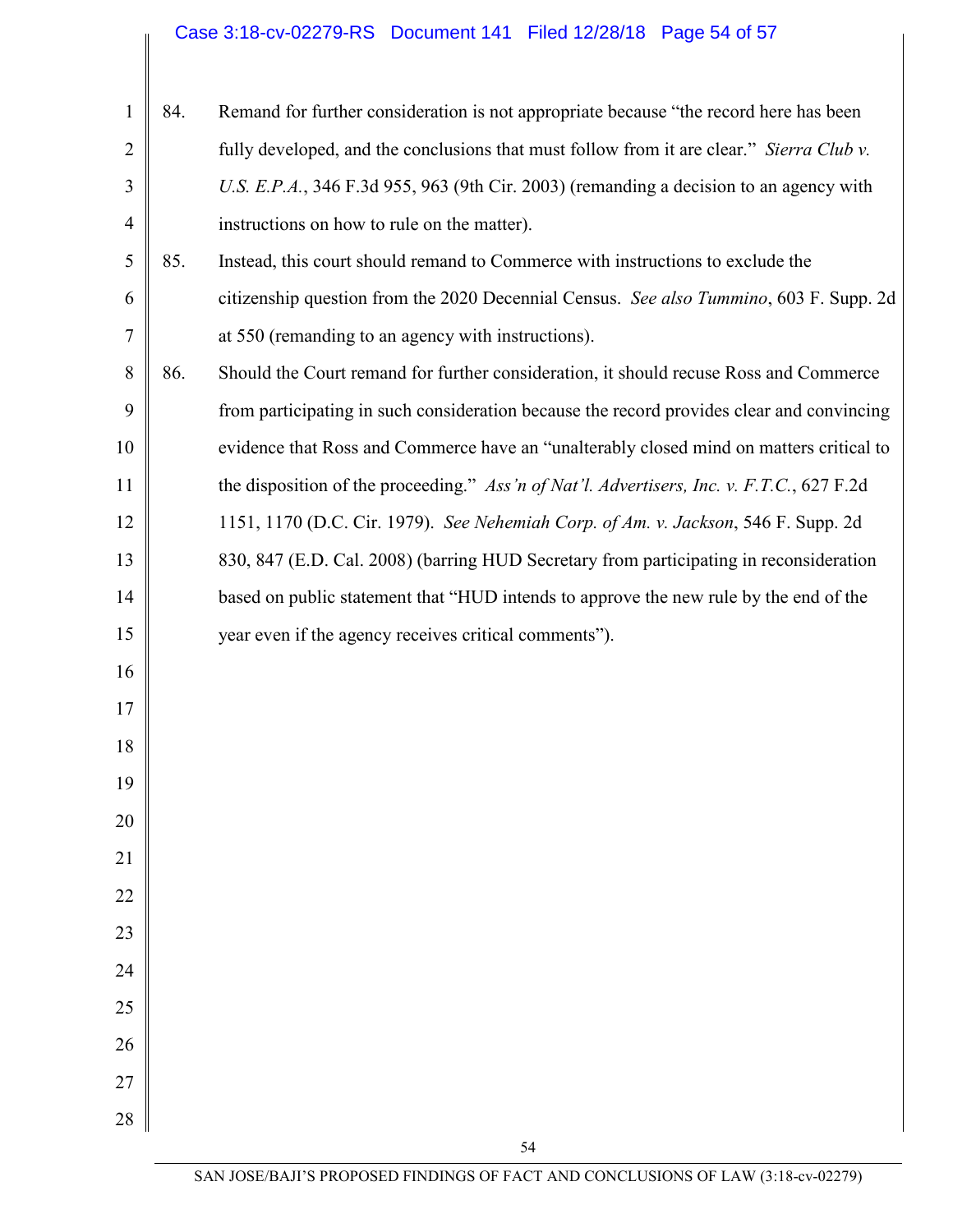|                |                             | Case 3:18-cv-02279-RS  Document 141  Filed 12/28/18  Page 55 of 57                                   |
|----------------|-----------------------------|------------------------------------------------------------------------------------------------------|
|                |                             |                                                                                                      |
| 1              |                             | Respectfully submitted,                                                                              |
| $\overline{2}$ | Dated:<br>December 28, 2018 | <b>MANATT, PHELPS &amp; PHILLIPS, LLP</b>                                                            |
| 3              |                             | By: $s/John F. Libby$                                                                                |
| $\overline{4}$ |                             | John F. Libby                                                                                        |
| 5              |                             | John W. McGuinness<br>Emil Petrossian                                                                |
| 6              |                             | 11355 West Olympic Boulevard<br>Los Angeles, California 90064                                        |
| 7              |                             | Telephone: (310) 312-4000                                                                            |
| 8              |                             | Facsimile: (310) 312-4224                                                                            |
| 9              |                             | <b>LAWYERS' COMMITTEE FOR CIVIL</b><br><b>RIGHTS UNDER LAW</b>                                       |
| 10             |                             | Kristen Clarke<br>Jon M. Greenbaum                                                                   |
| 11             |                             | Ezra D. Rosenberg<br>Dorian L. Spence                                                                |
| 12             |                             | 1500 K Street NW Suite 900                                                                           |
| 13             |                             | Washington, DC 20005<br>Telephone: (202) 662-8600<br>Facsimile: (202) 783-0857                       |
| 14             |                             | <b>PUBLIC COUNSEL</b>                                                                                |
| 15             |                             | Mark Rosenbaum<br>610 South Ardmore Avenue                                                           |
| 16             |                             | Los Angeles, California 90005                                                                        |
| 17             |                             | Telephone: (213) 385-2977<br>Facsimile: (213) 385-9089                                               |
| 18             |                             | <b>CITY OF SAN JOSE</b>                                                                              |
| 19             |                             | Richard Doyle, City Attorney<br>Nora Frimann, Assistant City Attorney<br>Office of the City Attorney |
| 20             |                             | 200 East Santa Clara Street, 16th Floor<br>San Jose, California 95113-1905                           |
| 21             |                             | Telephone Number: (408) 535-1900<br>Facsimile Number: (408) 998-3131                                 |
| 22             |                             | E-Mail: cao.main@sanjoseca.gov                                                                       |
| 23             |                             | Attorneys for Plaintiffs<br>CITY OF SAN JOSE and BLACK ALLIANCE FOR                                  |
| 24             |                             | <b>JUST IMMIGRATION</b>                                                                              |
| 25             |                             |                                                                                                      |
| 26             |                             |                                                                                                      |
| 27             |                             |                                                                                                      |
| 28             |                             |                                                                                                      |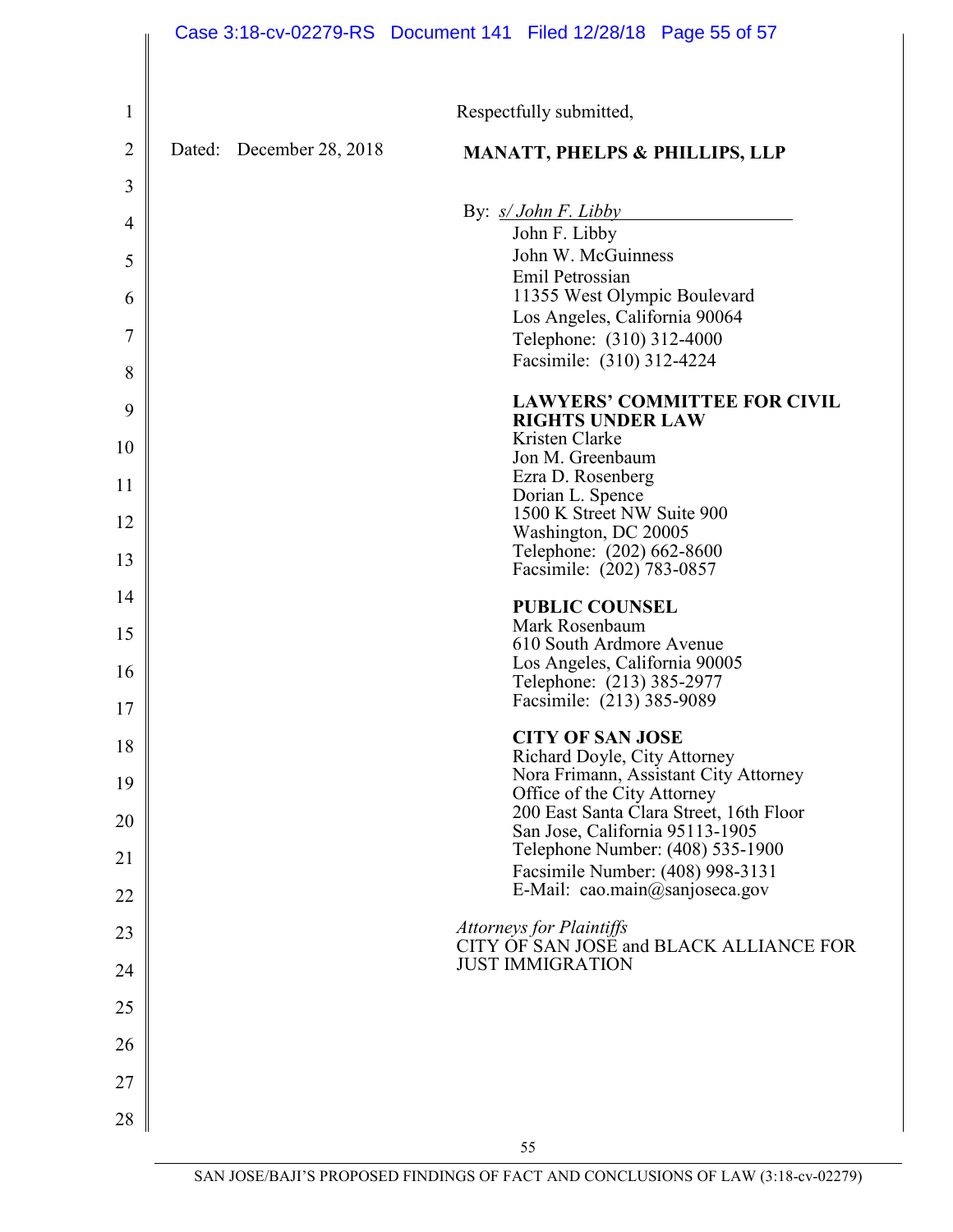|                  | Case 3:18-cv-02279-RS Document 141 Filed 12/28/18 Page 56 of 57                                     |
|------------------|-----------------------------------------------------------------------------------------------------|
|                  |                                                                                                     |
| $\mathbf{1}$     | <b>FILER'S ATTESTATION</b>                                                                          |
| $\overline{2}$   | Pursuant to Civil Local Rule 5-1(i)(3), regarding signatures, Ana G. Guardado hereby                |
| $\mathfrak{Z}$   | attests that concurrence in the filing of this document has been obtained from all the signatories  |
| $\overline{4}$   | above.                                                                                              |
| $\sqrt{5}$       | Dated: December 28, 2018<br>$\frac{s/\text{Ana }G.~\text{Guardado}}{\text{Ana }G.~\text{Guardado}}$ |
| 6                |                                                                                                     |
| $\overline{7}$   |                                                                                                     |
| $8\,$            |                                                                                                     |
| 9                |                                                                                                     |
| $10\,$           |                                                                                                     |
| 11               |                                                                                                     |
| 12               |                                                                                                     |
| 13               |                                                                                                     |
| 14               |                                                                                                     |
| 15               |                                                                                                     |
| 16               |                                                                                                     |
| 17               |                                                                                                     |
| $18\,$           |                                                                                                     |
| 19               |                                                                                                     |
| $20\,$<br>$21\,$ |                                                                                                     |
| 22               |                                                                                                     |
| 23               |                                                                                                     |
| $24\,$           |                                                                                                     |
| 25               |                                                                                                     |
| 26               |                                                                                                     |
| 27               |                                                                                                     |
| 28               |                                                                                                     |
|                  | 56                                                                                                  |